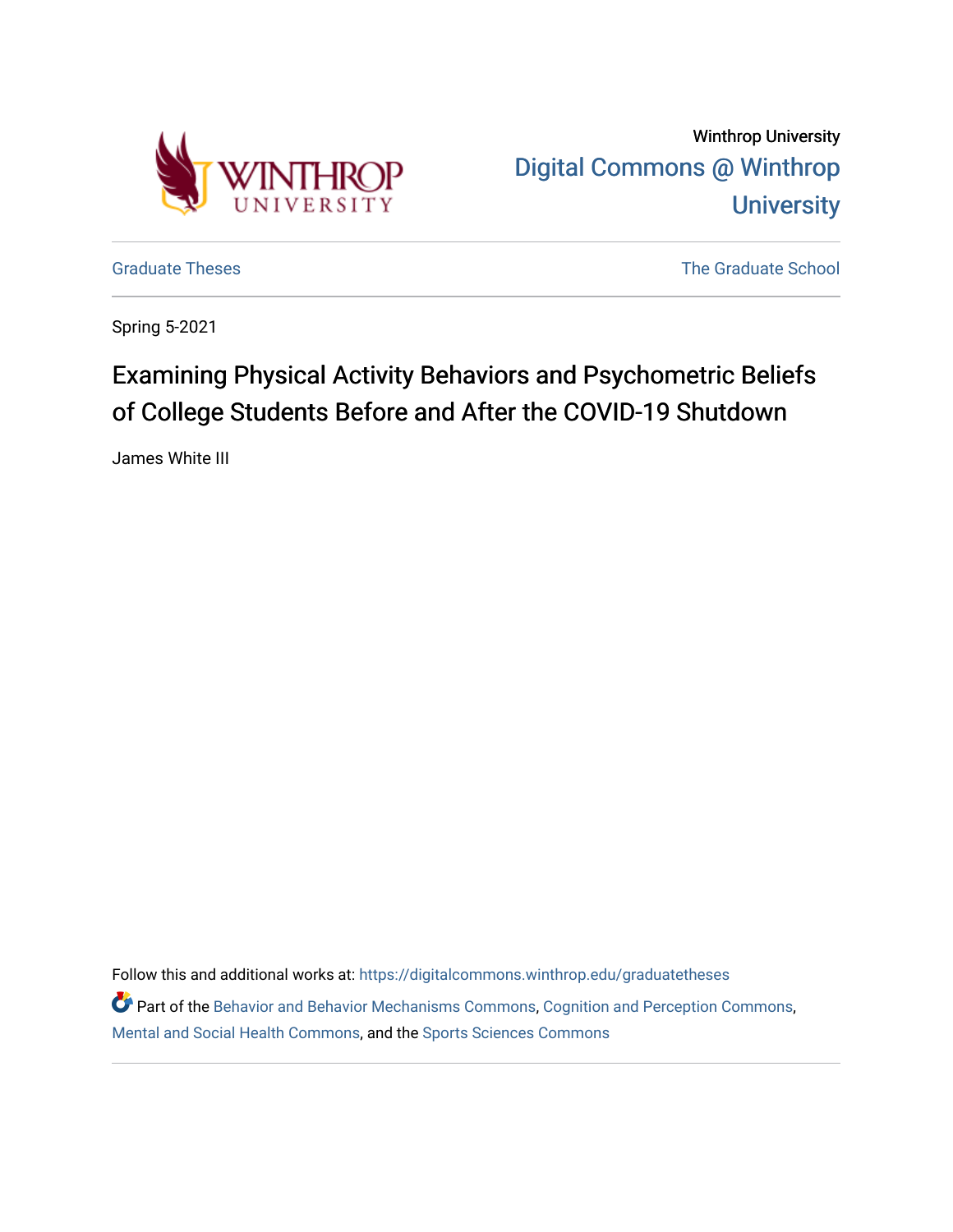To the Dean of the Graduate School:

We are submitting a thesis written by James White III entitled Examining Physical Activity Behaviors and Psychometric Beliefs of College Students Before and After the COVID-19 Shutdown

We recommend acceptance in partial fulfillment of the requirements for the degree of Master of Science in Sport and Fitness Administration.

Dr. Joni M. Boyd, Thesis Advisor

\_\_\_\_\_\_\_\_\_\_\_\_\_\_\_\_\_\_\_\_\_\_\_\_\_\_\_\_\_\_

\_\_\_\_\_\_\_\_\_\_\_\_\_\_\_\_\_\_\_\_\_\_\_\_\_\_\_\_\_\_ Dr. Jason Chung, Committee Member

\_\_\_\_\_\_\_\_\_\_\_\_\_\_\_\_\_\_\_\_\_\_\_\_\_\_\_\_\_\_

Dr. Logan Daughtry, Committee Member

Dr. Jennie Rakestraw, Dean, College of Education

\_\_\_\_\_\_\_\_\_\_\_\_\_\_\_\_\_\_\_\_\_\_\_\_\_\_\_\_\_\_

Dr. Jack E. DeRochi, Dean, Graduate **School** 

\_\_\_\_\_\_\_\_\_\_\_\_\_\_\_\_\_\_\_\_\_\_\_\_\_\_\_\_\_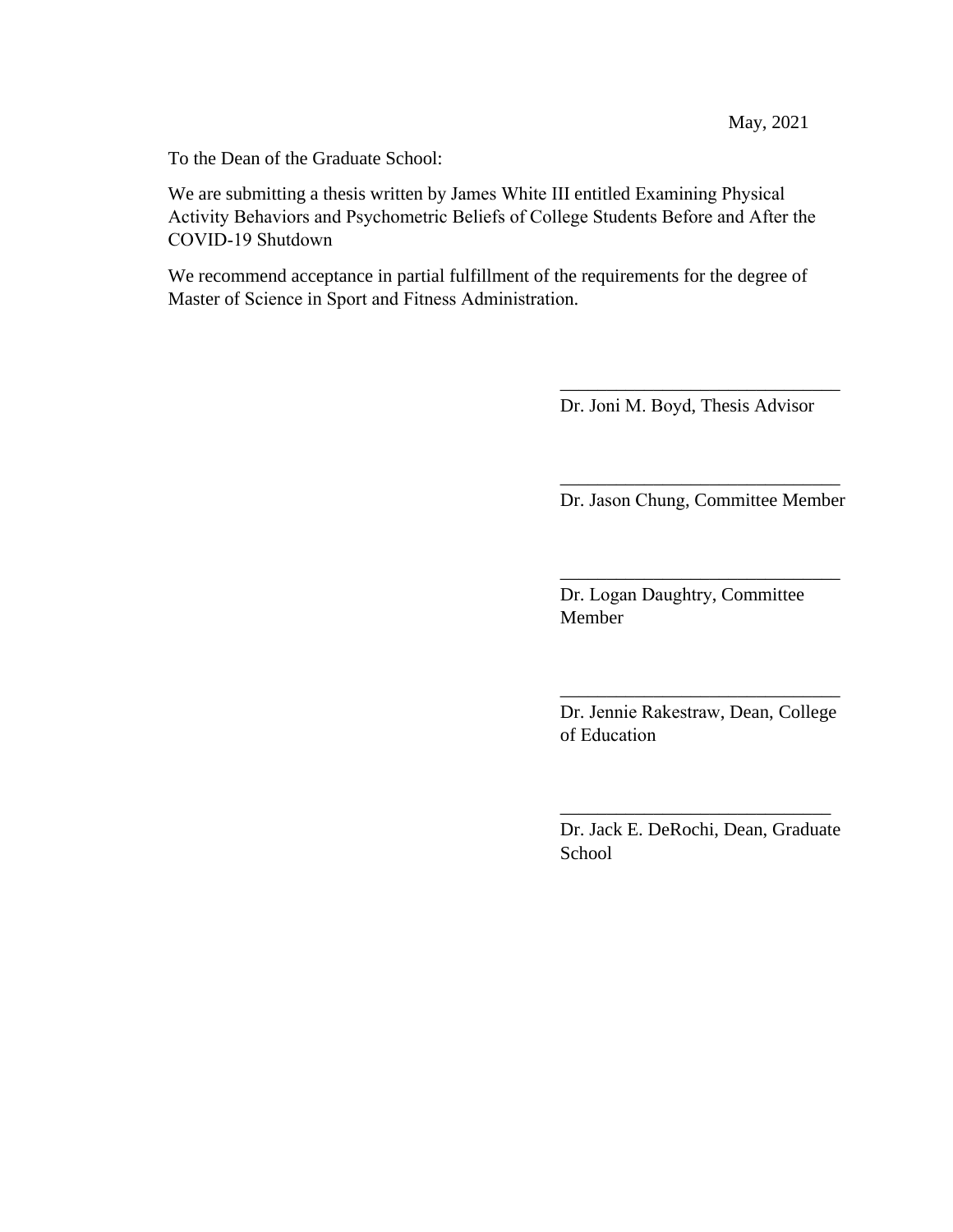Examining Physical Activity Behaviors and Psychometric Beliefs of College Students Before

and After the COVID-19 Shutdown

A Thesis

Presented to the Faculty

## Of the

Richard W. Riley College of Education

In Partial Fulfillment

Of the

Requirements for the Degree

Of

Master of Science

In Sport and Fitness Administration

Winthrop University

May 2021

By James White III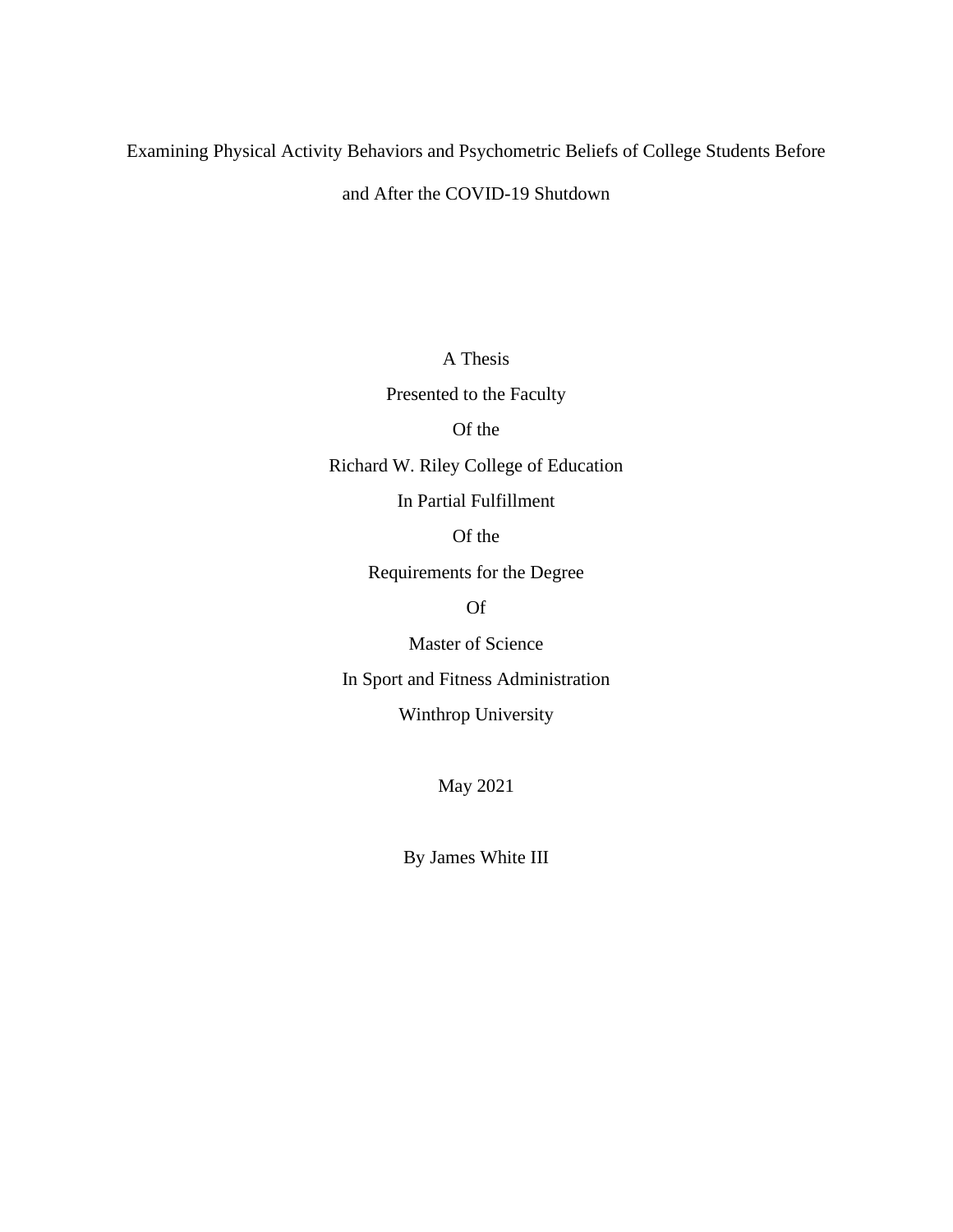#### **Abstract**

**Objectives:** The purpose of this study was to examine PA behaviors, social support and selfefficacy for PA, Rosenberg self-esteem, and perceptions of body weight before and after the COVID-19 shutdown (March 15, 2020) among the college demographic.

**Participants:** 311 college students from a four-year, comprehensive, southeastern university in the United States were included in the study from December 1, 2020 until March 5, 2021. **Methods:** Surveys were conducted via Qualtrics, an online survey system, and consisted of approximately 40 items, including demographic information, PA behaviors, social support and exercise, self-esteem, self-efficacy to exercise, and perceptions of body weight and self-image. Additionally, the questionnaires included pre-screening questions related to age, enrollment at a southeastern university, COVID-19 results, and contact tracing associated with COVID-19. **Results:** Dependent (paired samples) t-tests suggested that all measured variables were significantly higher before the COVID-19 shutdown occurred (prior to March 15, 2020) than after the shutdown: vigorous PA ( $M = 2.57$ ;  $M = 2.00$ ;  $p = < .001$ ), moderate PA ( $M = 3.29$ ;  $M =$ 2.68; p= <.001), walking-only PA (M= 4.64; M= 4.17; p= <.001), social support for PA (M=22.47; M=21.06; p=.007), self-efficacy for PA (M=15.16; M=13.96; p=<.001), self-esteem  $(M=24.05; M=24.88; p=.002)$ , and body image  $(M=8.72; M=9.11; p=.002)$ .

**Conclusion:** These results suggest that the PA levels measured significantly decreased upon the COVID-19 shutdown, as well as several psychometric factors that could be related to physical well-being, highlighting the importance of PA. Campuses and recreation centers should continue to offer safe and effective recreational activities and health services, whether students are on or off campus.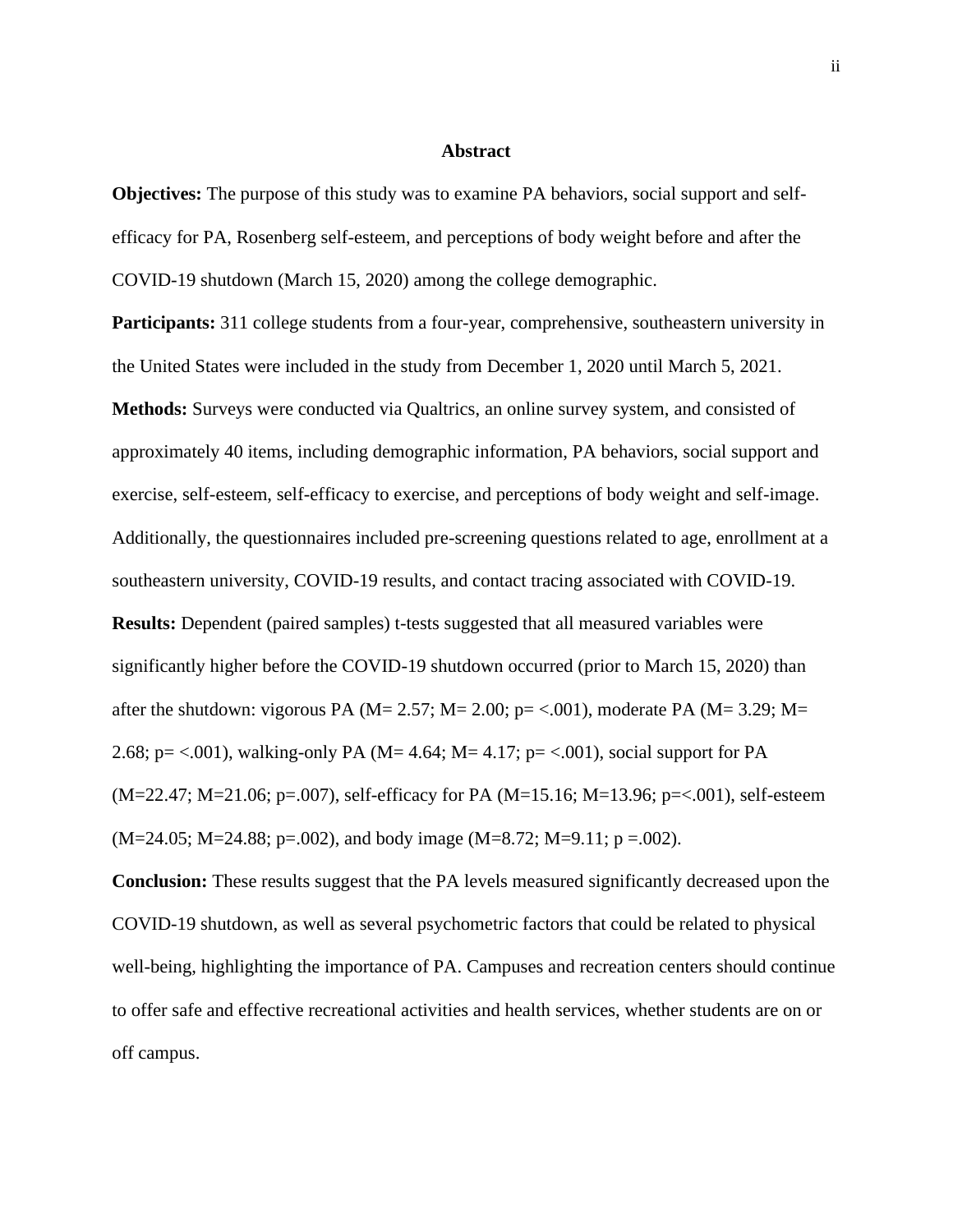## **Table of Contents**

| Abstract                                               | ii               |
|--------------------------------------------------------|------------------|
| <b>List of Tables</b>                                  | $\mathbf{v}$     |
| <b>Chapter 1: Introduction</b>                         | 1                |
| Significance of Study                                  | $\mathbf{3}$     |
| Definition of Terms                                    | $\mathbf{3}$     |
| <b>Chapter 2: Literature Review</b>                    | 5                |
| PA Behaviors of College Students                       | 5                |
| Social Support for PA                                  | 8                |
| The Relationship Between PA, Self-Esteem, & Body Image | $\boldsymbol{9}$ |
| Self-Efficacy for PA                                   | 10               |
| Summary                                                | 11               |
| <b>Chapter 3: Methods</b>                              | 12               |
| Purpose                                                | 12               |
| <b>Research Questions</b>                              | 12               |
| Participants                                           | 13               |
| <i>Instrumentation</i>                                 | 13               |
| Procedures                                             | 16               |
| <b>Statistical Analysis</b>                            | 17               |
| <b>Chapter 4: Results</b>                              | 18               |
| PA Totals for Vigorous, Moderate, and Walking-Only     | 18               |
| Psychometric Factors Related to PA                     | 19               |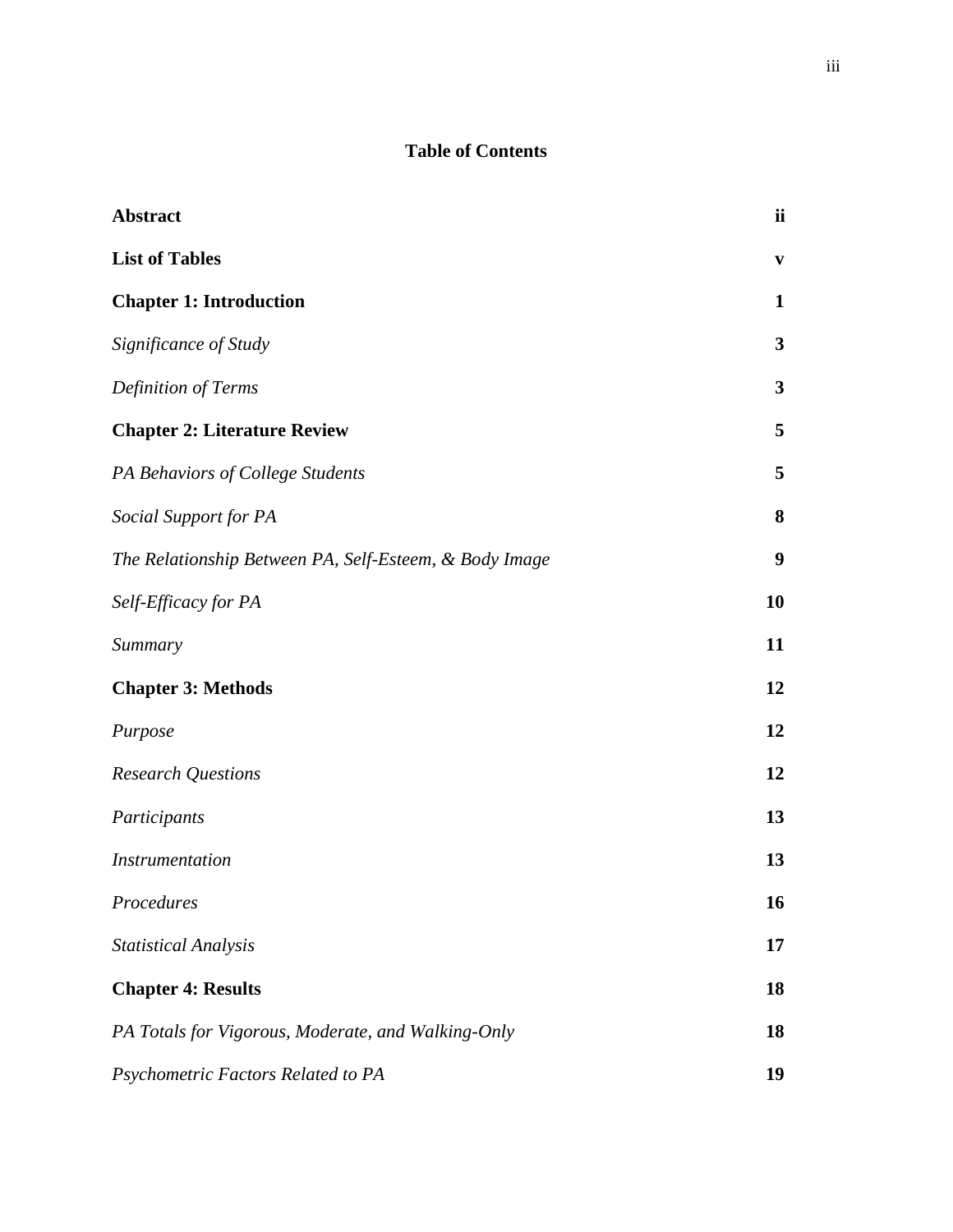| <b>Chapter 5: Discussion</b>     | 20 |
|----------------------------------|----|
| <b>Strengths and Limitations</b> | 23 |
| <b>Practical Application</b>     | 24 |
| Conclusion                       | 27 |
| <b>References</b>                | 30 |
| <b>Appendix A</b>                | 38 |
| <b>Appendix B</b>                | 39 |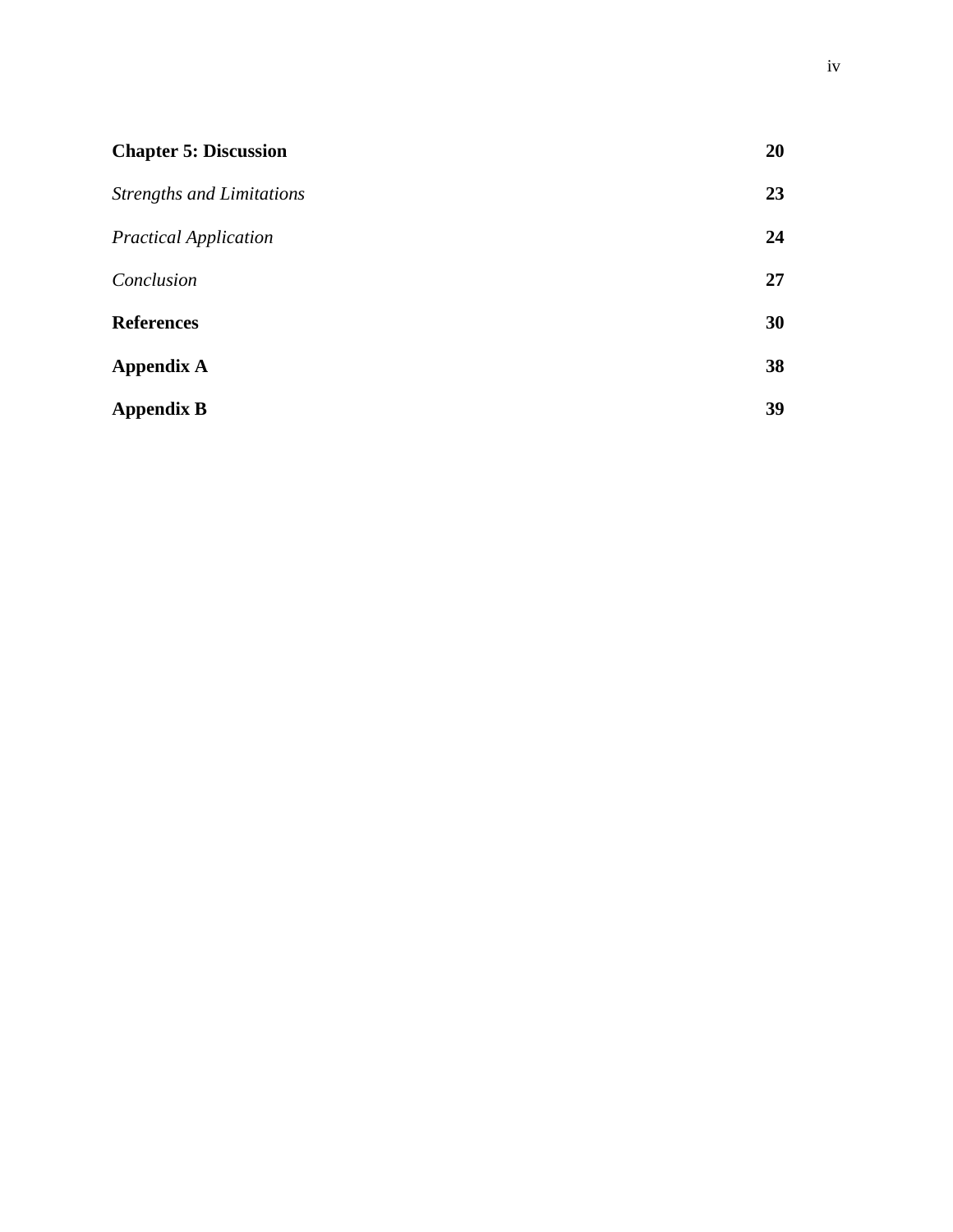## **List of Tables**

| <b>Table 1</b> | 28 |
|----------------|----|
| <b>Table 2</b> | 29 |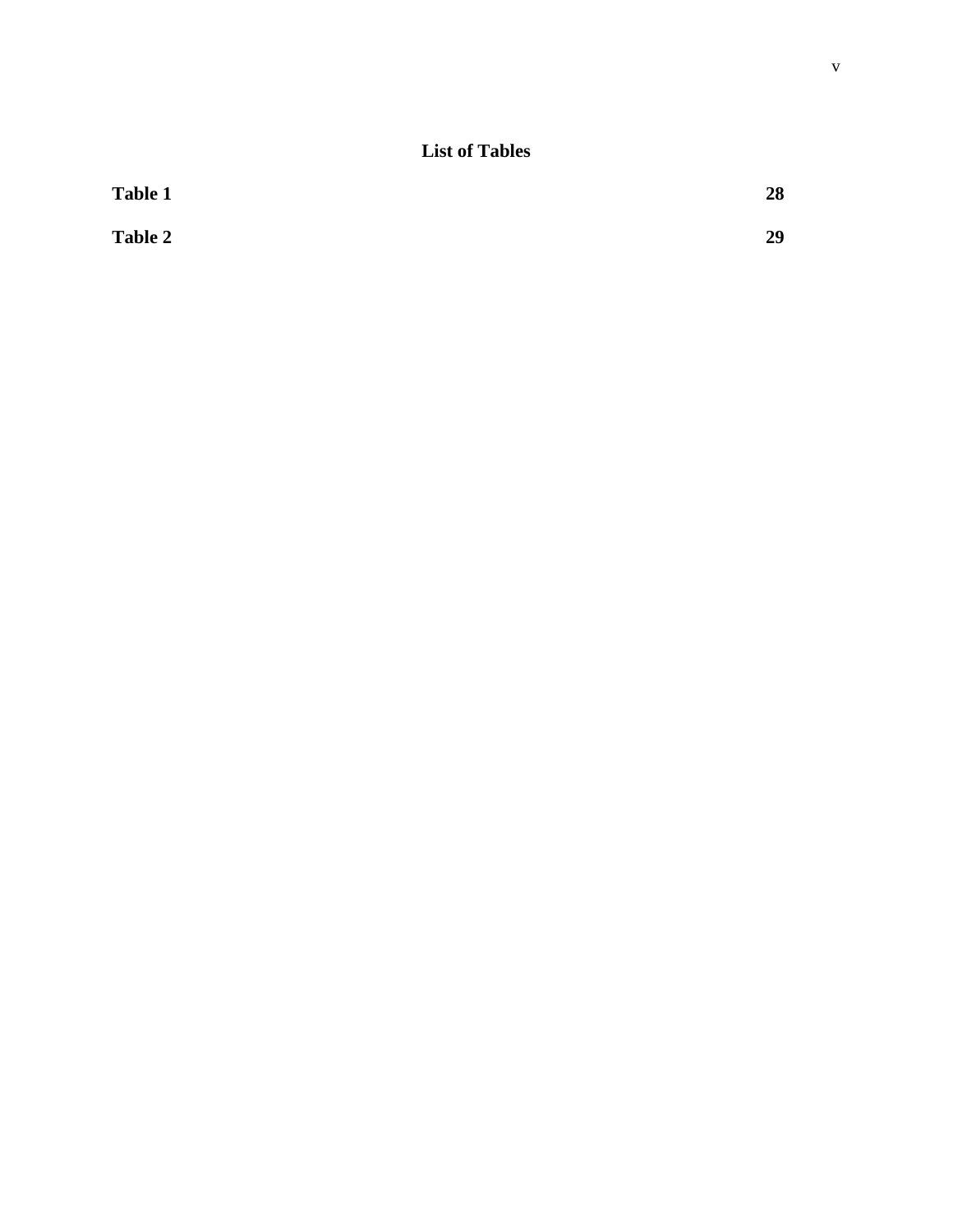#### **Chapter 1: Introduction**

According to the World Health Organization (WHO), COVID-19 cases are rising rapidly and globally as there were 135,646,617 confirmed cases, 2,930,732 deaths, and 223 countries or areas with cases as of April 12, 2021(WHO, 2021). The global pandemic has impacted everyone in various ways, including mental and physical well-being. To curb the spread of the virus, numerous government mandates, such as social distancing, staying at home, avoiding crowds, wearing masks in public places, and temporary closures of gyms and fitness centers, were put in place (WHO, 2021). These strict mandates may have presented a unique obstacle for maintaining physical activity (PA) behaviors and beliefs in the population. During the Spring 2020 semester, colleges and universities experienced sudden campus closures, forcing many institutions to cancel in-person classes or shift to remote learning. Since then, colleges and universities have adopted several measures to merge in-person instruction (with social distancing) and online learning, which have presented a new set of challenges for college students (Smalley, 2021).

There are several physiological and psychological benefits associated with exercise and PA, which is why it is critical to investigate PA behavior changes ˙amidst the COVID-19 crisis. According to research by Simpson et al. (2020) and Nieman and Wentz (2019), the immune system is highly responsive to moderate-to-vigorous exercise or PA, suggesting that regular moderate PA may reduce the risk and severity of the virus (Nieman & Wentz, 2019; Simpson et al., 2020). Furthermore, the positive effects of PA may lower the risk of cardiovascular disease and its comorbidities (e.g., hypertension, type-2 diabetes, and obesity), which are classified as critical risk factors of COVID-19 (Nieman, 2020; Guo et al., 2020). Hamer et al. (2020) observed a significantly lower risk of COVID-19 for individuals that were physically active at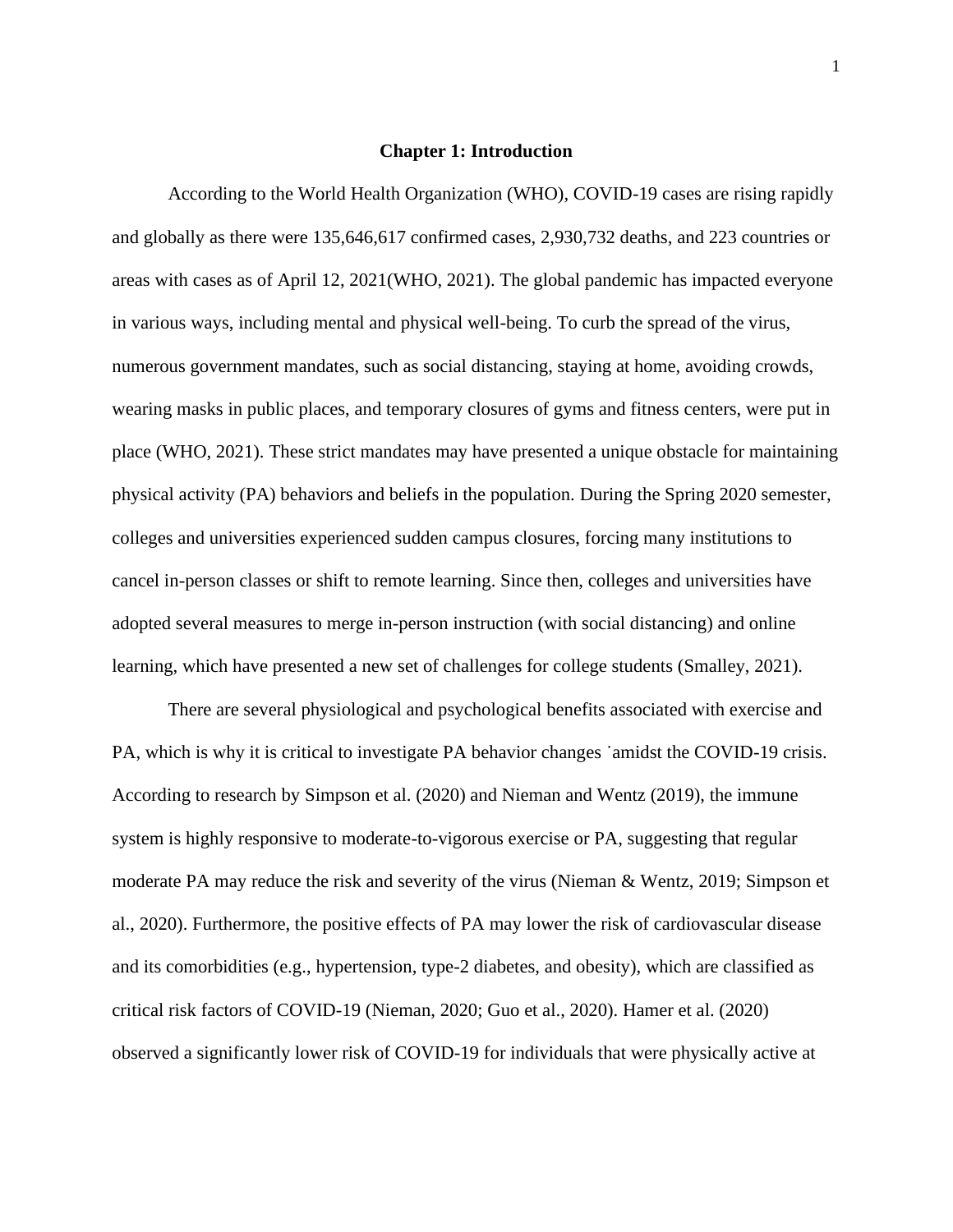relatively low levels (i.e, < 150 minutes of moderate to vigorous exercise), while there was no dose-response relationship at higher levels (Hamer et al., 2020).

Additionally, a large exercise study conducted in the U.S. found that there was a link between PA and significantly fewer poor mental health days in the last month, even after adjusting for several sociodemographic and well-being factors that are known to contribute to poor mental health (Chekroud, 2018). A systematic review revealed that physical inactivity resulted in negative psychological outcomes, like depressive symptoms and anxiety, which could be relevant considering the unique and novel barrier that COVID-19 has presented to PA (Weinstein, Koehmstedt, & Kop, 2017). Not to mention, the high transmission rates, the reluctant adoption of the new social distancing norms, and the uncertainty surrounding the future has likely compounded the impact of physical inactivity withdrawal or decline in the population. One study documented the adverse mental health issues, such as significantly higher depression and anxiety rates of the quarantined population, during the COVID-19 shutdown (Tang et al., 2020); another study reported moderate to high levels of perceived stress in Chinese adults, which was negatively linked to their health-related quality of life and lower levels of moderate to vigorous physical activities (Qi et al., 2020).

With the addition of new social distancing guidelines at colleges and universities, such as closures of campus recreational facilities, college students, specifically, may have struggled to maintain their physical and mental health during the COVID-19 shutdown. Coughenour et al. (2020) found that there were significantly higher self-reported minutes of PA and lower depression scores among college survey participants prior to the stay-at-home order compared to after the stay-at-home order, which may be presumed given the sudden shift from normal life to the unexpected circumstances surrounding the virus (Coughenour et al., 2020). Another study on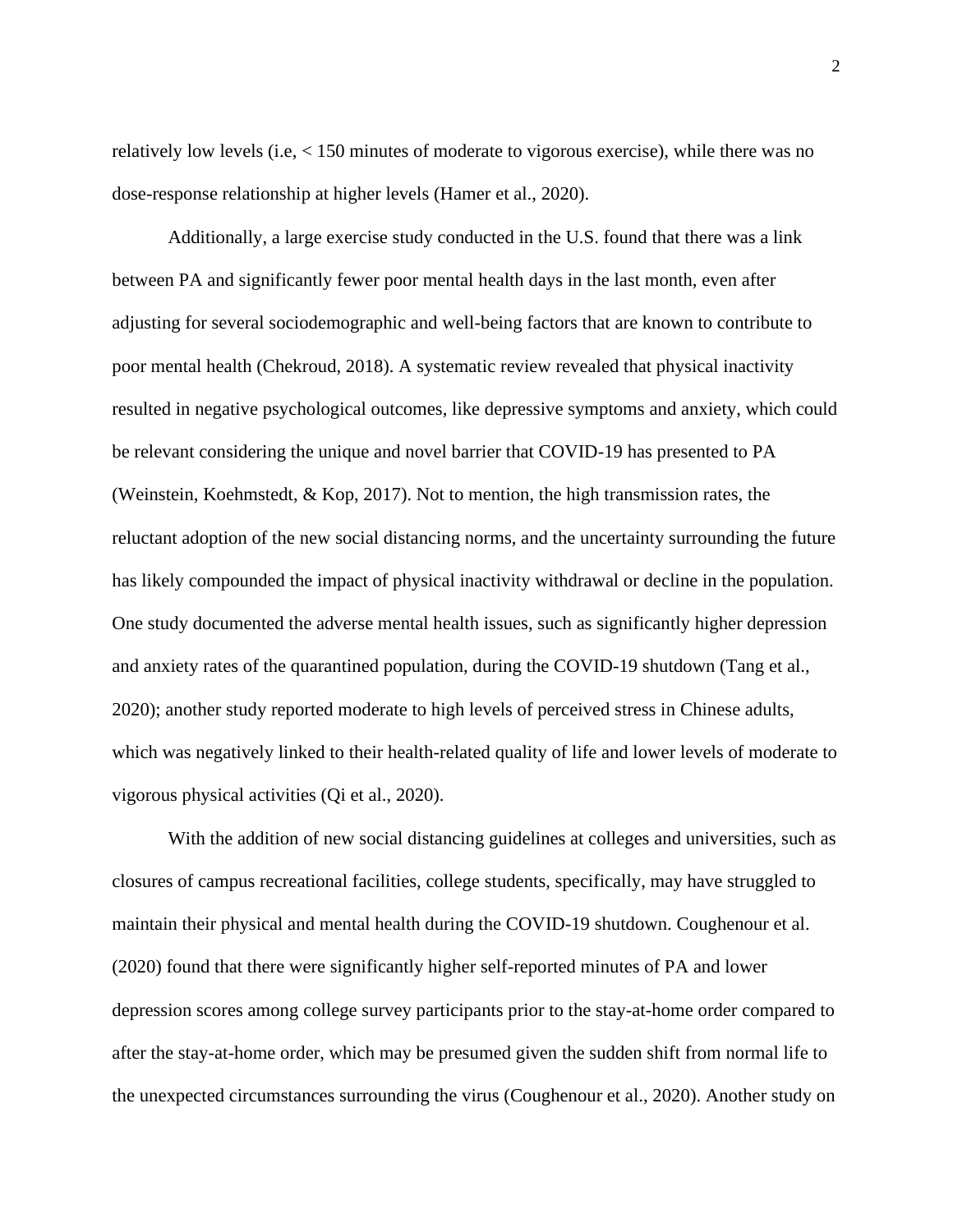the college population revealed an increase in negative affect and significant decreases in PA, positive affect, and sleep quality during COVID-19 stay-at-home orders (Maher et al., 2021). Each of these studies reported decreases in PA and changes in mental health, which suggests that more research should be conducted on the differences in PA beliefs and behaviors of college students before and during the COVID-19 shutdown.

#### **Significance of the Study**

While there are relatively few studies that have examined the impact of the COVID-19 pandemic on the PA beliefs and behaviors of college students, to our knowledge, no published studies have examined the differences in social support and exercise, self-efficacy to exercise, g self-esteem, and perceptions of body weight prior to and during the COVID-19 pandemic among the college demographic. Thus, the purpose of this study was to evaluate the specified PA behaviors and beliefs of college students at a four-year, comprehensive, southeastern university prior to and during the COVID-19 shutdown. The PA routines of college students before the stay-at-home order (determined to be March 15, 2020) will serve as a baseline, so that researchers can gather information on the impact of this virus on PA and factors related to PA. The results of this study would help to understand the short-term impact that COVID-19 has had on the PA behaviors and beliefs of college students. Researchers hypothesized that participants would report significantly lower PA levels and psychometric factors related to PA after the COVID-19 pandemic as compared to before. The null hypothesis was that the COVID-19 pandemic would have no difference on the variables in the present study.

### **Definition of Terms**

For the purpose of this study, the following terms are operationally defined: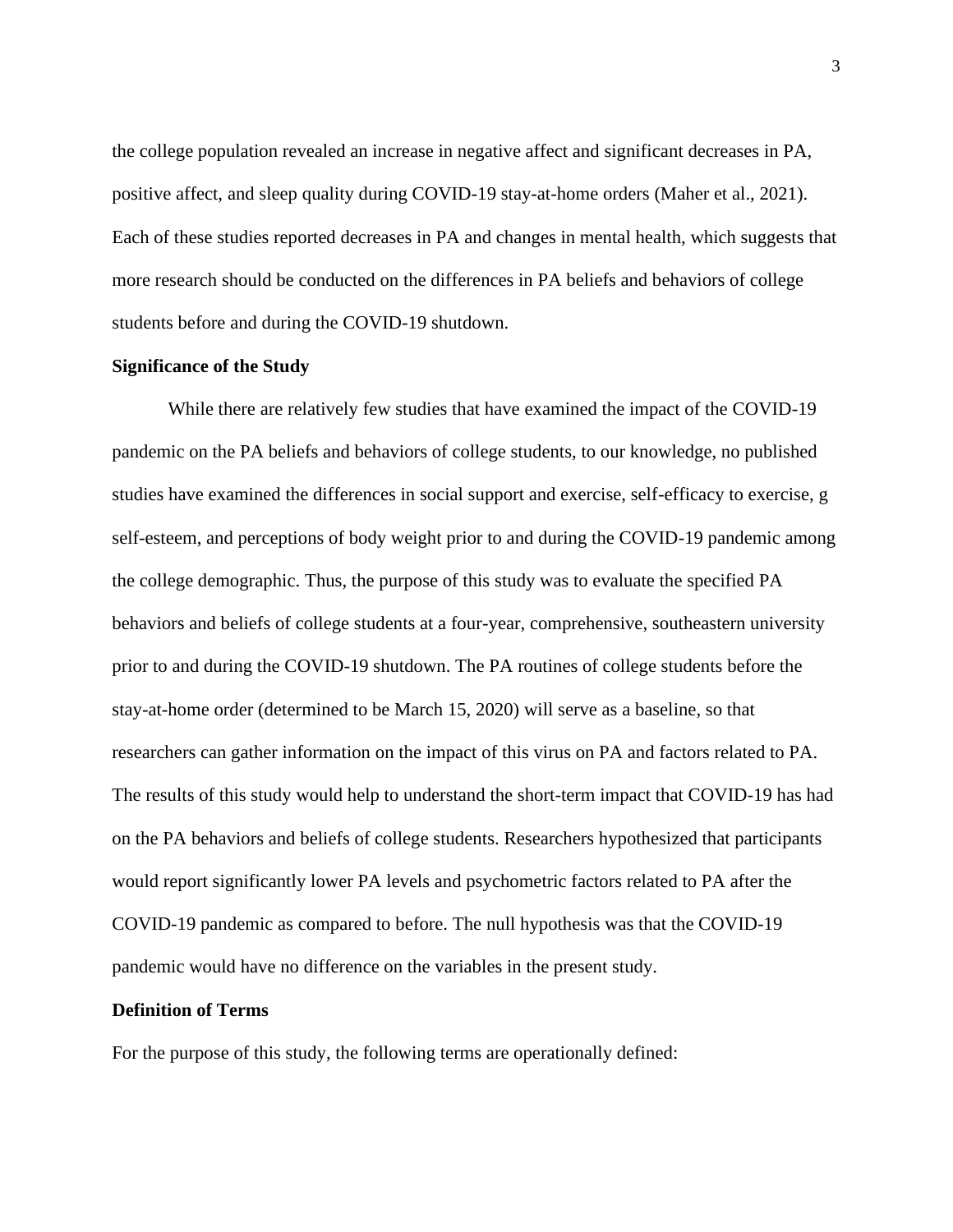- **1. Exercise.** A form of PA that is planned, structured, and repetitive and results in improvement or maintenance of physical fitness (Casperson, Powell, & Christensen, 1985).
- 2. **Physical Activity (PA).** Any full body movement produced by skeletal muscles that result in energy expenditure (Casperson, Powell, & Christensen, 1985).
- 3. **Self-efficacy.** One's belief in their ability to perform a specific task successfully (Bandura, 1977).
- **4. Self-esteem.** One's positive or negative attitude toward oneself and one's evaluation of their own overall thoughts and feelings in relation to oneself (Rosenberg, 1965a).
- **5. Self-efficacy for PA.** The extent to which an individual believes that they can successfully engage in PA or complete a workout (Strecher et al., 1996).
- **6. Social support.** Perceived or received emotional (love, affection), informational (guidance), or instrumental (tangible outcome) support (Sagrestano et al., 1999).
- **7. Social support for PA.** Perceived, informational, or instrumental support to engage in PA.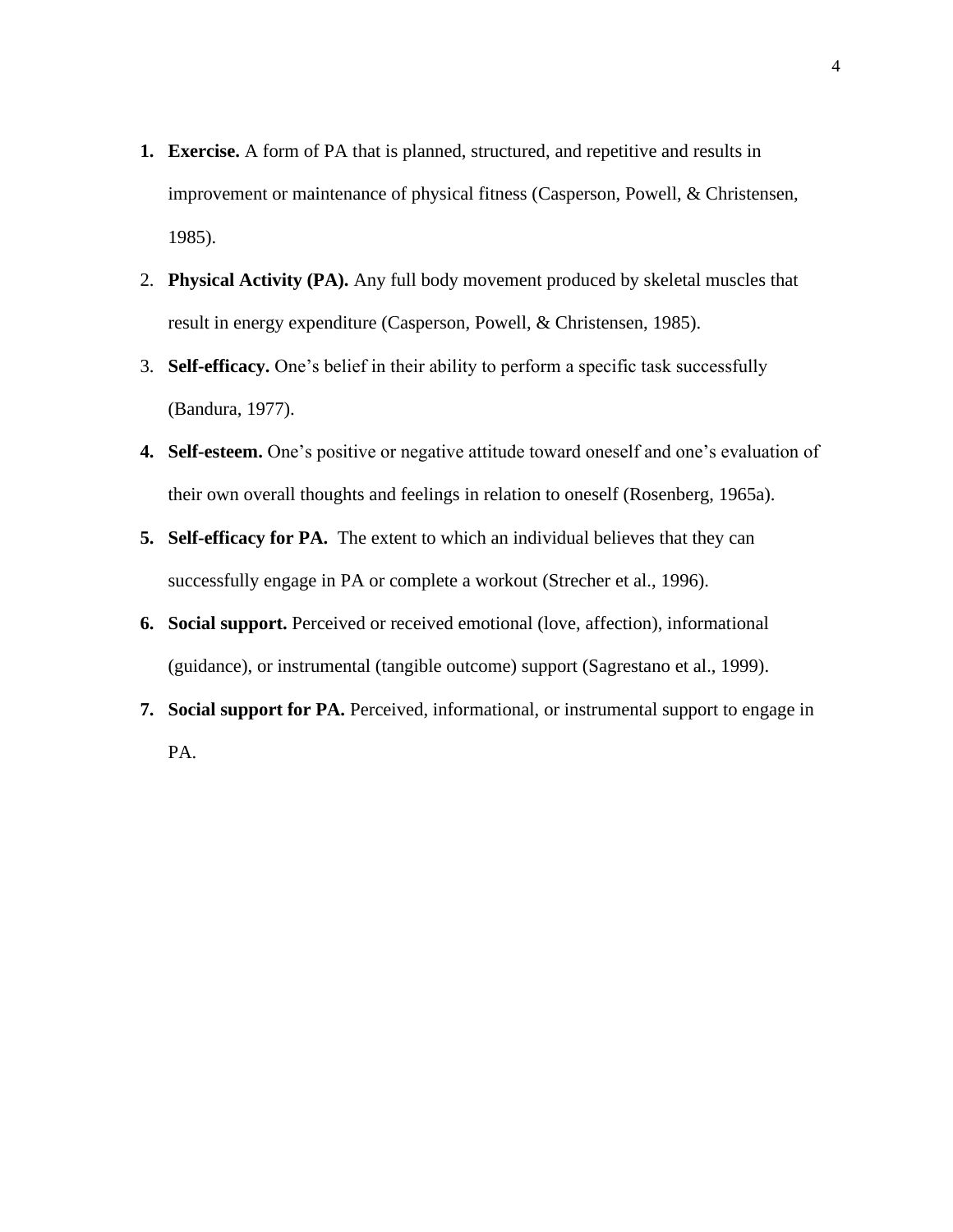#### **Chapter 2: Literature Review**

#### **PA Behaviors of College Students**

The benefits of regular PA are well documented for both mental and physical well-being across the lifespan. Physically active people tend to live longer and are at a lower risk for serious health problems like heart disease, type 2 diabetes, and some cancers (CDC, 2021). According to the USDHHS (2018), it is recommended that adults get at least 150 to 300 minutes of moderate intensity, or 75 to 150 minutes of vigorous intensity aerobic PA, or an equivalent combination of both spread throughout the week (USDHHS, 2018).

The review by Pate et al. (1995) is widely considered one of the most influential papers in establishing PA guidelines for Americans. They revealed strong evidence supporting the association between physically active individuals and a reduced risk of chronic diseases related to cardiovascular disease, type 2 diabetes, osteoporosis, colon cancer, and anxiety and depression; further, several risk factors for chronic diseases: blood lipid profile, resting blood pressures, body composition, glucose tolerance and insulin sensitivity, bone density, immune function, and mental capacity were improved with regular PA (Pate et al., 1995). In addition to these benefits, new evidence has surfaced since the 2008 guidelines were published; these health outcomes include: improved bone health and weight status for children ages 3-5 years, reduced risk of cancer at a greater number of sites, improved brain function for youth ages 6 through 13 years, mental health benefits, such as possible improved cognitive function, reduced anxiety and depression risk, and improved sleep and quality of life, improved pregnancy outcomes, lower risk of falls for older adults, and decreased risk of all-cause and disease-specific mortality, as well as increased physical function and overall wellbeing, adding to the benchmark guidelines provided by Pate et al. (1995) (USDHHS, 2018).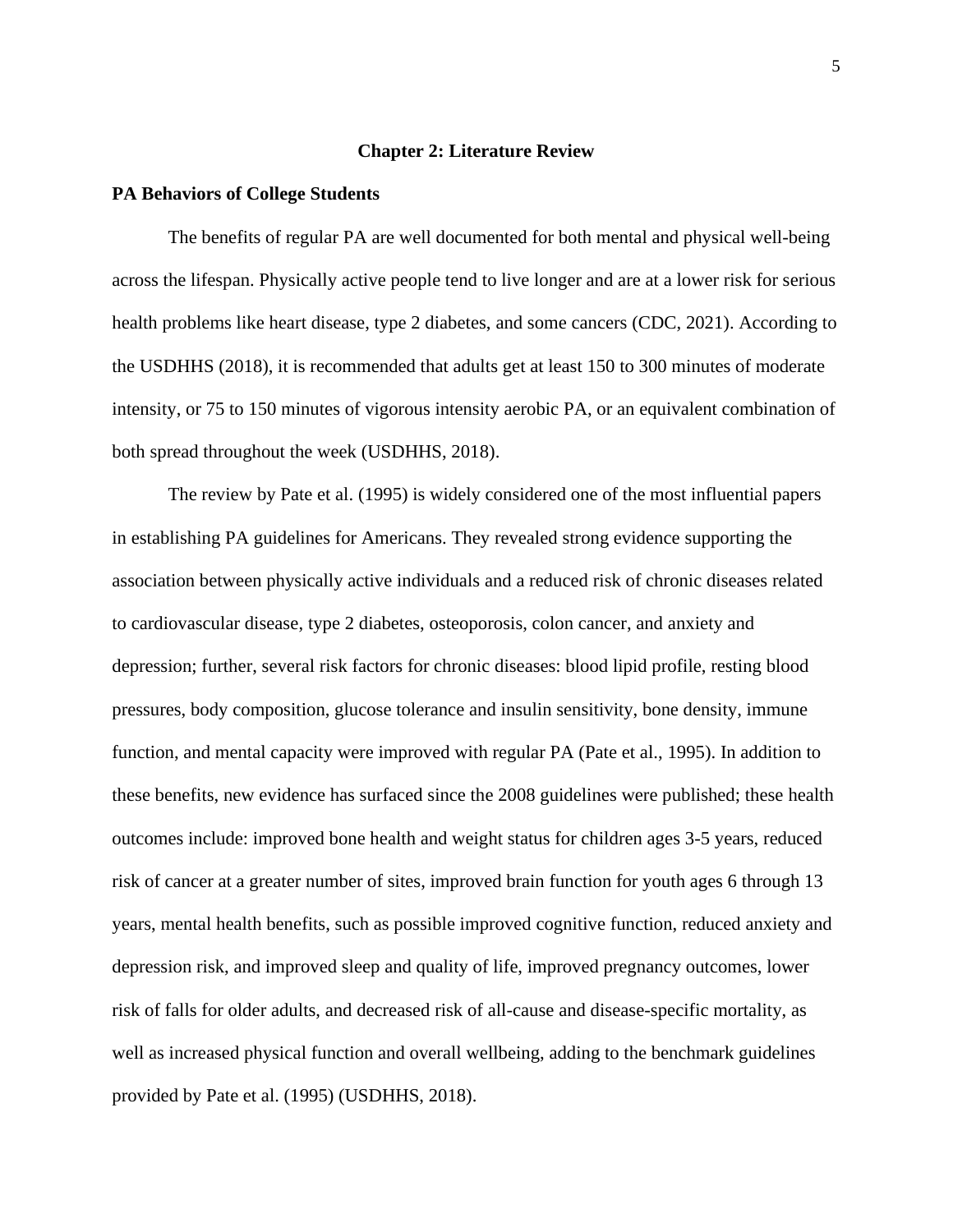Along with the physical benefits associated with an active lifestyle, there is also strong evidence for the benefits of PA on mental well-being. Generally, several findings have indicated that PA is linked with less anxiety and stress among adult (Bhui, 2002; Byrne & Byrne, 1993; Dunn, Trivedi, & O'Neal, 2001; Salmon, 2000) and college populations (Brown, 1991; Nguyen-Michel et al., 2006). When compared to a social support group and a wait-list control group in men and women, Craft and Perna (2004) found that an exercise group walking an average of 30 minutes, 3 times per week, for 6 weeks was the most effective intervention in reducing overall symptoms of depression (Craft & Perna, 2004). These findings support the notion that light-tomoderate PA, such as walking, can lessen depression symptoms in adults. Similarly, among healthy adults with various weights, Conn (2010) revealed that PA was effective in reducing symptoms associated with depression in a review of 70 PA interventions on depressive symptoms in the general population (Conn, 2010). Furthermore, in another review of 90 studies with over 10,000 participants diagnosed with a chronic illness: cardiovascular disease, multiple sclerosis, cancer, and chronic obstructive pulmonary disease, exercise therapy was shown to mediate depressive symptoms (Herring et al., 2012), suggesting that exercise and PA have significant psychological benefits even for individuals that have chronic illnesses.

Young adults, specifically, have also exhibited protective mental outcomes from PA. One study by Simon et al. (2004) indicated a protective correlation between an active lifestyle and suicide attempts in individuals between the ages of 13 and 34 (Simon et al., 2004), and a similar study by Taliaferro et al. (2009) showed that aerobic exercise was protective against suicide risk in a college student population (Taliaferro et al., 2009). Additionally, findings from another study found that individuals who reported the highest activity levels perceived higher psychological satisfaction (Ferron et al., 1999), which generally supports the notion that higher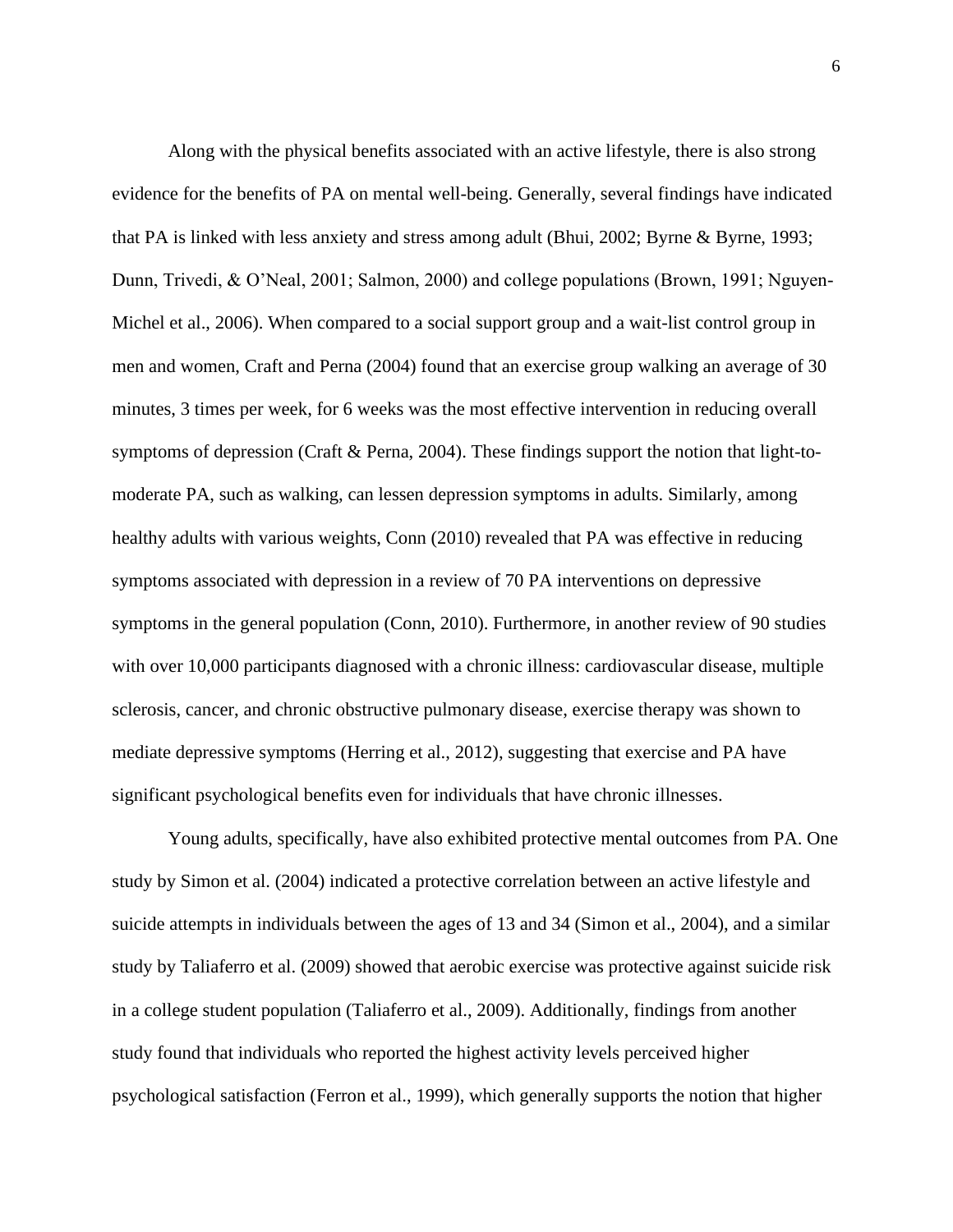frequencies of PA are associated with greater health outcomes overall. Thus, the literature on the psychological benefits of PA is significant in the college population because it may promote positive emotional wellness in college students or young adults.

Due to the unforeseen impact that the COVID-19 pandemic has had on many aspects of daily life, it may be important to note PA behaviors of college students prior to and during 2020, specifically, the date of March 15, 2020. Thus, the Fall 2019 ACHA-NCHA may be the last full representation of college students' health behaviors prior to the COVID-19 shutdown; 38,679 students from 58 schools were included in the aforementioned reference group. In this sample, 67.6% of students reported meeting the USDHHS (2018) guidelines for moderate to vigorous activity, and 40.3% met the recommendations for both strength training and cardiovascular activity (ACHA, 2019). Similarly, according to data from the Spring 2020 ACHA-NCHA, approximately two-thirds (69.8%) of the 50,307 students surveyed reported that they met the USDHHS (2018) guidelines for moderate to vigorous PA (ACHA, 2020), while less than half (44.0%) reported that they met the guidelines for strength training and aerobic activity. It is important to note that schools that began data collection after March 16, 2020 were not included in the reference group due to the COVID-19 pandemic. Meanwhile, only 13,373 students from 22 schools were included in the data set from the Fall 2020 ACHA-NCHA; of the students surveyed, 64.3% reported that they met the USDHHS (2018) aerobic guidelines for PA, and 38.5% met the guidelines for weight training and aerobic activity. While this is a slight decline in self-reported PA of college students from the Spring 2020 data set, it may be due to the significantly less students that were surveyed in the latter reference group. However, it will be interesting to see if the COVID-19 pandemic has significantly impacted PA among the college population in the present study.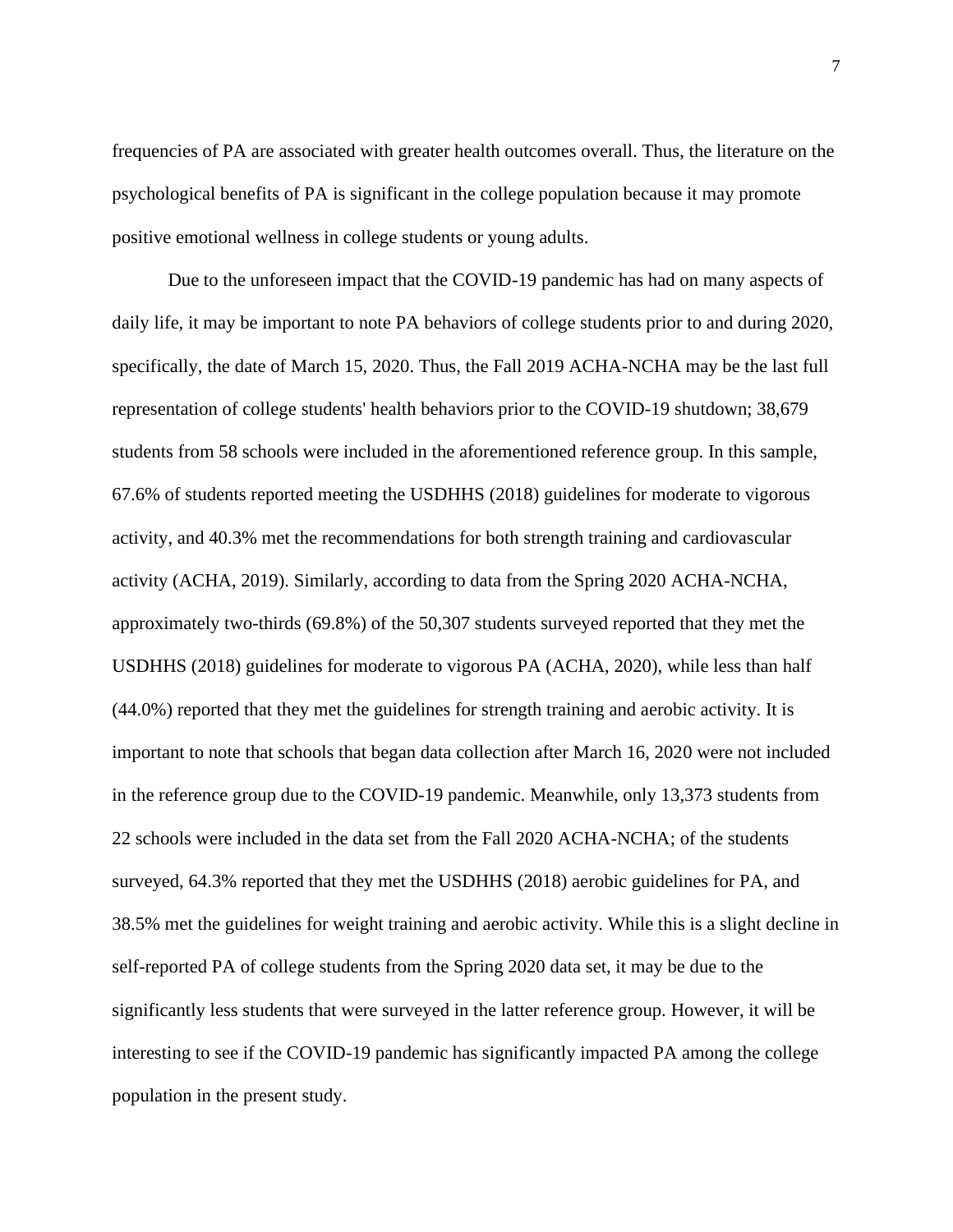### **Social Support for PA**

Several research studies have been published supporting the positive associations between social support and PA or exercise. A systematic review by Trost et al. (2002) found a positive correlation in every study that included a measure for social support and PA (Trost et al., 2002). In contrast, a recent review involving healthy adults between 18-65 years of age reported inconsistent findings regarding the strength and direction of the association between social support and PA; however, the article observed that there was a small positive correlation between support for PA from friends and future PA among the population (Scarapicchia et al., 2017). The varying findings suggest that future longitudinal studies should be conducted to gain a more concrete understanding of the associations between social support and PA in healthy adults. Additionally, multiple studies have supported the notion that college students who reported higher levels of support for PA engage in more PA behaviors than college students who reported lower levels of support (Bauman et al., 2012; Belanger & Patrick, 2017; Cotter & Lachman, 2010; King et al., 2014).

In a graduate thesis that examined the relationship between social support for exercise and PA in undergraduate fraternity and sorority members, Minton (2008) observed that low to moderate PA groups perceived lower levels of support for exercise, while highly active fraternity and sorority members perceived higher amounts of social support for exercise from family and friends (Minton, 2008). However, it was reported that low to moderate intensity was likely related to PA or walking, whereas moderate and vigorous activity was likely associated with exercise, which was a limitation of the study. Essentially, it was difficult for researchers to define the relationship between social support for exercise and PA, since the Social Support for Exercise Survey measures perceived social support for "exercise", but not all intensities of PA.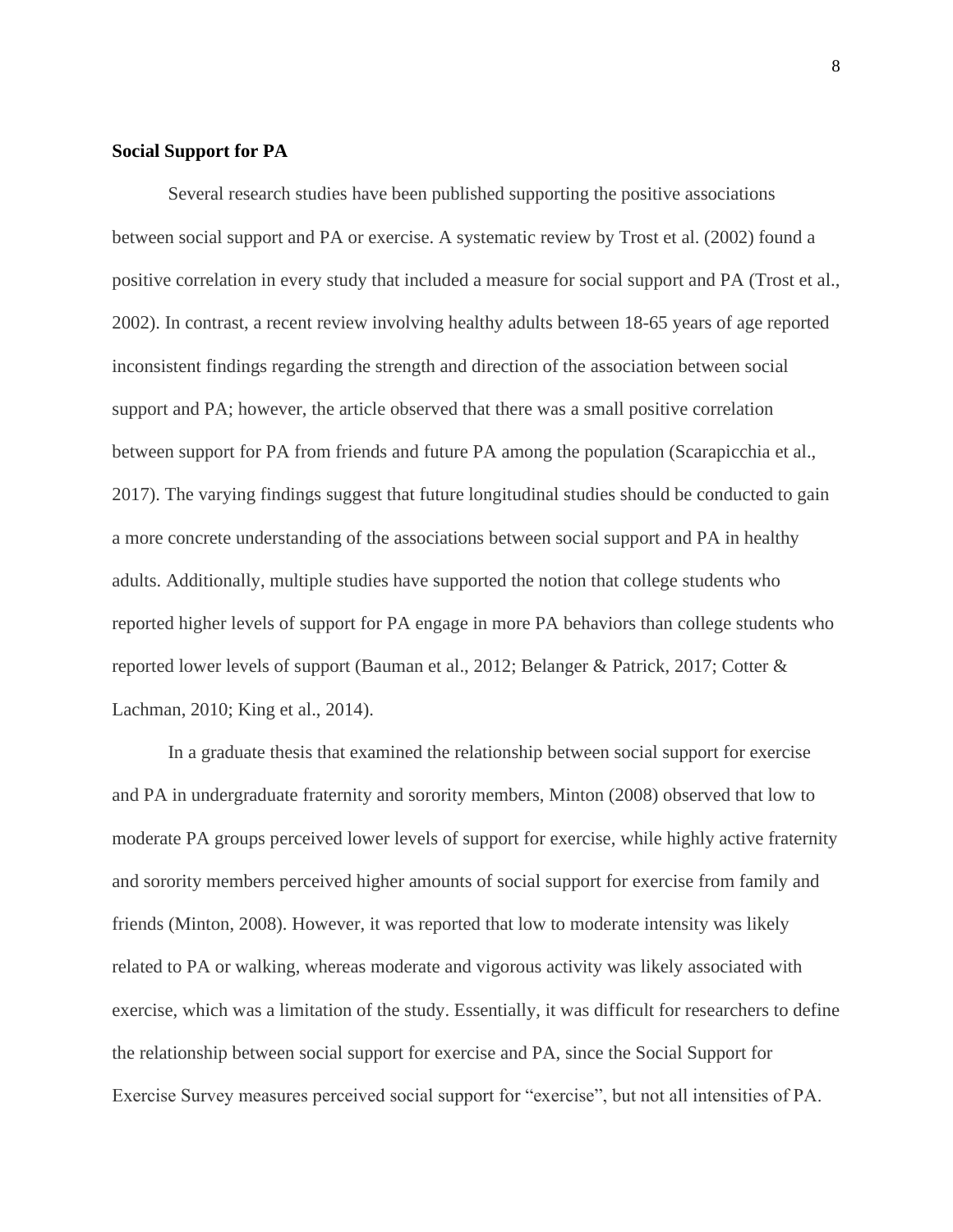Another study revealed that women who stopped regularly exercising displayed a decline in social support for exercise over time, while women that went from non-regular exercisers to exercisers showed an increase in exercise social support from baseline (Colangelo & Weissbrod, 2019).

#### **The Relationship between PA, Self-Esteem, and Body Image**

There is evidence that PA or exercise may be positively linked to mental well-being (Salmon, 2000); one study associated PA with improvements in self-esteem and body image (Fox, 2000). Another study found that an 8-week aerobic exercise intervention appeared to significantly increase the mean self-esteem score of medical students (Mousavi Gilani  $\&$ Dashipour, 2016); the results of the study correspond with those of other studies (as cited in Gilani & Dashipour, 2016). Another study revealed that undergraduates ages 18 to 25 years old who engaged in regular PA were more likely to report higher self-esteem, optimism, and happiness as compared to their sedentary peers (Cekin, 2015). Cekin proposed 3 reasons for this outcome: 1) there is a direct relationship between self-esteem and interpersonal relationships; young adults may meet new friends during exercise, which may promote feelings of acceptance, 2) improved self-esteem from regular PA may mediate the impact of stressful events and feelings of low self-worth, and 3) physically active students or young adults may have an increased perception of body image compared to those that are physically inactive (Cekin, 2015). After taking part in a 12-week exercise intervention that consisted of 60 minutes of exercise per day, three days a week, Yìğìter (2014) reported that female university students displayed an improved level of self-esteem and a reduced level of hopelessness, while there were no significant improvements in the control group who merely continued their normal daily activities without participating in an exercise program similar to the experimental group (Yìğìter, 2014).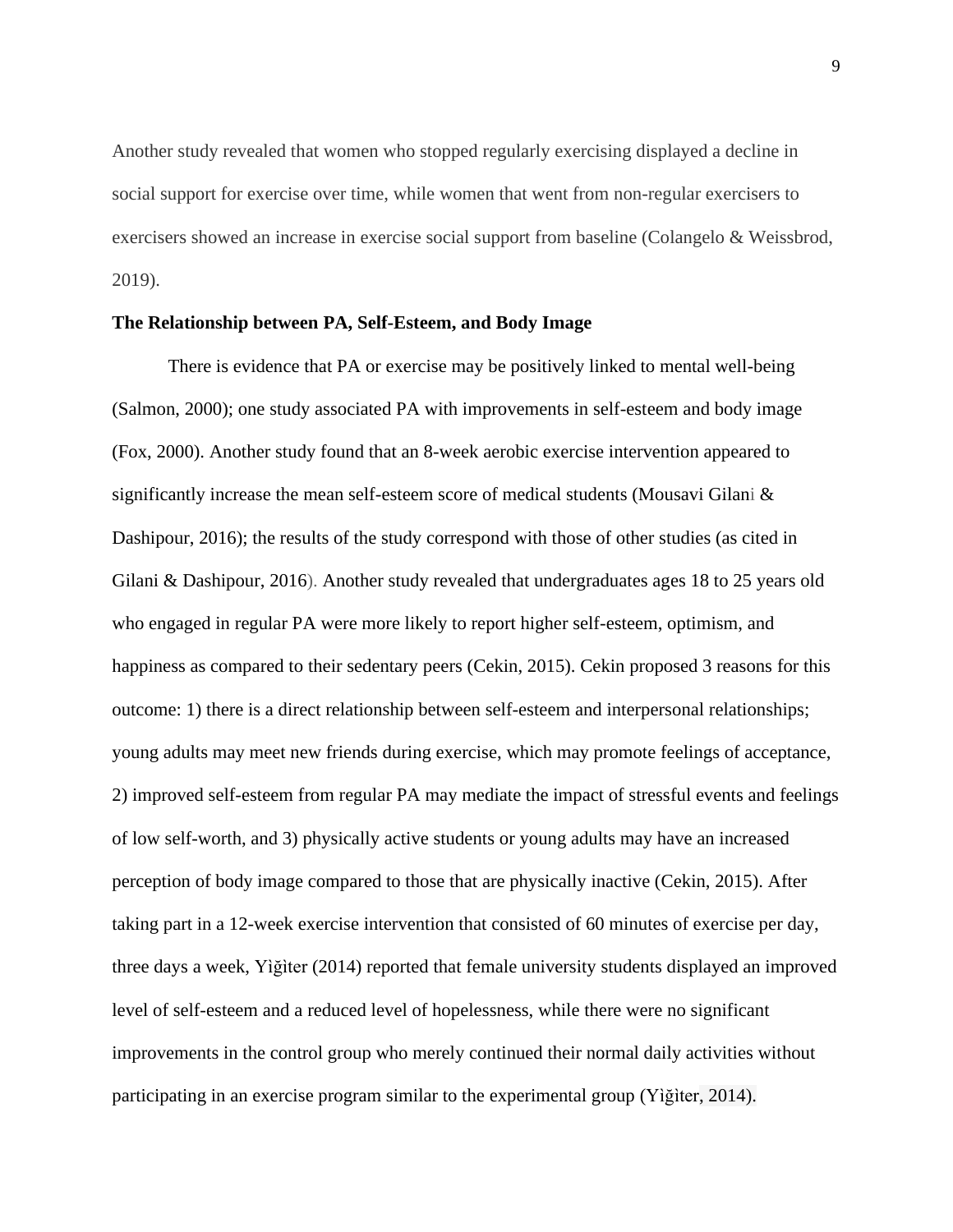#### **Self-Efficacy for PA**

Self-efficacy may influence one's ability to accomplish a task. Bandura (1994) defined self-efficacy as the self-confidence to execute a certain task or situation (Bandura, 1994). Our experiences usually shape our self-efficacy, as well as the way we think and behave. PA selfefficacy is the extent to which an individual believes that they can successfully engage in PA or complete a workout (Strecher et al., 1996; Woodard & Berry, 2001). In a recent meta-analysis including 26 original studies, Szczuka et al. 2021 revealed that higher levels of self-efficacy were associated with lower levels of sedentary behavior (SB); meanwhile, analyses showed no statistically significant effects of one of the moderators (SB reduction self-efficacy vs. PA selfefficacy) on the self-efficacy—SB relationship (Szczuka et al., 2021), suggesting that the associations are of similar strength. Although SB and PA may be weakly related according to Pearson et al. (2014), the relationship suggests that SB may limit PA, and that lower levels of self-efficacy may be related to SB, which in turn, may result in decreased PA levels (Pearson et al., 2014). Based on previous literature, one could presume that a lower self-efficacy to engage in PA is negatively associated with physical inactivity, which is why the present study seeks to examine levels of self-efficacy to engage in PA before and after the COVID-19 shutdown.

Colangelo and Weissbrod (2019) reported that women who eventually stopped exercising regularly displayed lower self-efficacy scores at baseline, and that there was a linear relationship between increases in PA and self-efficacy related to exercise, which was consistent with previous studies (Colangelo & Weissbrod, 2019; Marquez & McAuley, 2006). Pauline (2013) found that female college students were less physically active than male college students and that males engaged in more vigorous and moderate minutes of PA per workout, although females did engage in significantly more light exercise sessions per week. Additionally, males reported both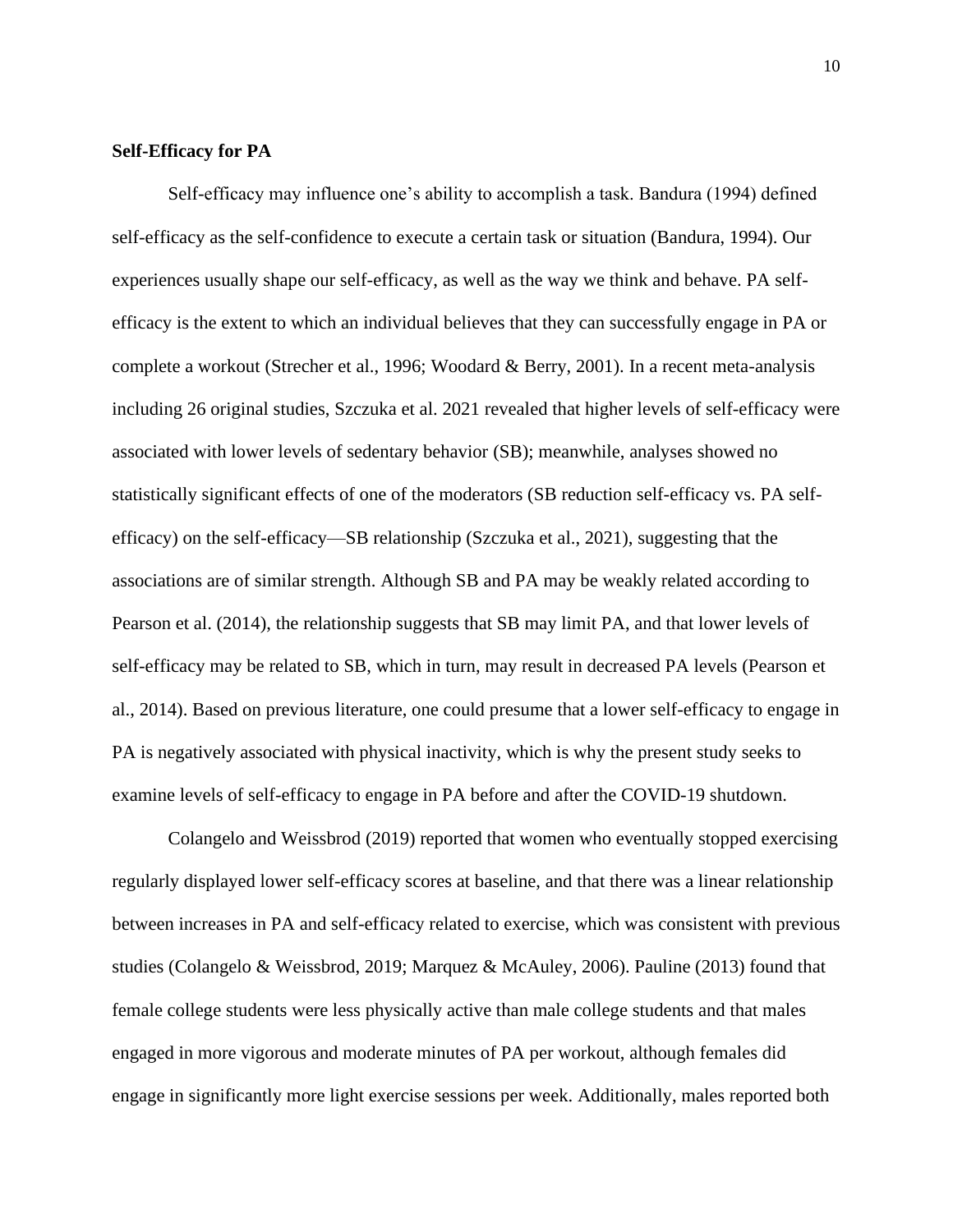higher self-efficacies to engage in PA under challenging conditions and higher self-confidence to plan for PA regardless of obstacles compared to their female counterparts (Pauline, 2013). This research suggests that overall self-efficacy to engage in PA is linked to higher PA levels and more moderate to vigorous minutes of PA per session, which is typically recommended for greater health benefits. It will be interesting to see how the COVID-19 pandemic has impacted exercise self-efficacy in the present study.

## **Summary**

As the literature has shown, PA is an important part of living a healthy lifestyle. Specifically, PA is essential to improve the mental and physical well-being of young adults and college students. While the research indicates that a relatively high percentage of college students meet the guidelines for aerobic PA, the short-term impact of the COVID-19 pandemic on PA beliefs and behaviors of this population is unknown, suggesting that research is warranted in this area. Not only will this research provide a baseline understanding of the impact of the pandemic on the PA beliefs and behaviors of college students, but it will also provide insight on how the physical and psychological health of the population has been impacted by the newly enacted social distancing guidelines.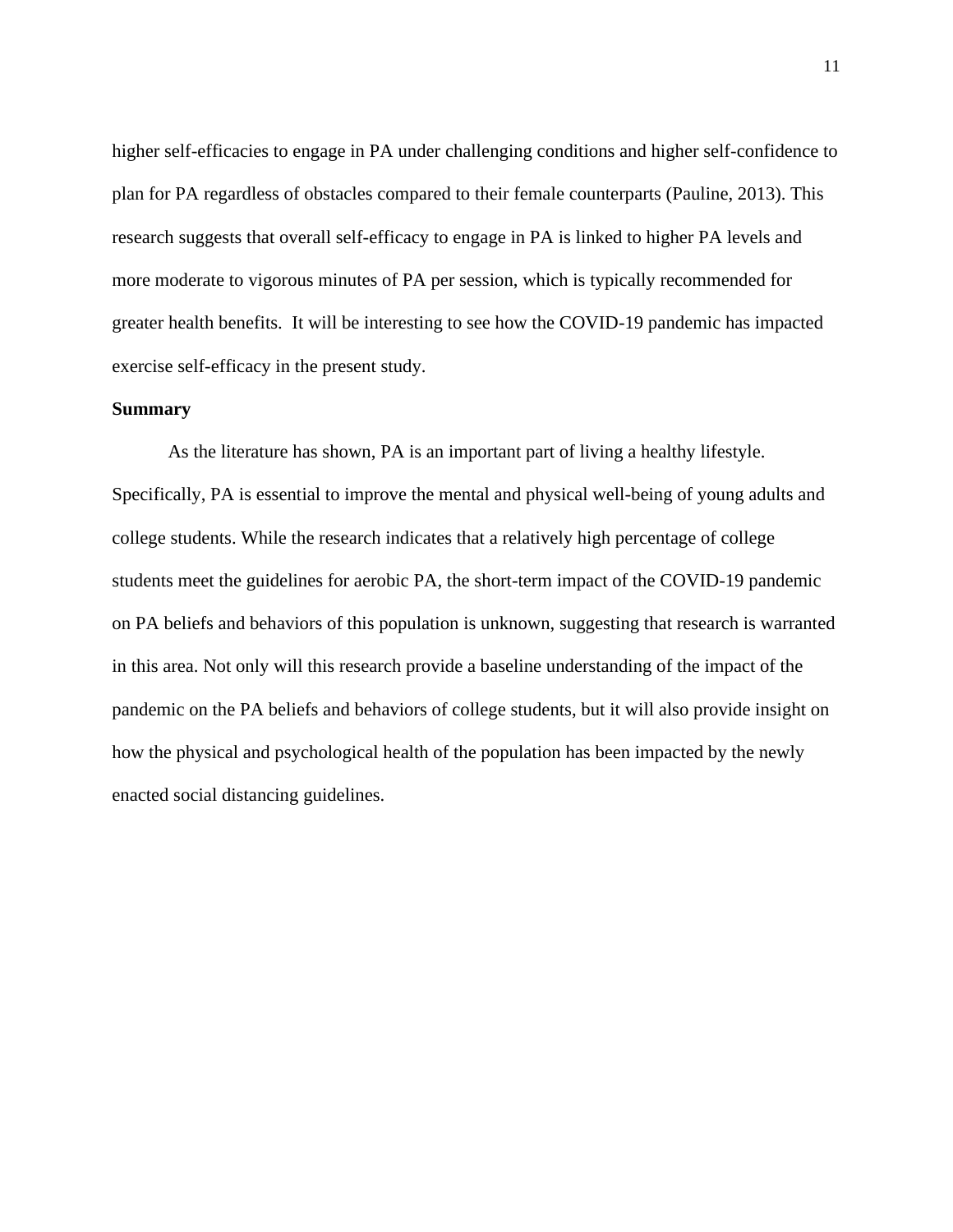#### **Chapter 3: Methods**

The purpose of this study was to compare PA behaviors and related psychometric factors before and after the COVID-19 shutdown (dated as March 15, 2020) among college students at a four-year, comprehensive, southeastern university. Volunteers consisted of college students at a four-year, comprehensive, southeastern university in the United States who were recruited via email and daily student announcements to take surveys regarding their PA behaviors prior to and during the COVID-19 shutdown. Surveys were conducted via Qualtrics and consisted of approximately 60 items, including demographic information, PA behaviors, social support and PA, self-esteem, self-efficacy and PA, and perceptions of body weight and self-image. Additionally, the questionnaires included pre-screening questions related to age and enrollment at a southeastern university. Questions also included confirmation of a positive COVID-19 test or exposure to a positive COVID-19 case that required quarantine since March 15, 2020.

## **Purpose**

The purpose of this research was to examine PA behaviors and related psychometric beliefs of college students before and after the COVID-19 shutdown, and to evaluate the impact of the COVID-19 pandemic on the aforementioned behaviors and beliefs of the population. The study was approved by the Institutional Review Board for the use of human subjects prior to data collection.

## **Research Questions**

To examine the impact of the COVID-19 shutdown on PA behaviors and beliefs of college students, the following research questions were addressed:

1. Within the college population, how has the COVID-19 pandemic impacted the PA behaviors?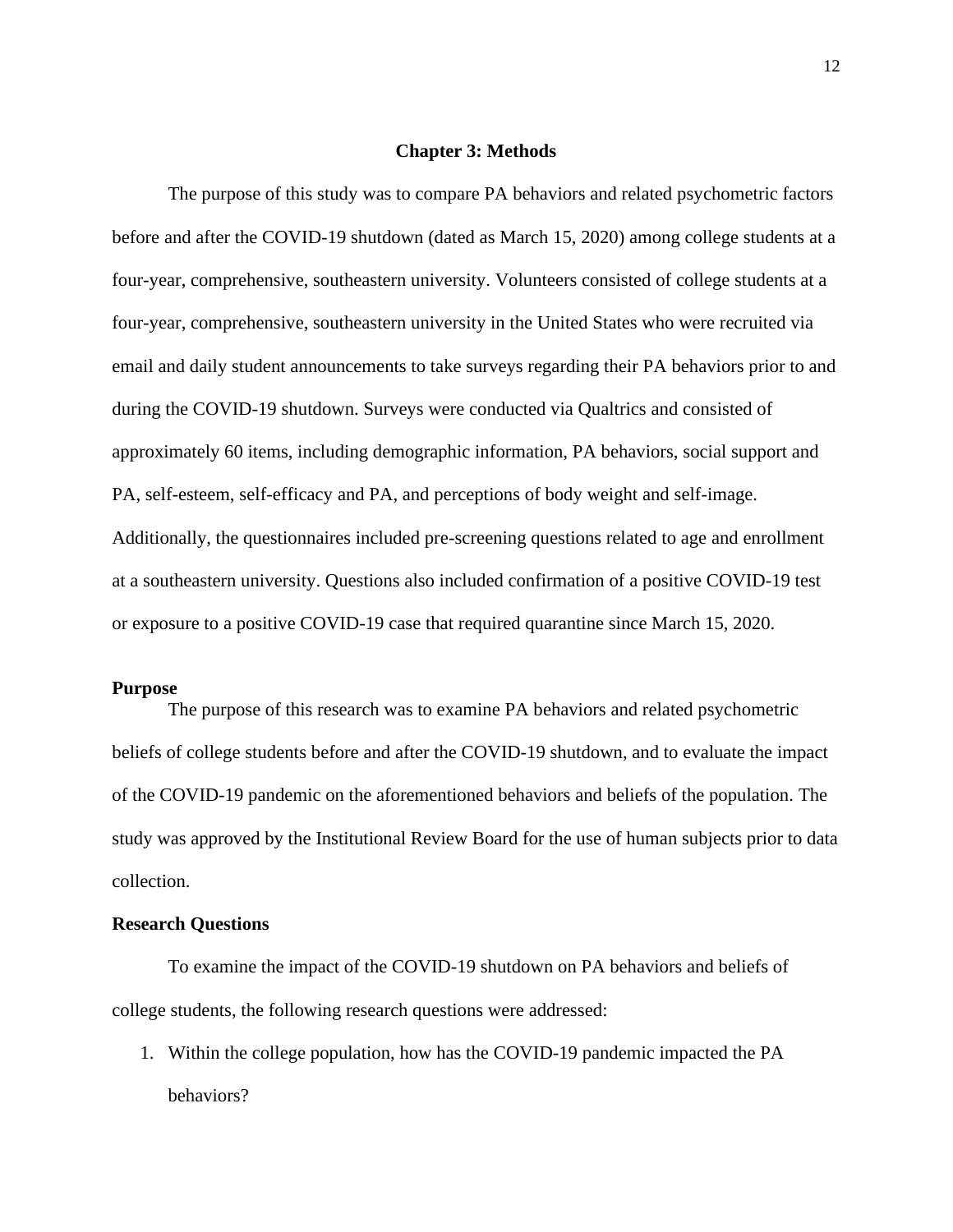2. How has the COVID-19 pandemic impacted related psychometric variables of social support and self-efficacy for PA, self-esteem and body image of college students?

## **Participants**

Data were collected from 311 students at a four-year, comprehensive, southeastern university in the United States from December 1, 2020 to March 5, 2021 via an electronic survey. The questionnaire specifically assessed demographic information, PA behaviors, social support to exercise, self-esteem, self-efficacy to exercise, and perceptions of body weight and self-image prior to the COVID-19 shutdown (before March 15, 2020) and during the COVID-19 pandemic (after March 15, 2020).

Inclusionary and exclusionary criteria for this study are listed next.

Inclusion criteria:

- 1. College students who attended Winthrop University during the 2020-2021 academic year.
- 2. College students who were at least 18 years of age.
- 3. College students who agreed to complete the survey. Exclusion criteria:
- 1. College students who did not attend Winthrop University during the 2020-2021 academic year.
- 2. College students who were not at least 18 years of age.
- 3. College students who did not agree to take the survey.

## **Instrumentation**

Assessments for this study were conducted through a popular online survey and assessment tool, Qualtrics (Provo, UT). Qualtrics allows researchers to create questions based on type and customize the survey to meet the needs of the project. Qualtrics also allows the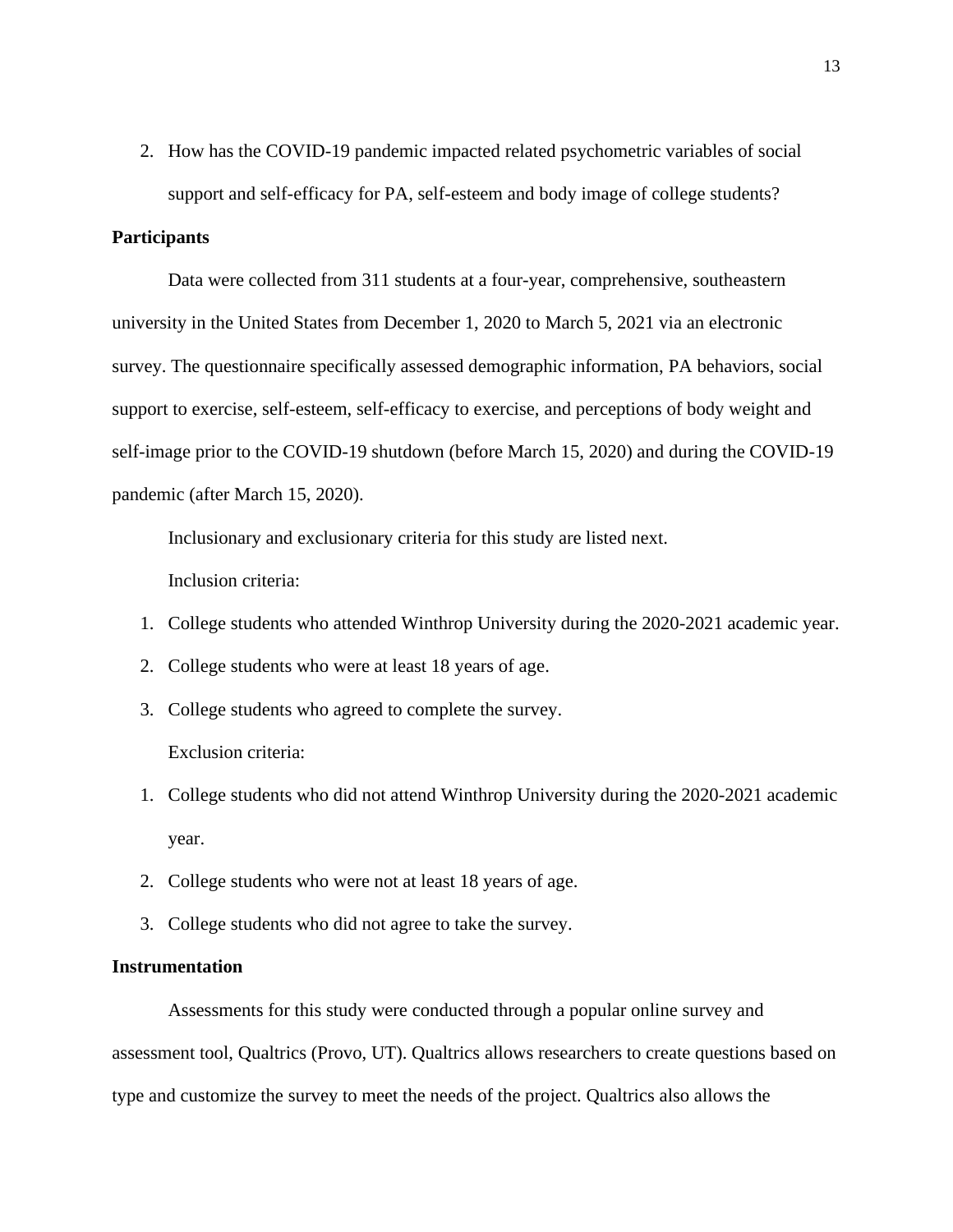researchers to define the rules for skip logic patterns, which is a feature that changes what question or page a respondent sees next based on how a previous question was answered. Participants were taken to the end of the survey if they were not at least 18 years of age and a current student at the university. The survey also included questions related to a positive test for COVID-19 in the past year or the need to quarantine for 14 days due to exposure to a positive COVID-19 test. Time to complete the survey was approximately 10 minutes.

**Demographic information** was assessed with questions from the ACHA-NCHA II, a national survey of college students' current health behaviors and perceptions (ACHA, 2012). The ACHA-NCHA II is a public domain scale that is widely used among 40 colleges and universities and collected health related information from over 26,000 U.S. college students in 2008, which is the largest health information data set on college students. This study used nine self-report items from the ACHA-NCHA II including: age, gender, height and weight, year in school, enrollment status, ethnicity, marital status, and on/off campus residence. The ACHA-NCHA II is a public domain scale (ACHA, 2012).

**PA** was measured using the International Physical Activity Questionnaire (IPAQ) developed by Craig, Marshall, and Siostrom, 2003. The present study used a modified version of the IPAQ. Respondents included the frequency (times per week), intensity (low, medium, and high), duration (minutes per session), and type of exercises or sports that were completed within the last seven days. This information was used to calculate metabolic equivalent (METmin/week) by the following formula (IPAQ, 2004): Total METmin/week = (Walk METs\*min\*days) + (Mod METs\*min\*days) + (VigMETs\*min\*days). MET values were calculated using the following values: walking  $= 3.3$  METs; moderate intensity  $= 4.0$  METs; and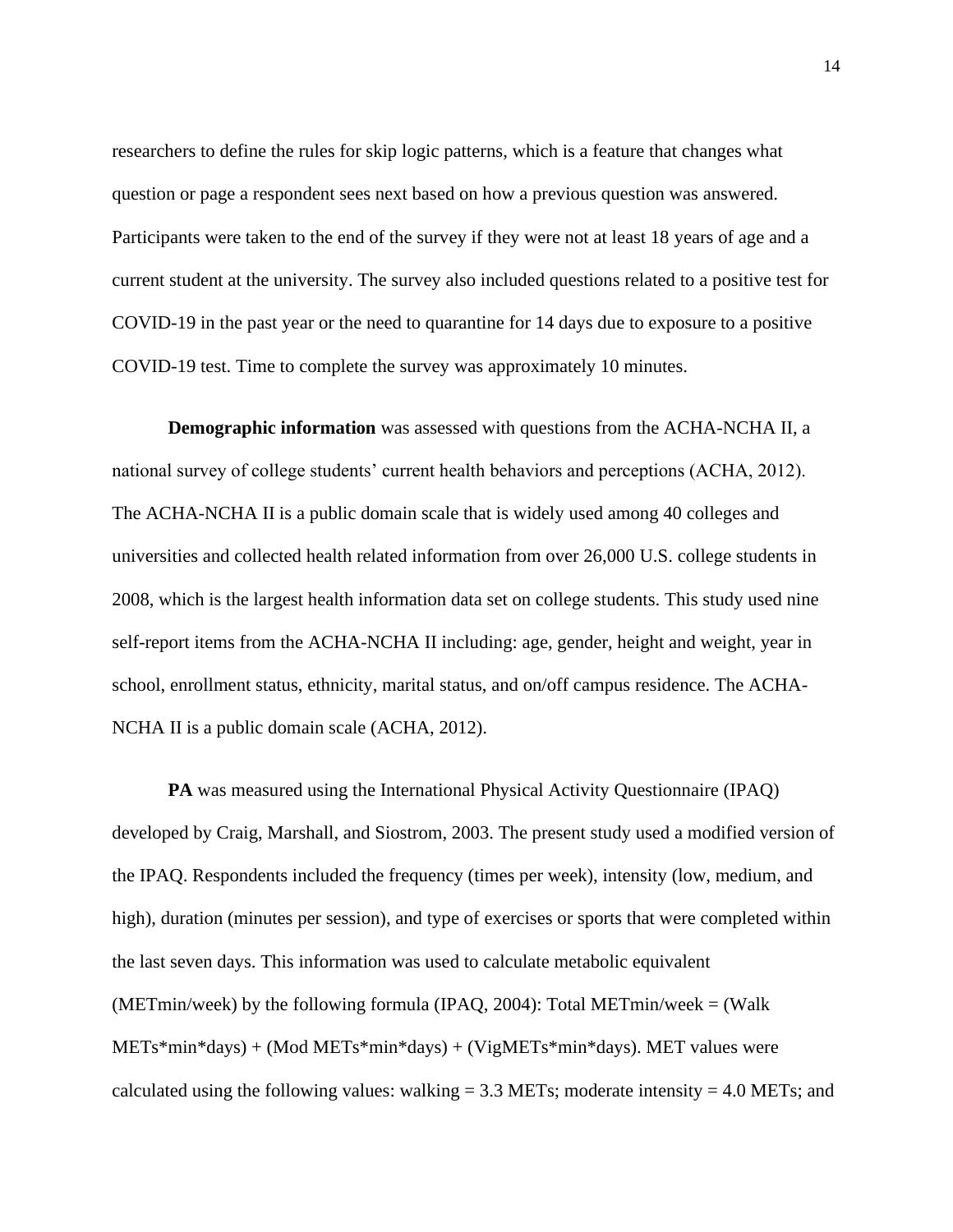vigorous intensity = 8.0 METs. Nigg, Maddock, Barnett, and Yamauchi reported the IPAQ as a valid and reliable PA assessment scale in 2003, and Craig et al. demonstrated criterion validity of the IPAQ (rho =  $0.30$ ) in 2003. The IPAQ is in the public domain (IPAQ, 2004).

**PA social support** was assessed with the nine-item abbreviated version of a scale developed by Sallis, Grossman, Pinksi, Patterson, and Nader (1987) to assess PA social support from family and friends. The scale is composed of statements such as: My family or friends… "Gave me encouragement to stick with my exercise program," "Changed their schedule so we could exercise together," or "Talked about how much they like to exercise." A five-point Likert scale was used to rate items, ranging from never/rarely (1) to very often (5). Total scores for perceived social support were calculated by summing all items. Scores range from 9 to 45, with higher scores indicating greater social support. Internal consistency for the measure was high in this study ( $\alpha$  = .93) for this scale. Previous research reported similar reliability (Kegler et al., 2012), and the scale has been validated in adult populations (Sallis et al., 1987; Treiber, et al., 1991).

**PA self-efficacy** was assessed using a five-item scale by Marcus, Selby, Niaura, and Rossi (1992). This instrument is used to measure an individual's ability to overcome common barriers to exercise by using internal resources, such as self-efficacy and self-confidence. The scale is composed of statements such as: "I am confident I can participate in regular exercise when.... "I am in a bad mood," "It is raining or snowing," "I feel I don't have the time." Responses to each item are answered on a Likert scale, and range from a 1 (not at all confident) to 7 (very confident). Responses of items were summed for a total score, which can range from 5 to 35, with higher scores representing greater self-efficacy to participate in PA. Internal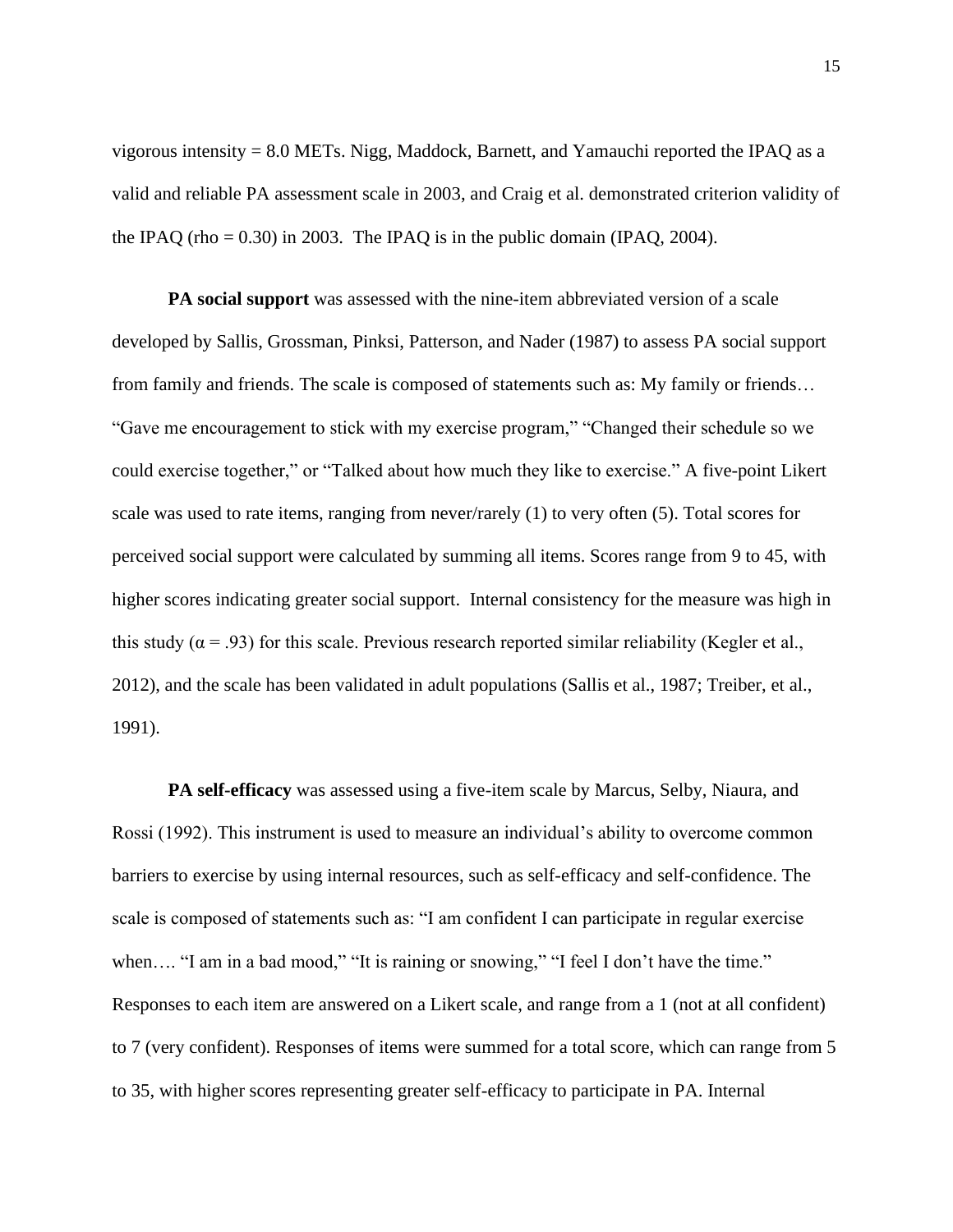consistency for the measure was high in this study ( $\alpha$  = 0.89), which is comparable to previous reliability reports (McAuley and Mihalko, 1998).

**Self-Esteem** was measured with the Rosenberg Self-Esteem Scale developed by Dr. Morris Rosenberg (1965). There are 10 items, and possible responses range from strongly agree to strongly disagree. Example questions include "I am able to do things as well as most other people" and "I certainly feel useless at times." Scoring for questions 1,3,4,7,10 is as follows: strongly agree is 3, agree is 2, disagree is 1, and strongly disagree is 0. Scoring for questions 2, 5, 6, 8, 9 is in the reverse. The value for each question is summed together; a higher number represents a higher self-esteem. The reliability of this survey ranges from 0.82 to 0.88 and the internal consistency ranges from 0.77 to 0.88 (Rosenberg, 1965).

**Body Image** was measured with the Perceptions of Body Weight & Self-Image scale. Only one item from the scale was used in the survey: "Which of the following categories would you classify yourself?" Possible responses for this question range from very underweight to very overweight (very underweight=1, slightly underweight=2, normal weight=3, slightly overweight=4, very overweight=5). Lower scores indicate a perception of being very underweight, while higher scores indicate a perception of being very overweight.

## **Procedures**

Institutional Review Board approval was obtained before recruiting any participants for this study. Instructors from the Physical Education, Sport and Human Performance Department and the Basic Instruction Program were asked to send out the recruitment email that consisted of the informed consent and the link to the Qualtrics survey to their classes at a comprehensive,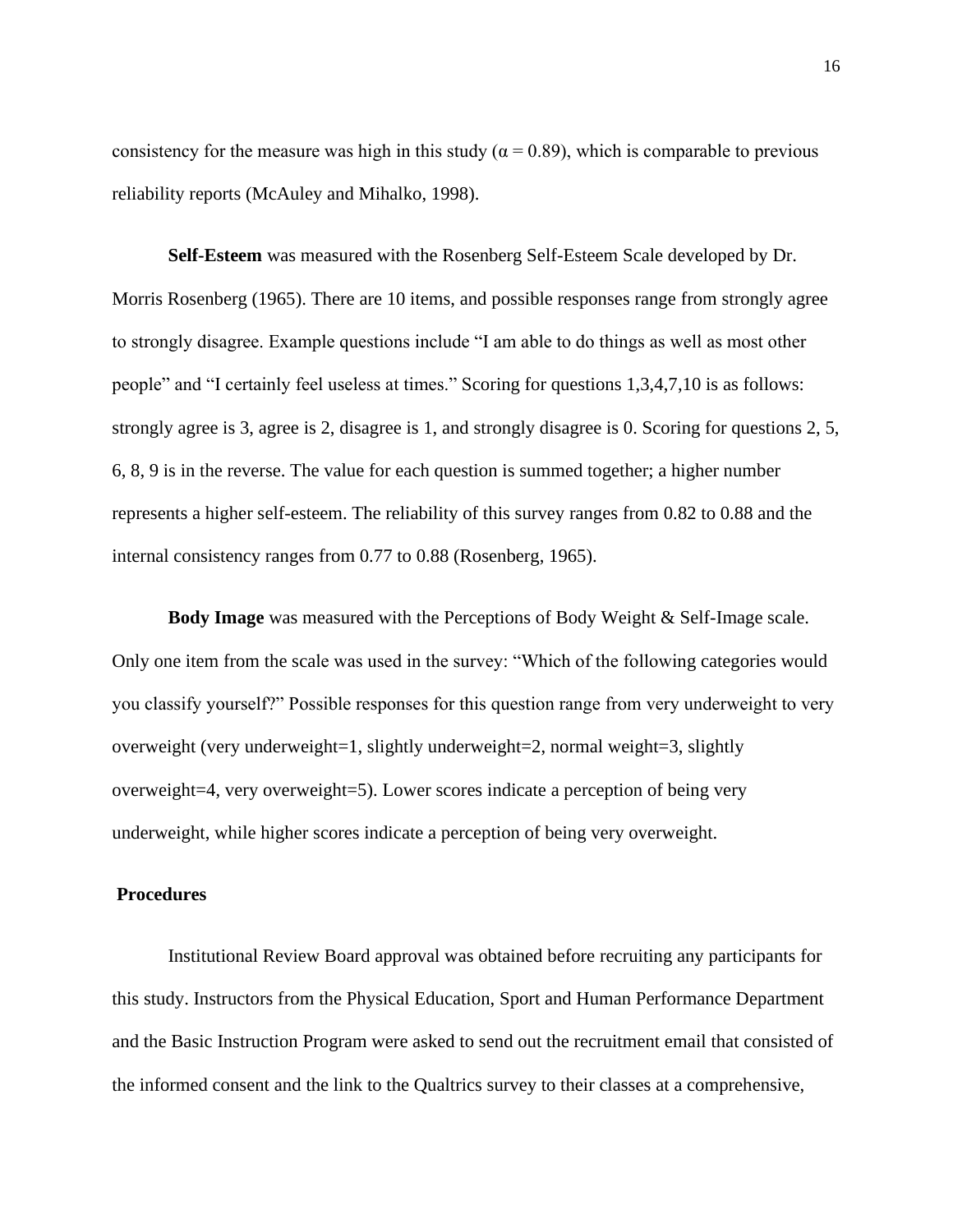southeastern university. Additionally, the recruitment email was posted in the daily student announcements weekly. Data collection was from December 1, 2020 until March 5, 2021. The survey took approximately 10 minutes to complete.

## **Statistical Analysis**

Upon data collection, the data set was numerically exported to Excel to clean or get rid of entries that either contained unnecessary information or were missing too much information. The clean data set was imported into Statistical Packages for Social Sciences (SPSS) where frequencies were calculated for the demographic information. Next, the scales were scored according to the instrumentation mentioned earlier. Paired sample t-tests were used to compare vigorous, moderate, and walking PA behaviors, social support for PA (SSPA), self-efficacy for PA (SEPA), Rosenberg self-esteem, and body image (BI) prior to the COVID-19 shutdown and after the COVID-19 shutdown. The sums for vigorous, moderate, and walking PA were then calculated to find the totals for each variable. P-values from all variables were then evaluated to determine significance.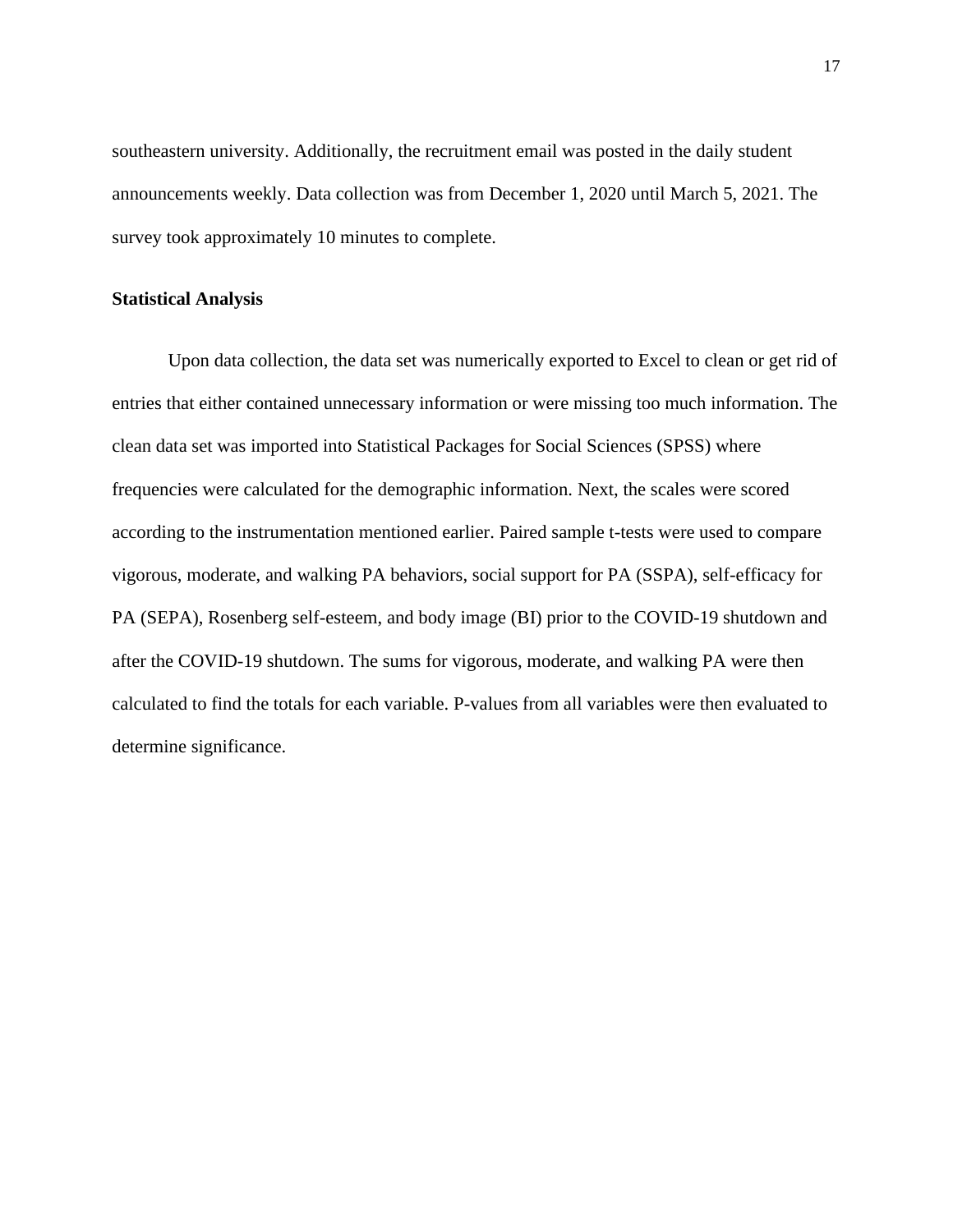#### **Chapter 4: Results**

While 390 college students initiated the survey, a total of 311 participants (Table 1) were included in the data analysis, with varying responses for each scale; 79 students were excluded altogether due to large amounts of missing information. As indicated in Table 2, a total of 297 participants completed the modified IPAQ for pre-COVID and post-COVID data, 304 completed the PA for social support scale, 307 completed the scale for PA self-efficacy, 292 completed enough information for Rosenberg self-esteem, and 309 completed enough information for body image. Female participants made up 70% of the sample. More than half of the population (59%) were classified as upperclassmen or above. According to the demographics of the school population, there was a high representation of African American and Other students (45%) in the study, while Caucasian students made up the rest of the sample. Moreover, full-time students made up the majority of the sample (92%).

## **PA Totals for Vigorous, Moderate, and Walking-Only**

Pre-COVID-19 PA totals: vigorous (M=2.57), moderate (M=3.29), and walking-only  $(M=4.64)$ . Post-COVID-19 PA totals: vigorous  $(M=2.00)$ , moderate  $(M=2.68)$ , and walking-only (M=4.17) Thus, according to Table 2, paired samples t-tests showed significantly higher PA totals for vigorous, moderate, and walking-only PA levels before the COVID-19 shutdown (prior to March 15, 2020) than after (after March 15, 2020): vigorous (M=2.57; M=2.00; p=<.001), moderate (M=3.29; M=2.68; p=<.001), walking-only (M=4.64; M=4.17; p=<.001). M represents the average number of days per week that participants reported engaging in vigorous and moderate activities for at least 10 minutes at a time, as well as the average number of days per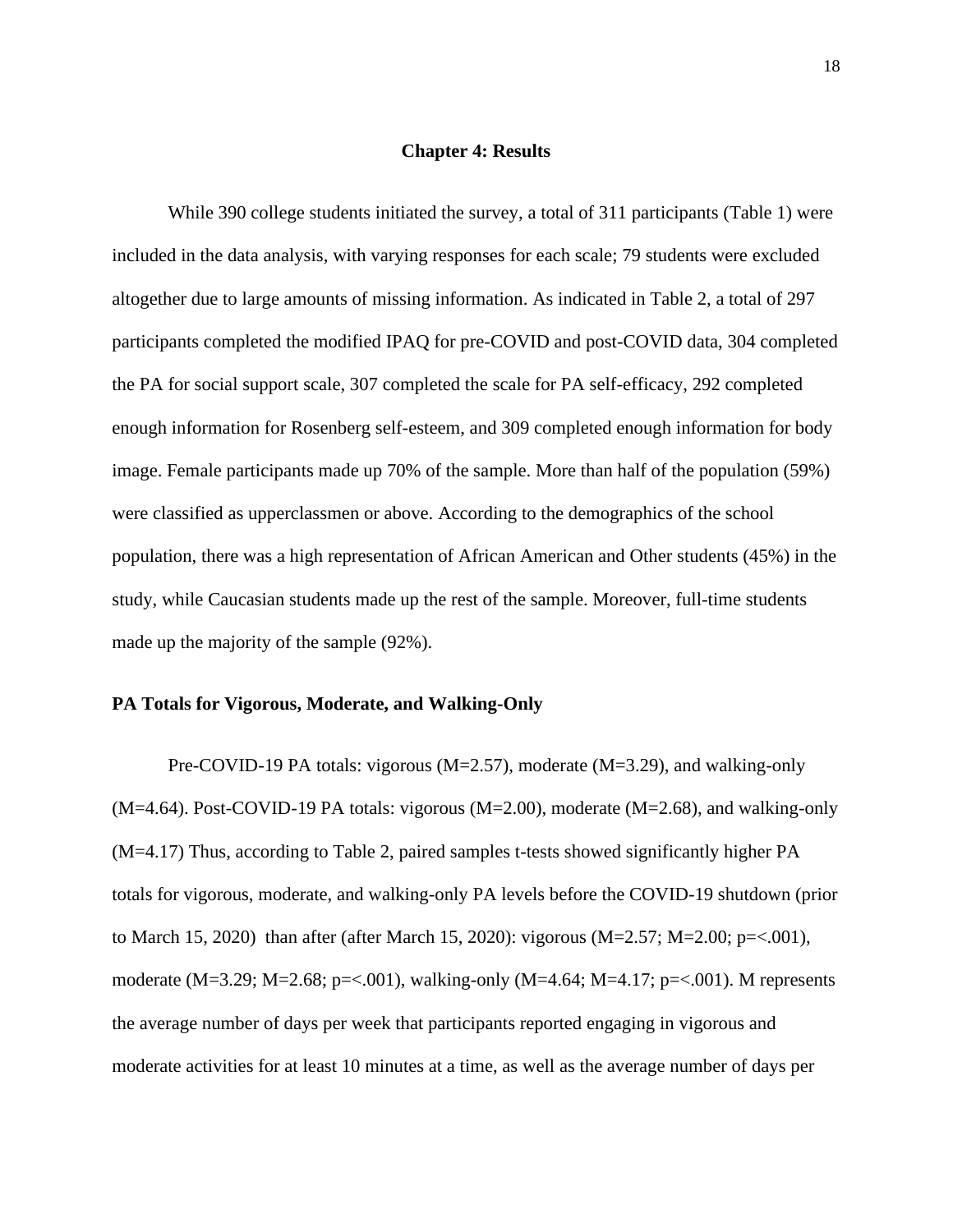week participating in walking-only activities. P represents the p-value or significance according to t-tests. Table 2 displays the PA totals for vigorous, moderate, and walking-only scales.

## **Psychometric Factors Related to PA**

According to data presented in Table 2, dependent t-tests for psychometric factors related to PA displayed significantly higher findings before the COVID-19 shutdown occurred (prior to March 15, 2020) than after (after March 15, 2020): social support for PA (M=22.47; M=21.06; p=.007), self-efficacy for PA (M=15.16; M=13.96; p=<.001), self-esteem (M=24.05; M=24.88;  $p=0.002$ ), and body image (M=8.72; M=9.11;  $p = 0.002$ ). M represents the average scores of the participants for each scale. P represents the p-value or significance according to t-tests. Table 2 demonstrates the values for each psychometric variable.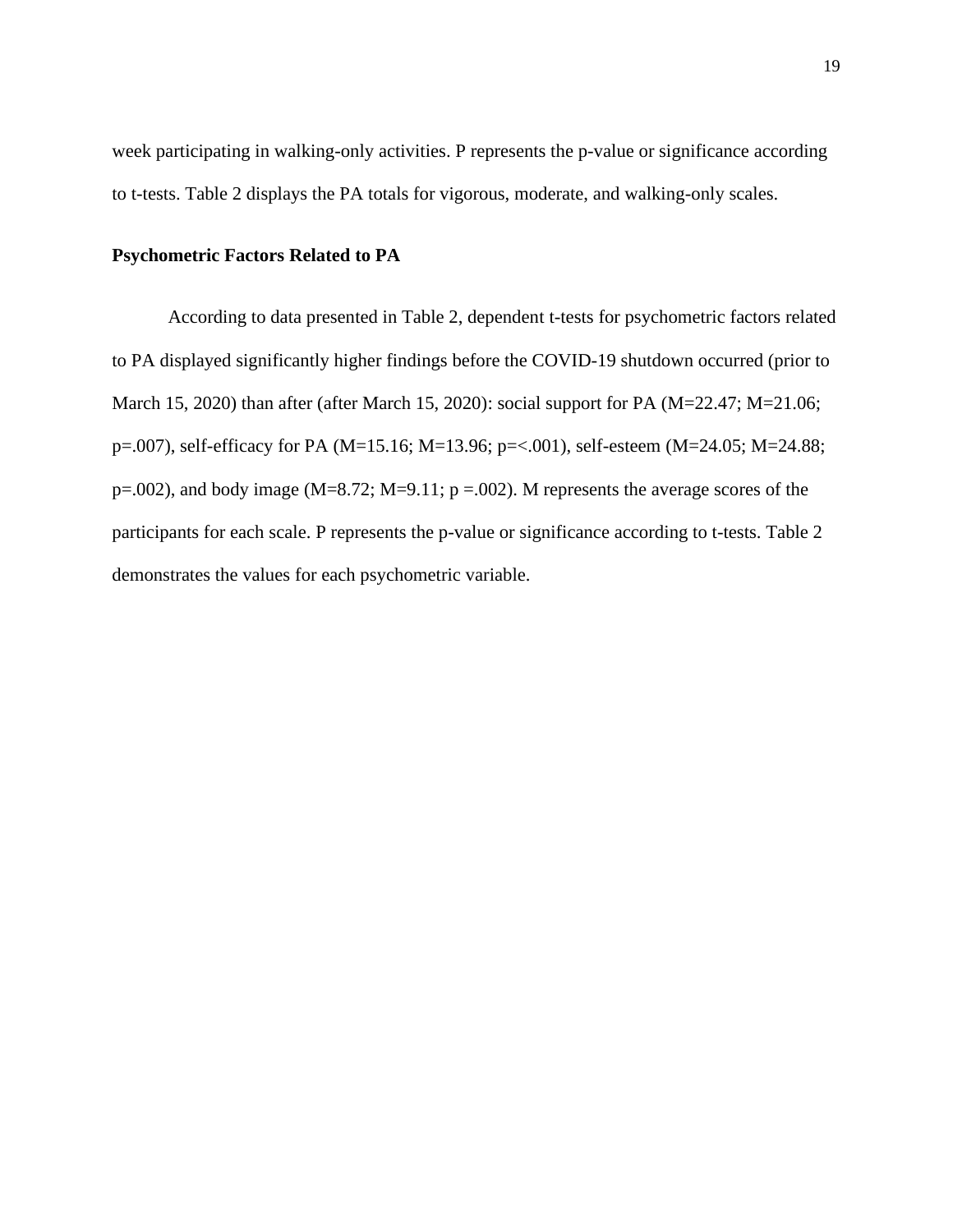#### **Chapter 5: Discussion**

The purpose of this study was to compare physical activity (PA) behaviors and related psychometric factors before and after the COVID-19 shutdown (dated as March 15, 2020) among college students at a four-year, comprehensive, southeastern university. Paired samples ttests suggested that PA levels, social support for PA, self-efficacy for PA, self-esteem, and body image were significantly higher before the COVID-19 shutdown occurred (prior to March 15, 2020) than after. These results suggest that the physical activity levels significantly decreased upon the COVID-19 shutdown, as well as several psychometric factors that could be related to physical and mental well-being, supporting the hypothesis that all variables would be significantly lower following the COVID-19 shutdown.

There are relatively few studies that have examined the impact of the COVID-19 pandemic on PA levels and related psychometric variables among college students. However, the significant decreases in PA in the present study are consistent with the findings of Coughenour et al. (2020) that found significantly higher self-reported minutes of PA scores among college survey participants prior to the stay-at-home order compared to after the stay-at-home order. Additionally, the results in the present study are also consistent with the significantly reduced PA levels reported during COVID-19 stay-at-home orders in Maher et al., (2021). With the decrease in self-reported PA scores following the COVID-19 shutdown, one could predict that related psychometric variables in the present study would also decline based on findings of previous research.

Overall, the pattern of results in the present study are consistent with previous literature. Among the college population, multiple studies have supported the notion that college students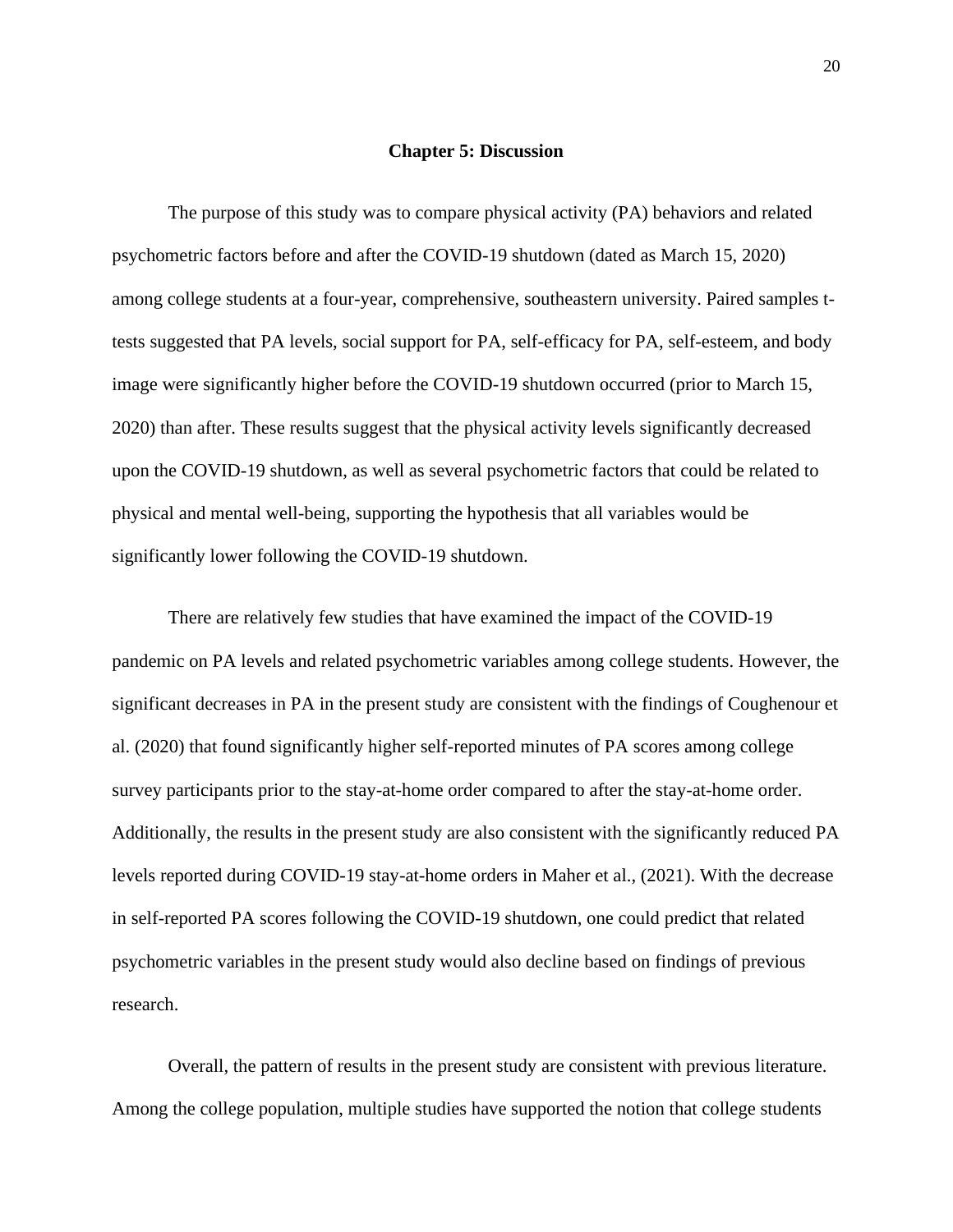who reported higher levels of support for PA engage in more PA behaviors than college students who reported lower levels of support (Bauman et al., 2012; Belanger & Patrick, 2017; Cotter & Lachman, 2010; King et al., 2014). Furthermore, one study associated PA with improvements in self-esteem and body image, suggesting that a decrease in PA would be associated with reductions in self-esteem and body image, which reflects the significantly lower self-esteem and body image scores in the present study following the decline in PA levels after the COVID-19 shutdown as compared to before (Fox, 2000). Not to mention, the present results are consistent with the claim that college students 18-25 years old who engage in regular PA are more likely to report higher self-esteem, optimism, and happiness as compared to their sedentary peers (Cekin, 2015).

Previous studies have also found a linear relationship between increases in PA and selfefficacy related to PA in women (Colangelo & Weissbrod, 2019; Marquez & McAuley, 2006). Additionally, in a study of college students, males reported both higher self-efficacies to engage in PA under challenging conditions compared to females, and males were not only more physically active than their female counterparts, but they also engaged in more vigorous and moderate minutes of PA per workout (Pauline, 2013). However, while researchers did not compare gender differences for totals of PA in the present study, the findings indicate that overall, PA and self-efficacy to engage in PA declined after the COVID-19 shutdown.

According to previous and recent literature on PA in college students, the significant decline in PA does not bode well for the mental well-being of the population. Among individuals between the ages of 13 and 34, Simon et al. (2004) found a protective correlation between an active lifestyle and suicide attempts (Simon et al., 2004); a similar study by Taliaferro et al.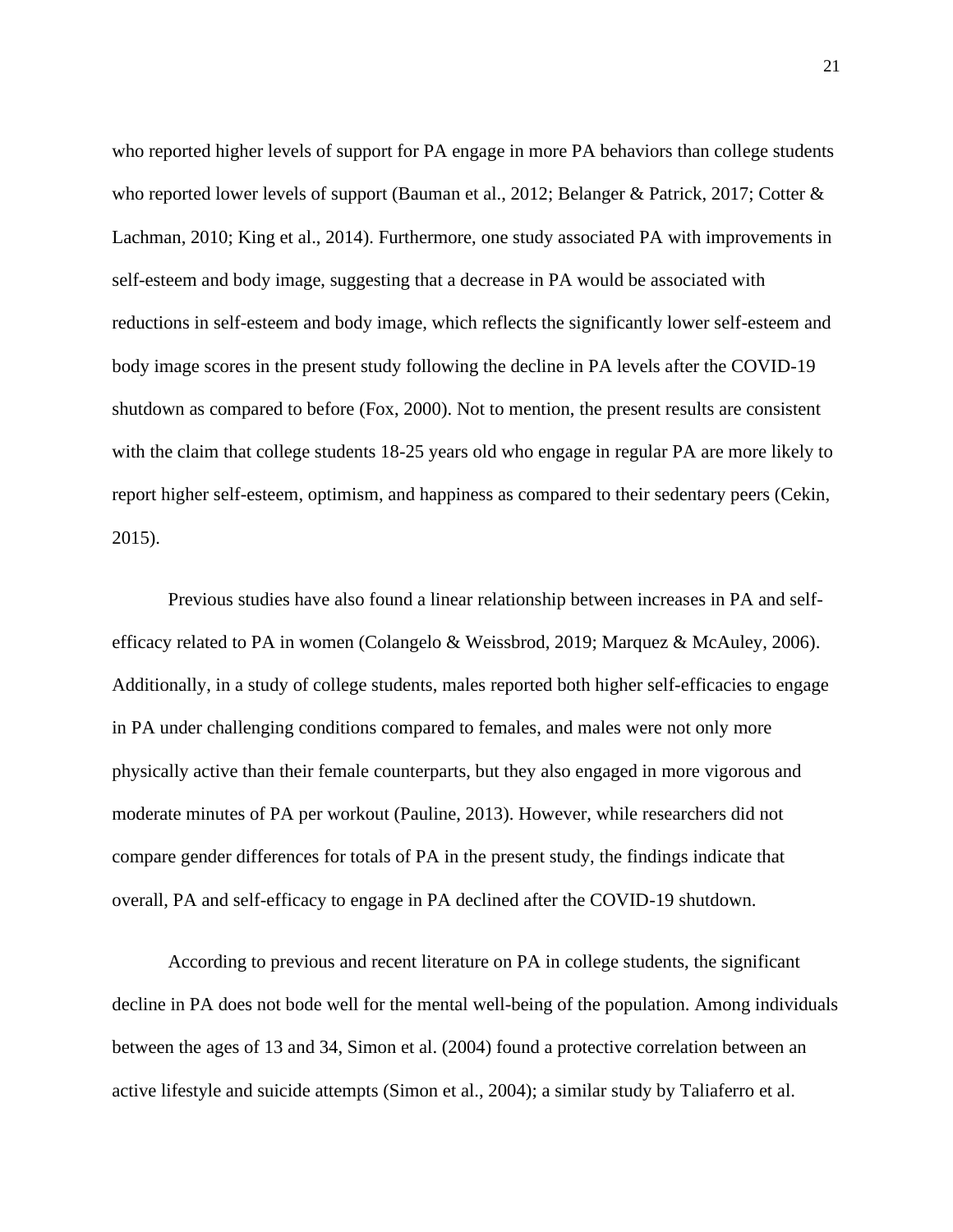(2009) indicated that cardiovascular exercise was protective against suicide risk among the college population (Taliaferro et al., 2009). Further, high amounts of self-reported PA were associated with greater psychological well-being in adolescents (15-20 years of age) (Ferron et al., 1999).

Additionally, in a systematic review that included 15 eligible articles, three involving college or university students, one with young adults, Violant-Holz et al. (2020) reported an association between lower PA levels and mental health distress, including stress, anxiety, depressive symptoms, social isolation, and psychological distress, suggesting that increased sedentary time and reduced PA levels during the COVID-19 pandemic have led to negative psychological effects in the adult and college populations (Violant-Holz et al., 2020). Another study by Wilson et al. (2021) examined the impact of the COVID-19 pandemic on college students' PA, perceived stress, and depressive symptoms, and observed that there was a significant decline in PA and an increase in perceived stress and depressive symptoms under COVID-19, but not under normal circumstances in a sample of primarily women and non-Hispanic white participants (Wilson et al., 2021); Guintella et al. (2021) documented similar findings in disruption of PA behaviors and increases in depression rates among the population (Guintella et al., 2021). These studies indicate that lower PA levels and increased sedentary time during the pandemic have negatively impacted the psychological health of college students, which may have compounded the stressors that college students already face during college. In a survey of 195 university students, Son et al. (2021) highlighted significant increases in stress and anxiety during the COVID-19 pandemic, and identified several stressors that contributed to the elevated levels of stress, anxiety, and depressive thoughts of the population, including fear and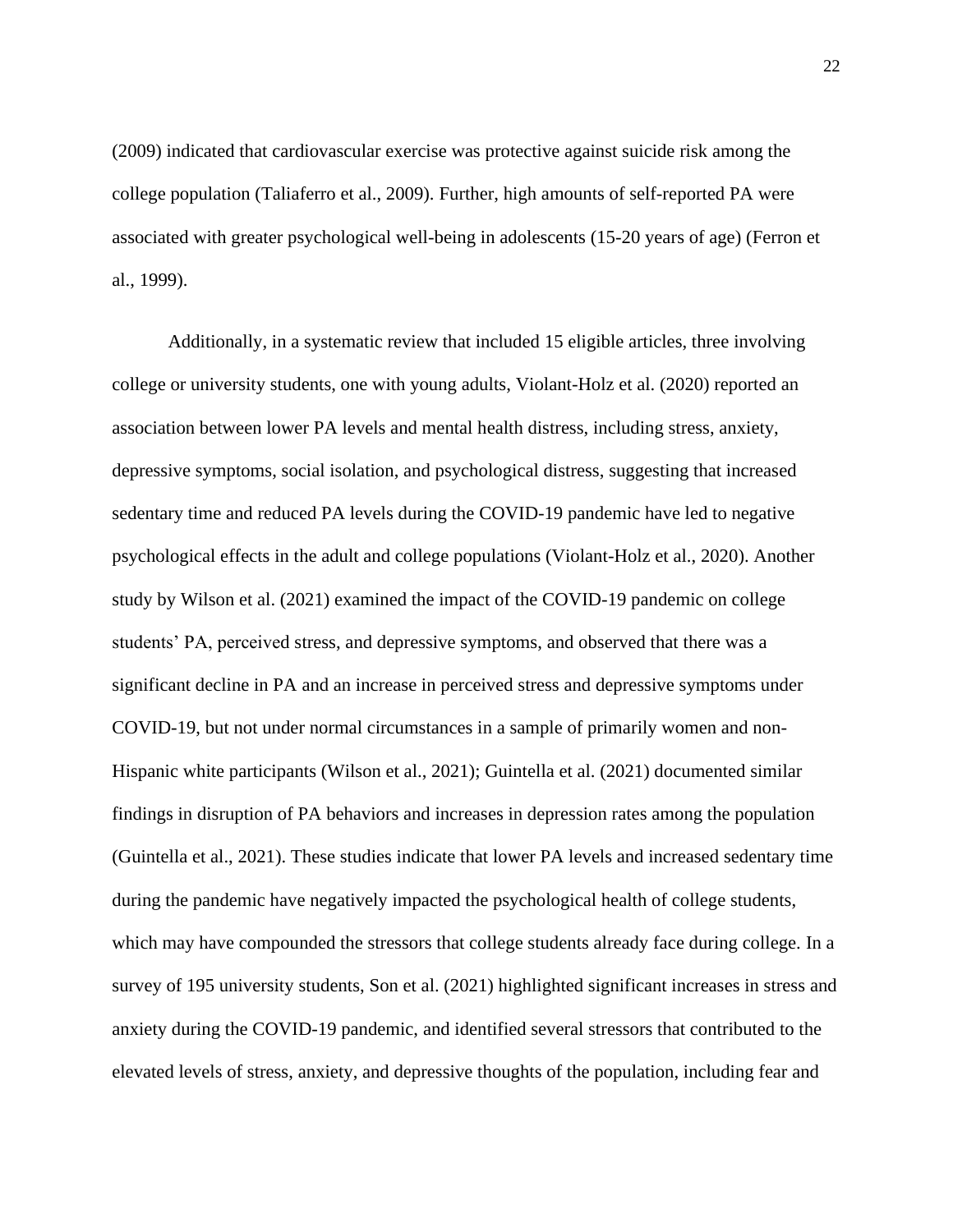worry about their own health and of their loved ones, difficulty in concentrating on school work, disruptions to sleeping patterns, reduced social interactions due to social distancing guidelines, and increased concerns about academic performance (Son et al., 2021).

## **Strengths and Limitations**

Due to the spontaneous nature of the COVID-19 shutdown, there were relatively few studies that have examined the impact of the pandemic on PA behaviors and related factors among college students. However, to our knowledge, no published studies have compared PA behaviors and related psychometric variables, such as social support for and self-efficacy for PA, self-esteem, and perceptions of body image before and after the COVID-19 shutdown in the population. Thus, the findings in this study help to understand the short-term impact that the COVID-19 shutdown (after March 15, 2020) has had on the various measures in the population, and how the decline in these variables may have impacted their physical and mental well-being. Further, since 311 college students from a four-year, southeastern, comprehensive university participated in the study, the results are more generalizable to students at various universities across the U.S. Not to mention, there was a strong representation of African American and Other ethnicities (45%) according to demographics of the school population in the study (Winthrop University, 2019).

Limitations of the study may include self-reported PA levels and the reality that pre-COVID-19 and post-COVD-19 scores were recorded at the same time approximately nine months to a year following the COVID-19 shutdown (March 15, 2020), suggesting that the results could be subjective. Nevertheless, dependent t-tests showed that the scores for all variables were significantly higher before the stay-at-home orders than after. Furthermore,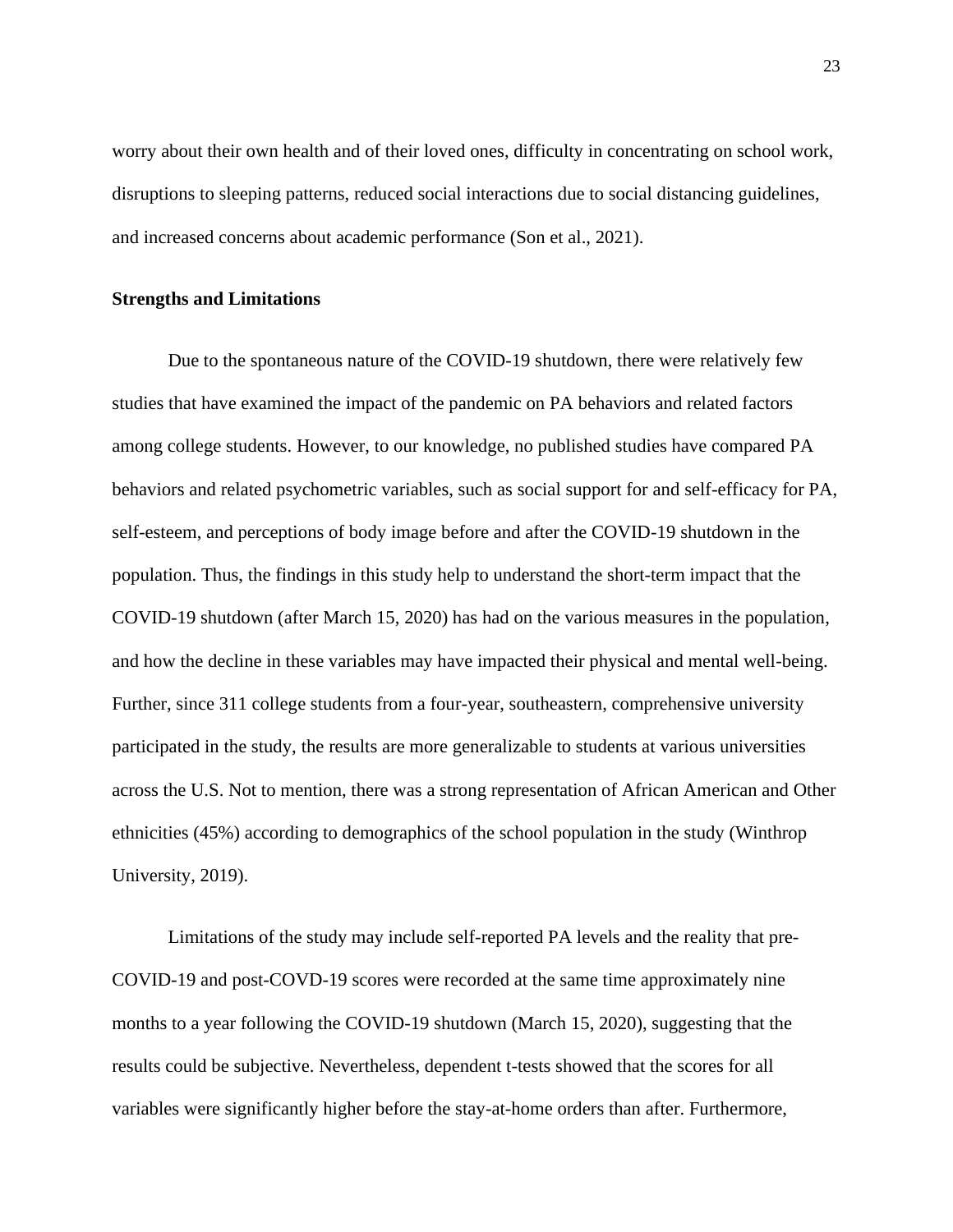researchers did not calculate metabolic equivalent (METmin/week) by the formula indicated in the IPAQ measure for PA; they also did not include time for walking-only PA. However, researchers did calculate the sums for vigorous, moderate, and walking PA days per week, and analyzed results via t-tests to determine significance. Additionally, this study is an exploratory cross-sectional study; researchers did not seek to find causation or determine specifically why levels were lower for all scales, which could be an area for a future research.

Future studies may also examine how the variables in the present study are impacted post-COVID-19 as compared to after stay-at home orders were issued (after March 15, 2020). From the present study, the post-COVID-19 shutdown results could be used as a baseline to compare data post-pandemic, or the findings from the pre-COVID-19 scores in the present study could be used as a guideline to compare variables post-COVID-19. Either way, a correlation of physical activity levels with overall mental health is of special value within the college population. Moreover, additional studies may consider evaluating the variables in the present study in various diverse or high-risk populations, such as Hispanics or older adults to examine the impact of the COVID-19 pandemic on their mental well-being. Lastly, future research could consider measuring variables, such as BMI or VO2max, to gain an understanding of how the pandemic has impacted physiological health of various populations, as well as the psychological impact of variables in the present study following a decline in PA.

## **Practical Application**

According to the results from the dependent t-tests, the COVID-19 pandemic has negatively impacted the mental and physical health of college students. More specifically, it has impacted PA levels, social support and self-efficacy for PA, general self-esteem, and body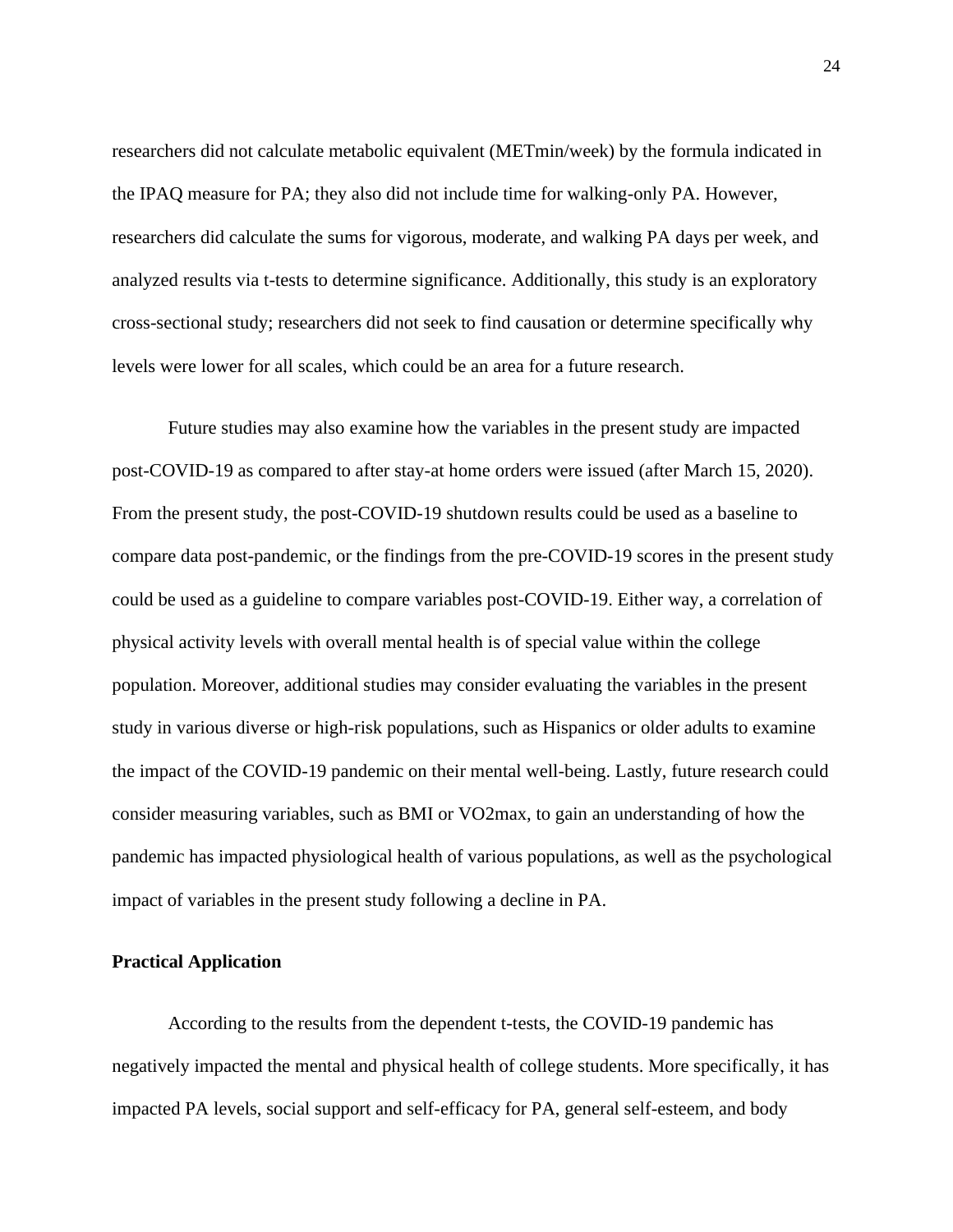image. This is concerning due to the uncertainty and worry caused by the pandemic that has likely compounded these issues and may have added other stressors beyond the typical stressors of college students, such as difficulty in concentrating on schoolwork and disruptions to sleeping patterns (Son et al., 2021). One study comprised of mostly female undergraduates reported a significant rise in depressive symptoms and a reduction in overall well-being under lockdown conditions (April/May 2020) as compared to pre-pandemic (fall 2019), suggesting that the mental health of female college students has worsened during the stay-at-home orders, and that their mental well-being may have continued to decline or remained at lower levels throughout the pandemic (Evans et al., 2021). Although participants in this study included female college students, the study may also be generalizable to college students as a whole.

Among college students, findings from this study emphasize the need for PA as a protective factor against adverse mental health outcomes, especially during challenging situations, such as a pandemic. Additionally, campuses should educate students on the importance of PA for their overall health, and they should amplify these efforts in times of crisis. Several published studies have observed positive associations between PA and overall wellbeing in the population. Based on this information, colleges and universities should continue to offer safe and effective recreational activities and activity courses, as well as health services to combat poor mental health conditions, even when facing challenges; these services should continue whether students are on or off campus. Services may include in-person or virtual health visits and group fitness classes that are accessible to all students regardless of their living arrangements. Furthermore, colleges and universities could offer webinars, wellness days, and campus health checks to address these issues on a semester-by-semester basis.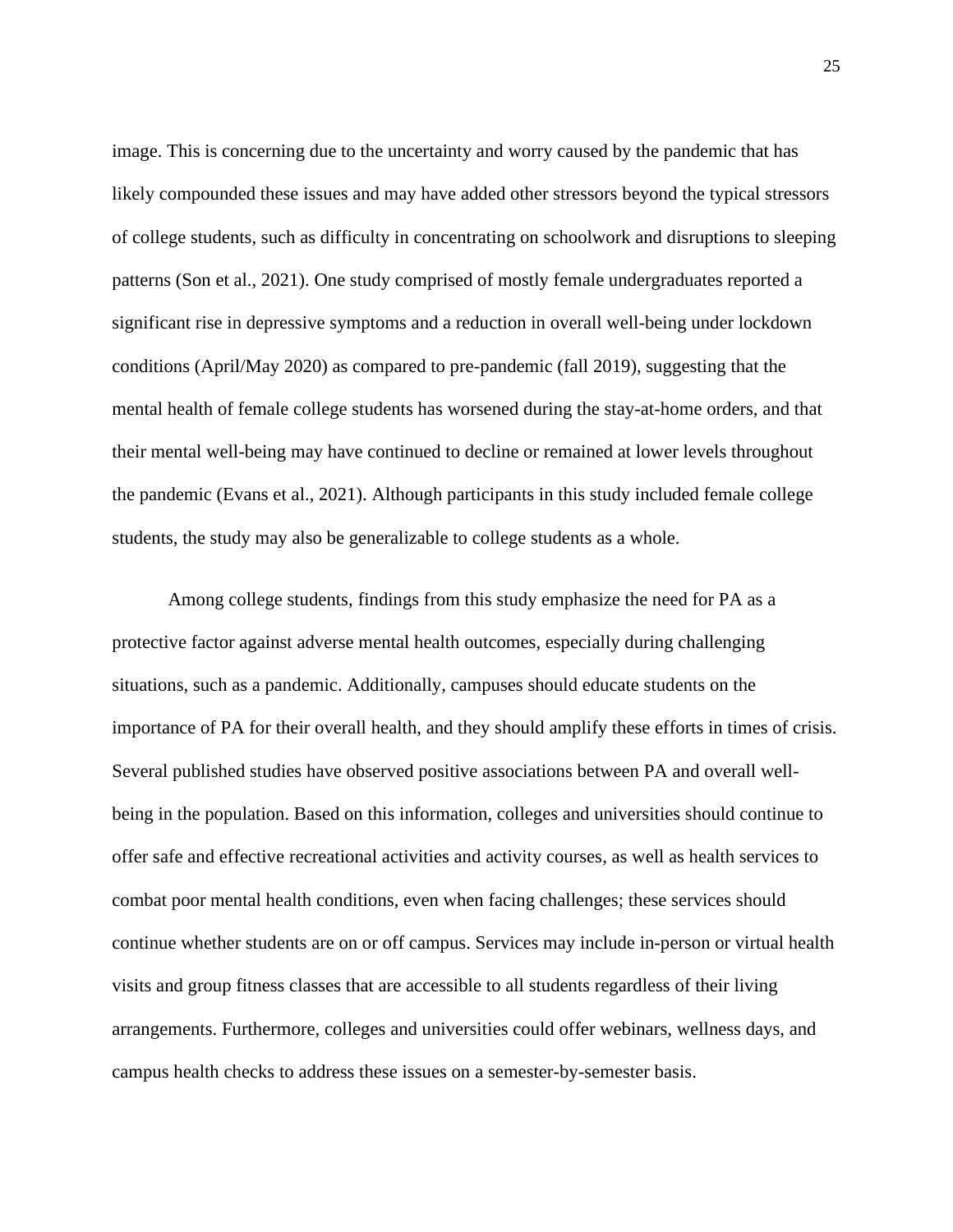Moreover, inclusion of activities that promote social support, self-efficacy, and selfesteem would also help to address the issues related to the mental health concerns that may be associated with reduction of physical activity within the college student population. A study of college-aged women who participated in a 12-week yoga intervention twice weekly found a significant increase in body-image satisfaction, which is associated with self-esteem, suggesting that yoga programs may be an effective way to improve the self-esteem of female college students (Ariel-Donges et al., 2019). Not to mention, multiple published studies have reported improved psychological well-being, including reduced stress and anxiety levels, following yoga interventions (Ensari et al., 2016; Smith et al., 2007), which were significantly elevated in college students during the COVID-19 shutdown according to recent literature (Son et al., 2021; Violant-Holz et al., 2020; Wilson et al., 2021).

Furthermore, a study consisting of 94 first-year college students found relationships between higher levels of self-reported social support and self-efficacy, lower levels of perceived stress, and higher levels of life satisfaction. Thus, researchers proposed several ways that colleges could establish social support networks, such as first-year orientation programs that include social opportunities and introductions to academic requirements, as well as a continuation of support programming throughout the academic year (Coffman & Gilligan, 2002). This research suggests that there are various activities that campuses can implement to improve the social support, self-efficacy, and life satisfaction of college students. While this particular advice may be more suited for traditional circumstances on college campuses, it can and should be implemented in times of crisis, whether through in-person or virtual formats, to aid in reducing mental health concerns that may be related to decreased PA. Nonetheless, previous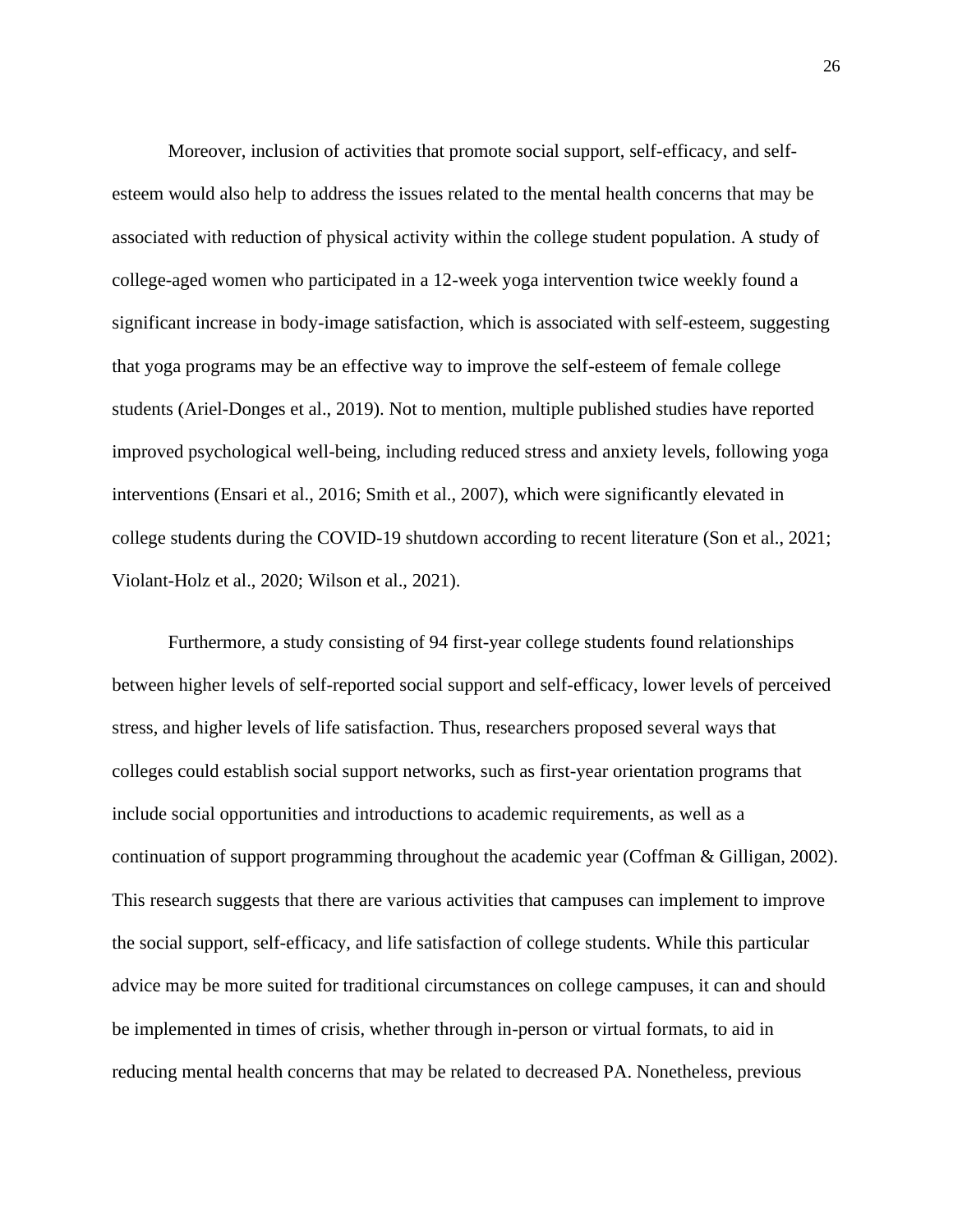literature indicates that increasing PA in college students may be the most effective way to improve the related psychometric variables in the present study. Thus, colleges and universities should encourage and educate students on the importance of PA, and they should offer various social activities to improve the overall well-being of students, especially when facing challenges.

## **Conclusion**

Information from the present study highlight the importance of PA as a protective factor against adverse mental health outcomes, especially during challenging situations, within the college population. Because of this, campuses should provide education on the positive associations between PA and overall health. Colleges and campus recreation centers should continue to offer safe and effective recreational activities and health services to combat negative psychological well-being, whether students are on or off campus; they should amplify their efforts when facing challenges, such as a global pandemic. Furthermore, in addition to PA promotion, inclusion of activities that promote social support, self-efficacy, and self-esteem may aid in the improvement of mental health among college students.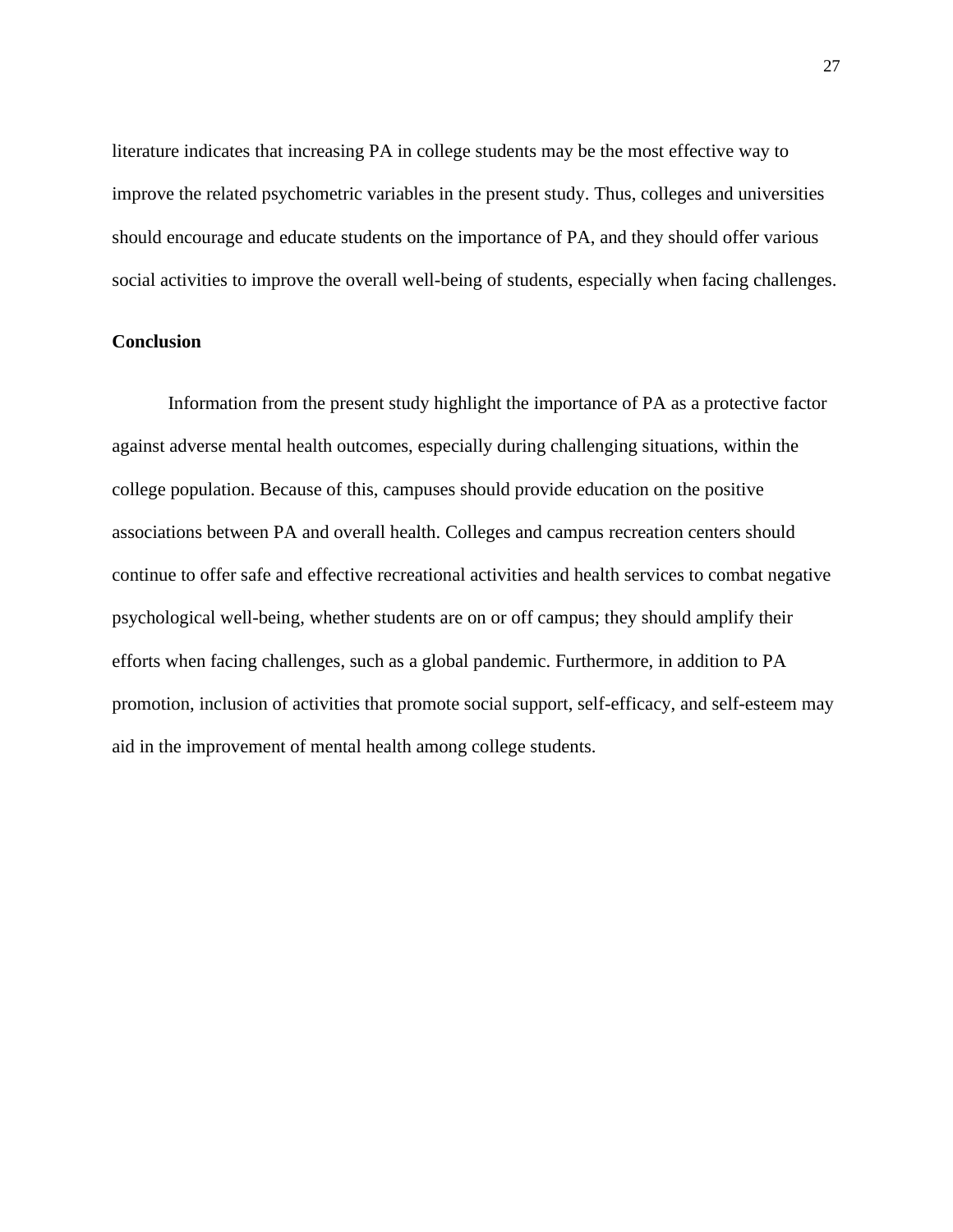## **Table 1**

## *CHARACTERISTICS*

| 111101012111011CD        |     |               |  |
|--------------------------|-----|---------------|--|
|                          | N   | $\frac{0}{0}$ |  |
| <b>GENDER</b>            | 310 |               |  |
| <b>Male</b>              | 94  | 30.3          |  |
| <b>Female</b>            | 216 | 69.7          |  |
| YEAR IN SCHOOL           | 311 |               |  |
| Freshman                 | 69  | 22.2          |  |
| <b>Sophomore</b>         | 58  | 18.6          |  |
| <b>Junior</b>            | 50  | 16.1          |  |
| <b>Senior or above</b>   | 134 | 43.1          |  |
| RACE/ETHNICITY           | 311 |               |  |
| <b>African American</b>  | 103 | 33.1          |  |
| Caucasian                | 172 | 55.3          |  |
| <b>Other</b>             | 36  | 11.6          |  |
| <b>ENROLLMENT STATUS</b> | 310 |               |  |
| <b>Full-time</b>         | 285 | 91.9          |  |
| <b>Part-time</b>         | 25  | 8.03          |  |

Note: n= number of participants, %= percent of participants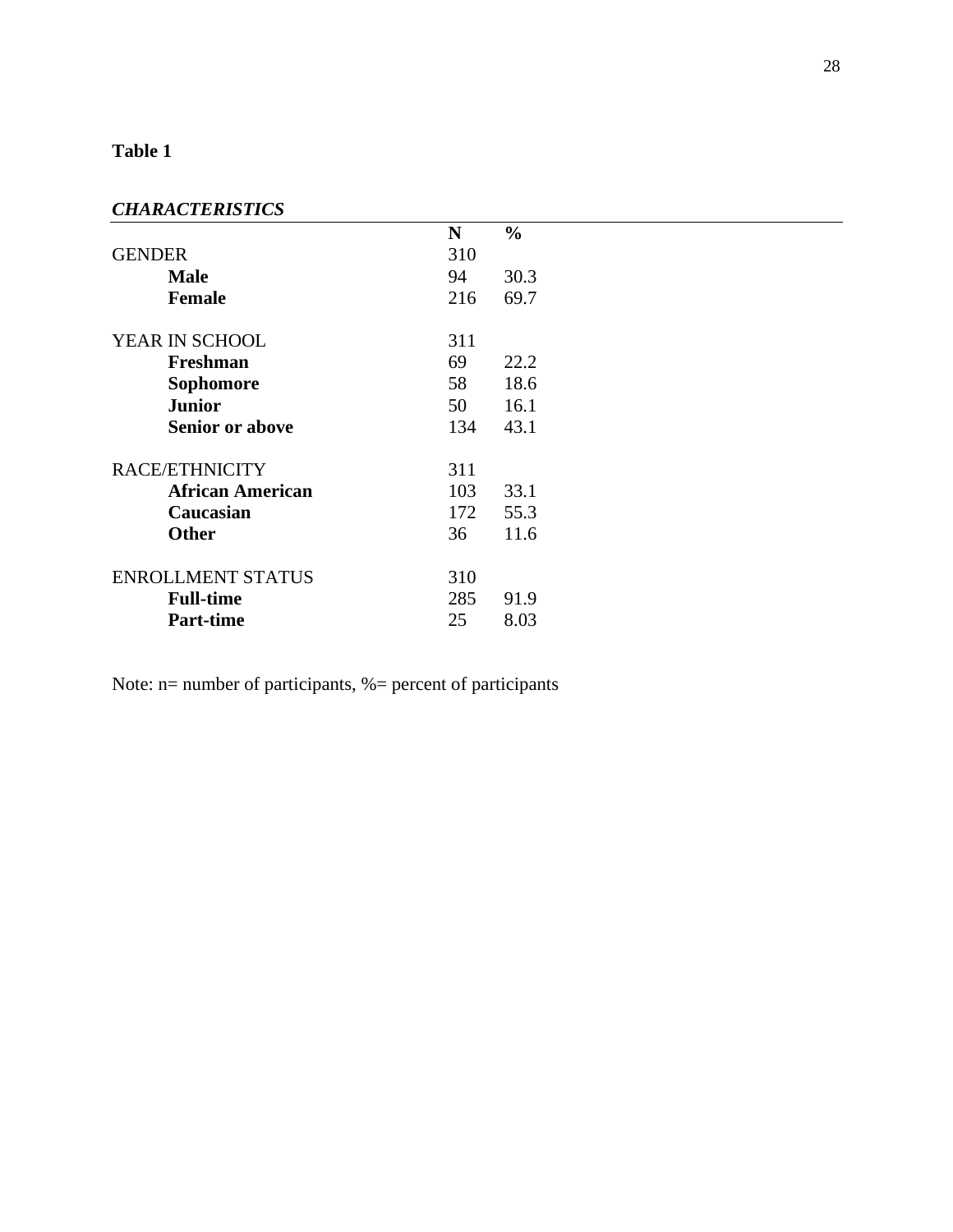## **Table 2**

*T-test Results Comparing Participants' Pre-COVID-19 and Post-COVID-19 PA Levels, Social* 

| <b>Sample Values of</b><br><b>Variables</b> | N   | Pre-COVID*<br>Mean | Post-COVID*<br>Mean | $P-$<br><b>Value</b> |
|---------------------------------------------|-----|--------------------|---------------------|----------------------|
|                                             |     |                    |                     |                      |
| Vigorous PA                                 | 297 | 2.57               | 2.00                | < .001               |
| Moderate PA                                 | 297 | 3.29               | 2.68                | < .001               |
| <b>Walking PA</b>                           | 297 | 4.64               | 4.17                | < .001               |
| Social Support for PA                       | 304 | 22.47              | 21.06               | .007                 |
|                                             |     |                    |                     |                      |
| Self-Efficacy for PA                        | 307 | 15.16              | 13.96               | < 0.001              |
| Rosenberg Self-Esteem                       | 292 | 24.88              | 24.05               | .002                 |
| Body Image                                  | 309 | 8.72               | 9.11                | .002                 |

*Support and Self-Efficacy for PA, Self-Esteem, and Body Image*

Note: n= number of participants, Pre-COVID\* Mean= mean scores prior to COVID-19 shutdown (before March 15, 2020), Post-COVID\* Mean= mean scores after COVID-19 shutdown (after March 15, 2020), P-Value= significance of paired samples t-tests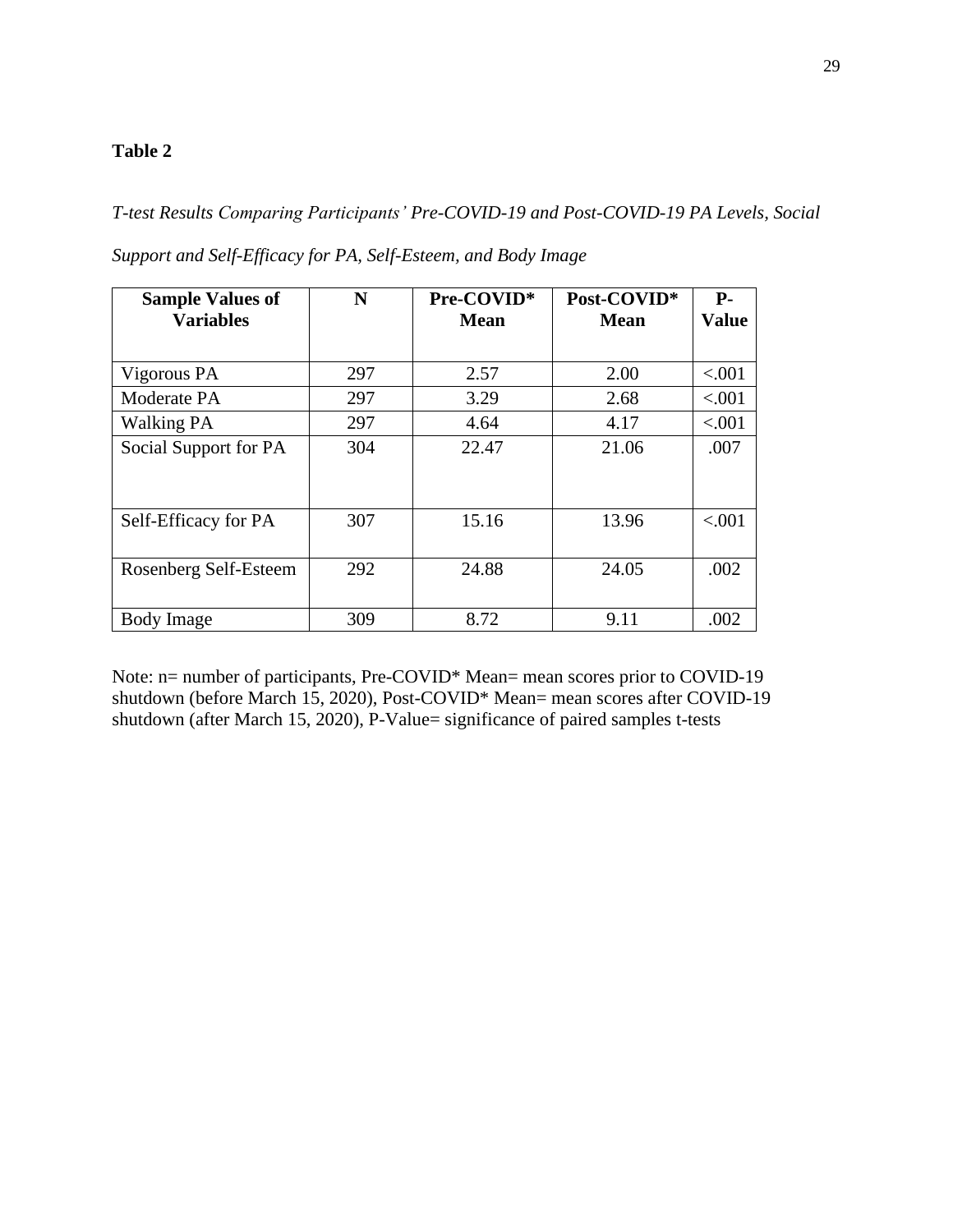## **References**

- American College Health Association. (2020). *American College Health Association-National College Health Assessment III: Reference Group Data Report Fall 2019.* Silver Spring, MD: American College Health Association.
- American College Health Association. (2020). *American College Health Association-National College Health Assessment III: Reference Group Executive Summary Spring 2020*. Silver Spring, MD: American College Health Association.
- American College Health Association. (2020). *American College Health Association-National College Health Assessment III: Reference Group Executive Summary Fall 2020*. Silver Spring, MD: American College Health Association.
- Ariel-Donges, A. H., Gordon, E. L., Bauman, V., & Perri, M. G. (2019). Does yoga help collegeaged women with body-image dissatisfaction feel better about their bodies?. *Sex Roles*, *80*(1), 41-51.
- Bandura, A. (1994). Self-efficacy. In V. S. Ramachaudran (Ed.), *Encyclopedia of human behavior* (pp. 71-81). New York: Academic Press.
- Bauman, A. E., Reis, R. S., Sallis, J. F., Wells, J. C., Loos, R. J., Martin, B. W., & Lancet PA Series Working Group (2012). Correlates of PA: why are some people physically active and others not?. *Lancet (London, England)*, *380*(9838), 258–271. https://doi.org/10.1016/S0140-6736(12)60735-1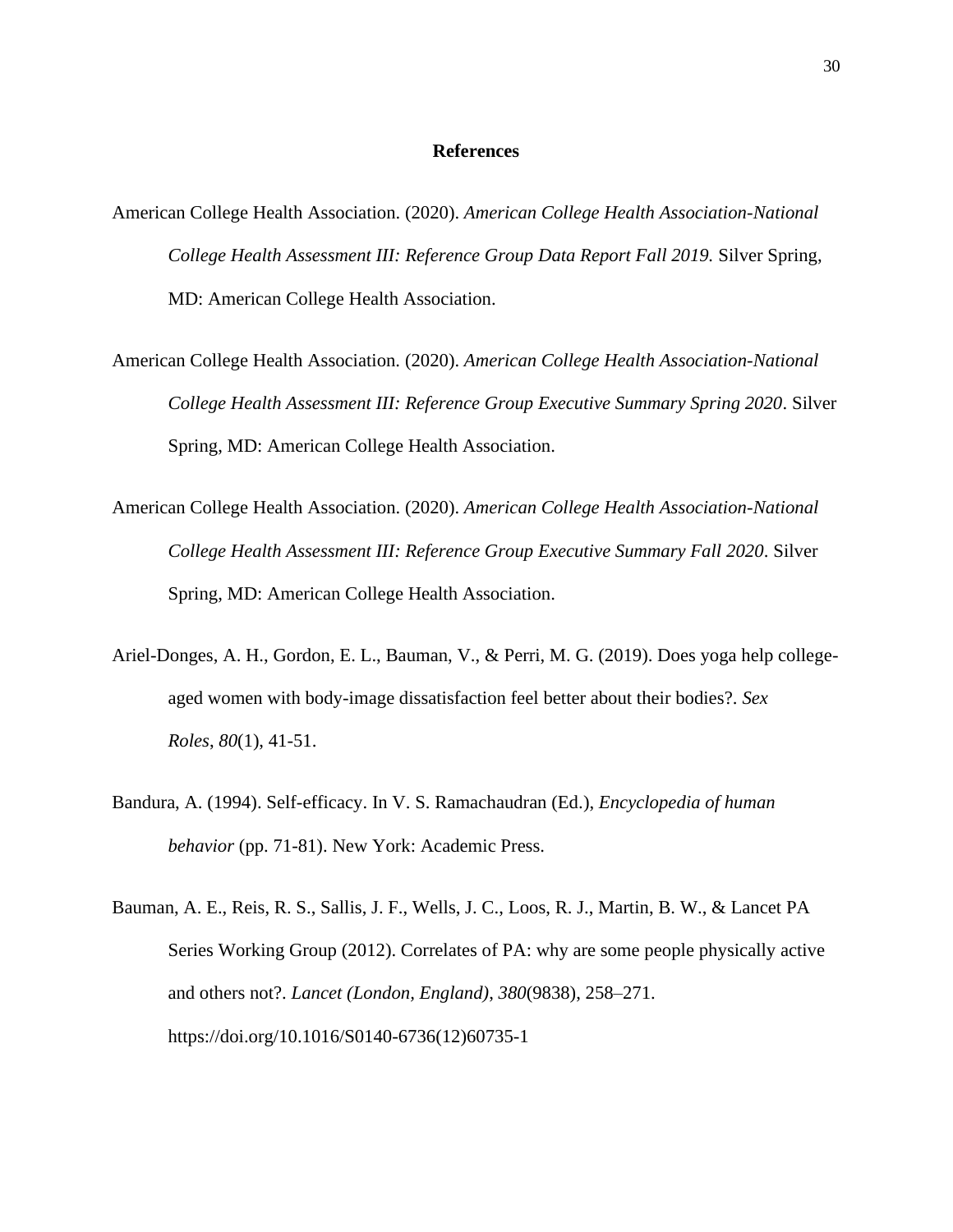- Belanger, N. M., & Patrick, J. H. (2018). The influence of source and type of support on college students' physical activity behavior. *Journal of Physical Activity and Health*, *15*(3), 183- 190.
- Caspersen, C. J., Powell, K. E., & Christenson, G. M. (1985). PA, exercise, and physical fitness: definitions and distinctions for health-related research. *Public health reports (Washington, D.C.: 1974)*, *100*(2), 126–131.
- Cekin, Resul. "Psychological Benefits of Regular PA: Evidence from Emerging Adults." *Universal Journal of Educational Research* 3, no. 10 (2015): 710-717.
- Centers for Disease Control and Prevention. (2021, January 12). *About physical activity.* CDC. https://www.cdc.gov/physicalactivity/about-physical-activity/index.html
- Chang, Y. K., Hung, C. L., Timme, S., Nosrat, S., & Chu, C. H. (2020). Exercise Behavior and Mood during the COVID-19 Pandemic in Taiwan: Lessons for the Future. *International journal of environmental research and public health*, *17*(19), 7092. <https://doi.org/10.3390/ijerph17197092>
- Chekroud, S. R., Gueorguieva, R., Zheutlin, A. B., Paulus, M., Krumholz, H. M., Krystal, J. H., & Chekroud, A. M. (2018). Association between physical exercise and mental health in 1· 2 million individuals in the USA between 2011 and 2015: a cross-sectional study. *The Lancet Psychiatry*, *5*(9), 739-746.
- Coffman, D. L., & Gilligan, T. D. (2002). Social support, stress, and self-efficacy: Effects on students' satisfaction. *Journal of College Student Retention: Research, Theory & Practice*, *4*(1), 53-66.
- Colangelo, A. M., & Weissbrod, C. S. (2019). The Role of Social Support, Self-Efficacy, and Motivation in the Exercise Behavior of Women. *Exercise Medicine*, *3*.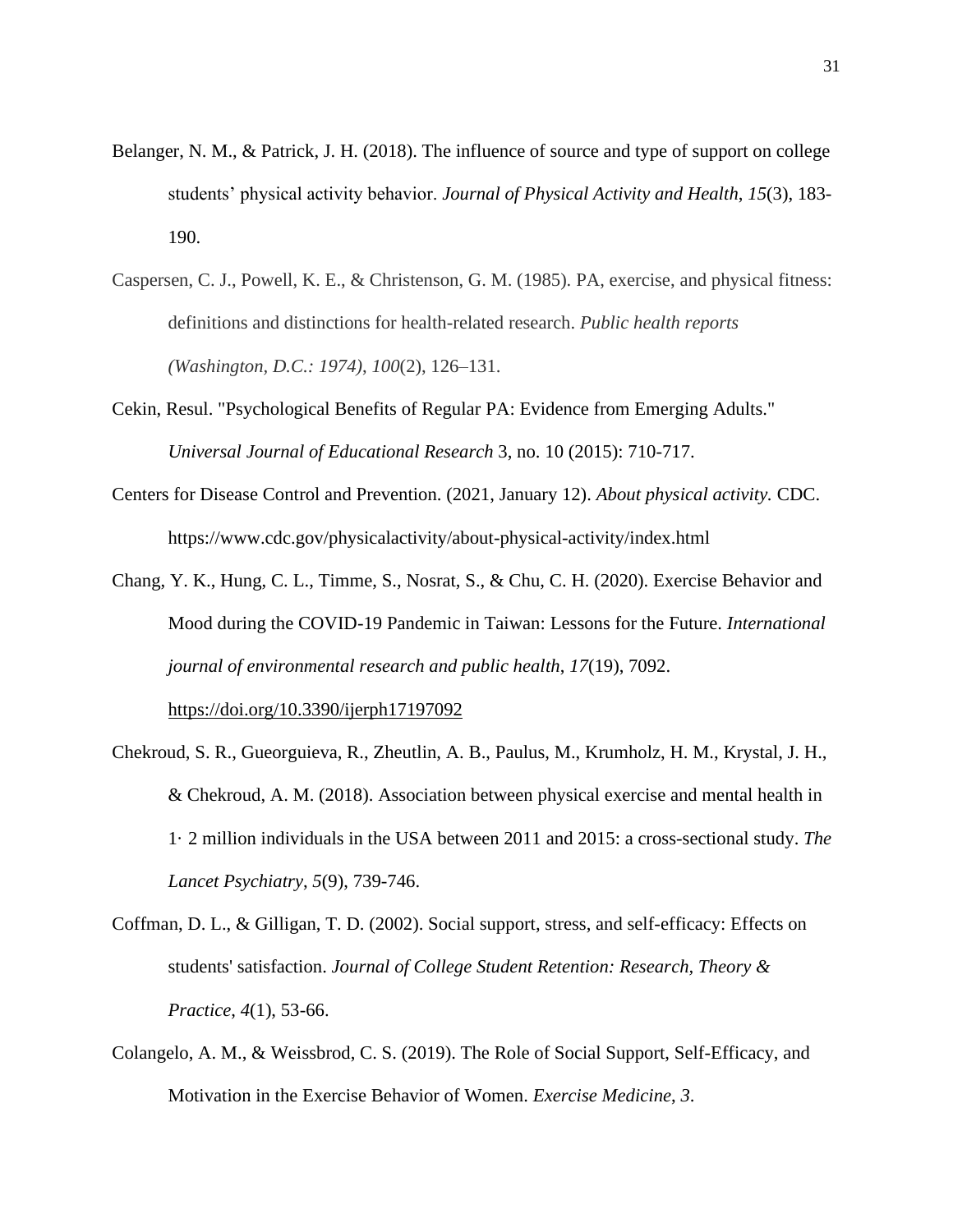- Cotter, K. A., & Lachman, M. E. (2010). No Strain, No Gain: Psychosocial Predictors of PA Across the Adult Lifespan, *Journal of PA and Health*, *7*(5), 584-594. Retrieved Feb 8, 2021, from<https://journals.humankinetics.com/view/journals/jpah/7/5/article-p584.xml>
- Coughenour, C., Gakh, M., Pharr, J.R. *et al.* Changes in Depression and PA Among College Students on a Diverse Campus After a COVID-19 Stay-at-Home Order. *J Community Health* (2020). https://doi.org/10.1007/s10900-020-00918-5
- Craft, L. L., & Perna, F. M. (2004). The benefits of exercise for the clinically depressed. *Primary Care Companion to the Journal of Clinical Psychiatry*, *6*(3), 104–111.
- Ensari, I., Sandroff, B. M., & Motl, R. W. (2016). Effects of single bouts of walking exercise and yoga on acute mood symptoms in people with multiple sclerosis. *International journal of MS care*, *18*(1), 1-8.
- Evans, S., Alkan, E., Bhangoo, J. K., Tenenbaum, H., & Ng-Knight, T. (2021). Effects of the COVID-19 lockdown on mental health, wellbeing, sleep, and alcohol use in a UK student sample. *Psychiatry Research*, *298*, 113819.
- Ferron, C. F. N. A., Narring, F., Cauderay, M., & Michaud, P. A. (1999). Sport activity in adolescence: associations with health perceptions and experimental behaviours. *Health education research*, *14*(2), 225-233.
- Fox, K. R. (2000). The effects of exercise on self-perceptions and self-esteem. *PA and psychological well-being*, *13*, 81-118.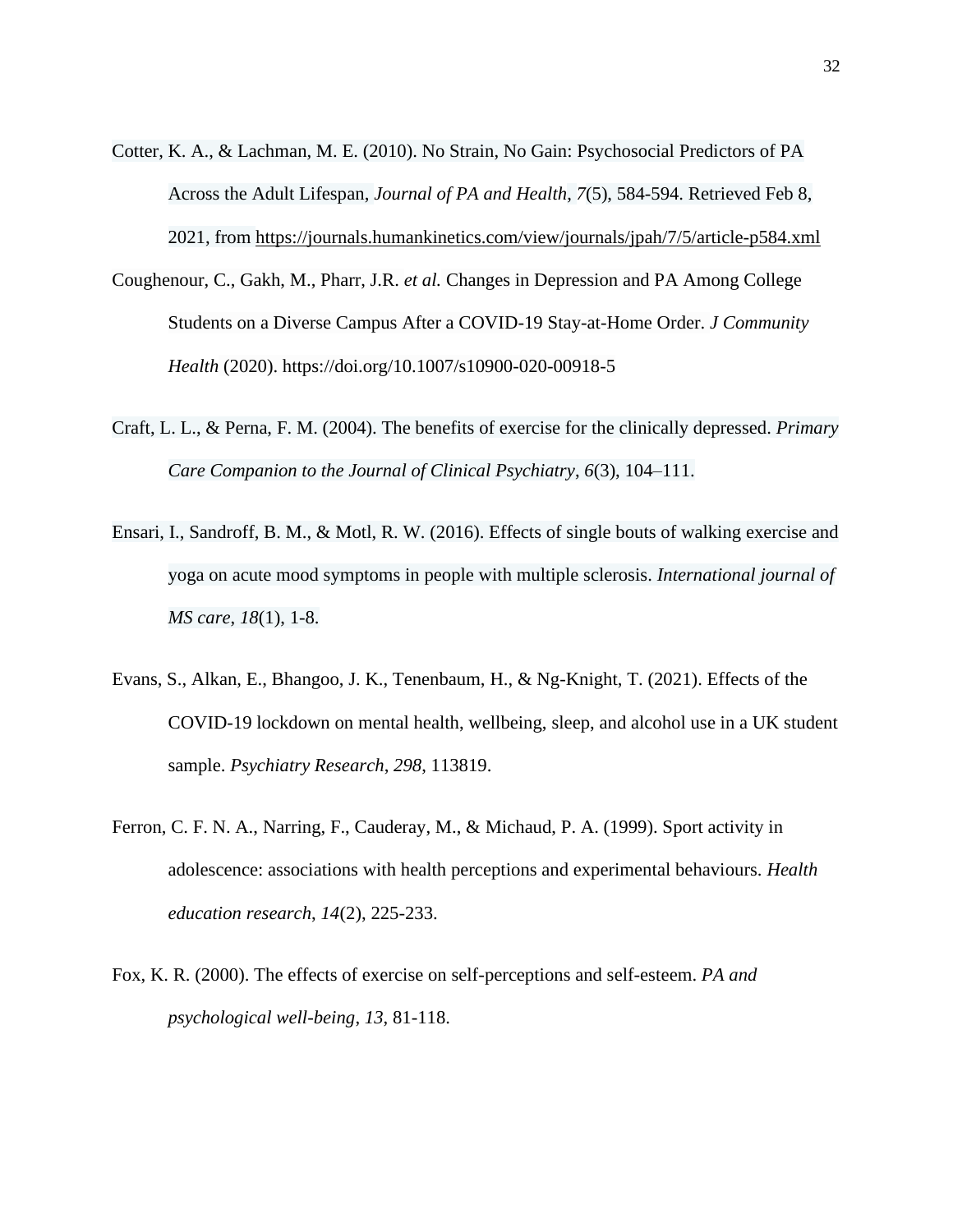- Giuntella, O., Hyde, K., Saccardo, S., & Sadoff, S. (2021). Lifestyle and mental health disruptions during Covid-19. *Proceedings of the National Academy of Sciences*, *118*(9).
- Guo, T., Fan, Y., Chen, M., Wu, X., Zhang, L., He, T., Wang, H., Wan, J., Wang, X., & Lu, Z. (2020). Cardiovascular Implications of Fatal Outcomes of Patients With Coronavirus Disease 2019 (COVID-19). *JAMA cardiology*, *5*(7), 811–818. <https://doi.org/10.1001/jamacardio.2020.1017>
- Hamer, M., Kivimäki, M., Gale, C. R., & Batty, G. D. (2020). Lifestyle risk factors, inflammatory mechanisms, and COVID-19 hospitalization: A community-based cohort study of 387,109 adults in UK. *Brain, behavior, and immunity*, *87*, 184–187. <https://doi.org/10.1016/j.bbi.2020.05.059>
- King, K. A., Vidourek, R. A., English, L., & Merianos, A. L. (2013). Vigorous PA among college students: using the health belief model to assess involvement and social support. *Archives of Exercise in Health and Disease*, *4*(2), 267-279.
- Maher, J. P., Hevel, D. J., Reifsteck, E. J., & Drollette, E. S. (2021). PA is positively associated with college students' positive affect regardless of stressful life events during the COVID-19 pandemic. *Psychology of sport and exercise*, *52*, 101826. https://doi.org/10.1016/j.psychsport.2020.101826
- Marr, J. D. (2014). *Understanding the relationship between health locus of control and God locus of health control and health behaviors in college students through mediation analysis* (Doctoral dissertation, University of South Carolina).
- Mousavi Gilani, S. R., & Dashipour, A. (2017). The effects of PA on self-esteem: A comparative study. *International Journal of High Risk Behaviors and Addiction*, *6*(1).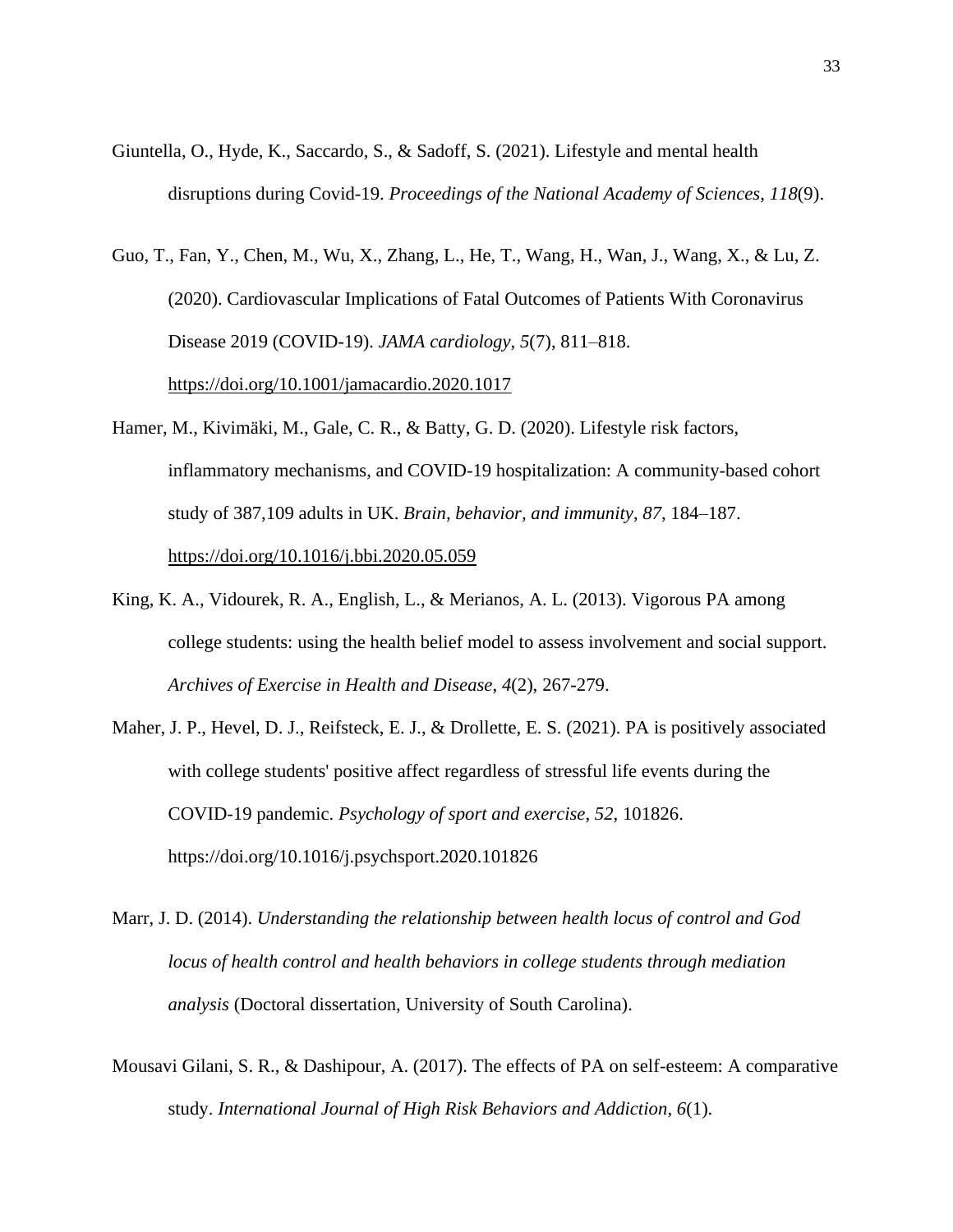- Nieman, D. C. (2020). COVID-19: A tocsin to our aging, unfit, corpulent, and immunodeficient society. *Journal of Sport and Health Science*.
- Nieman, D. C., & Wentz, L. M. (2019). The compelling link between PA and the body's defense system. *Journal of sport and health science*, *8*(3), 201–217. https://doi.org/10.1016/j.jshs.2018.09.009
- Pate, R. R., Pratt, M., Blair, S. N., Haskell, W. L., Macera, C. A., Bouchard, C., ... & Wilmore, J. H. (1995). Physical activity and public health: a recommendation from the Centers for Disease Control and Prevention and the American College of Sports Medicine. *Jama*, *273*(5), 402-407.
- Pauline, J. S. (2013). PA Behaviors, Motivation, and Self-Efficacy among College Students. *College Student Journal*, *47*(1), 64–74.
- Pearson, N., Braithwaite, R. E., Biddle, S. J. H., van Sluijs, E. M. F., & Atkin, A. J. (2014). Associations between sedentary behaviour and physical activity in children and adolescents: A meta-analysis. *Obesity Reviews*, *15*(8), 666– 675. https://doi.org/10.1111/obr.12188
- Qi, M., Li, P., Moyle, W., Weeks, B., & Jones, C. (2020). PA, Health-Related Quality of Life, and Stress among the Chinese Adult Population during the COVID-19 Pandemic. *International journal of environmental research and public health*, *17*(18), 6494. https://doi.org/10.3390/ijerph17186494
- Salmon, P. (2001). Effects of physical exercise on anxiety, depression, and sensitivity to stress: a unifying theory. *Clinical psychology review*, *21*(1), 33-61.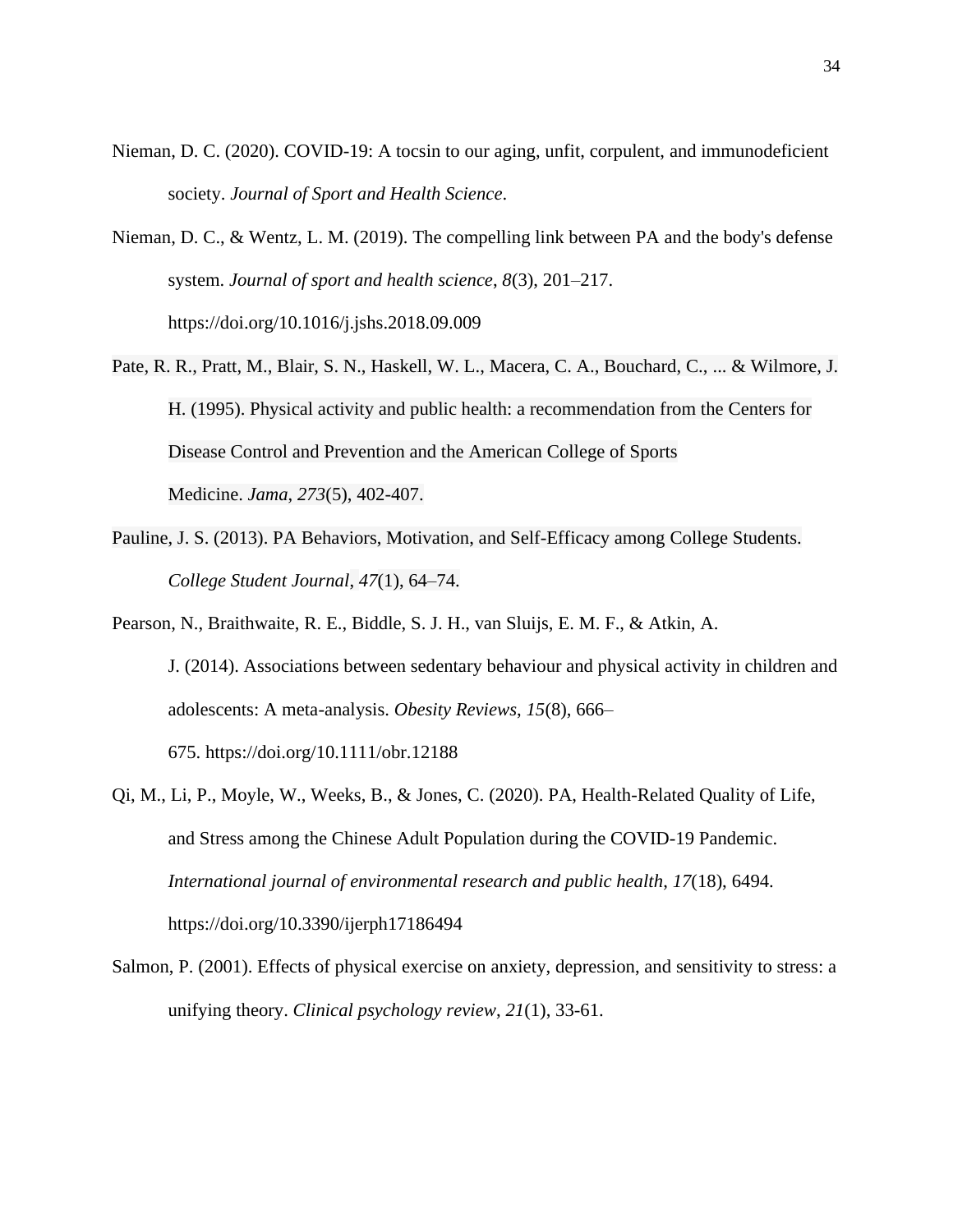- Scarapicchia, T. M. F., Amireault, S., Faulkner, G., & Sabiston, C. M. (2017). Social support and physical activity participation among healthy adults: A systematic review of prospective studies. *International Review of Sport and Exercise Psychology*, *10*(1), 50-83.
- Simon, T., Powell, K., & Swann, A. (2004). Involvement in physical activity and risk for nearly lethal suicide attempts. *American Journal of Preventative Medicine, 27*, 310 – 315.
- Simpson, R. J., Campbell, J. P., Gleeson, M., Krüger, K., Nieman, D. C., Pyne, D. B., Turner, J. E., & Walsh, N. P. (2020). Can exercise affect immune function to increase susceptibility to infection?. *Exercise immunology review*, *26*, 8–22.
- Smalley, A. (2021). *Higher education responses to coronavirus.* NCSL. https://www.ncsl.org/research/education/higher-education-responses-to-coronaviruscovid-19.aspx
- Smith, C., Hancock, H., Blake-Mortimer, J., & Eckert, K. (2007). A randomised comparative trial of yoga and relaxation to reduce stress and anxiety. *Complementary therapies in medicine*, *15*(2), 77-83.
- Son, C., Hegde, S., Smith, A., Wang, X., & Sasangohar, F. (2020). Effects of COVID-19 on College Students' Mental Health in the United States: Interview Survey Study. *Journal of medical Internet research*, *22*(9), e21279. https://doi.org/10.2196/21279
- Szczuka, Z., Banik, A., Abraham, C., Kulis, E., & Luszczynska, A. (2021). Associations between self-efficacy and sedentary behaviour: a meta-analysis. *Psychology & Health*, *36*(3), 271- 289.
- Taliaferro, L. A., Rienzo, B. A., Pigg, R. M., Miller, M. D., & Dodd, V. J. (2009). Associations between physical activity and reduced rates of hopelessness, depression, and suicidal behavior among college students. *Journal of American College Health*, *57*(4), 427-436.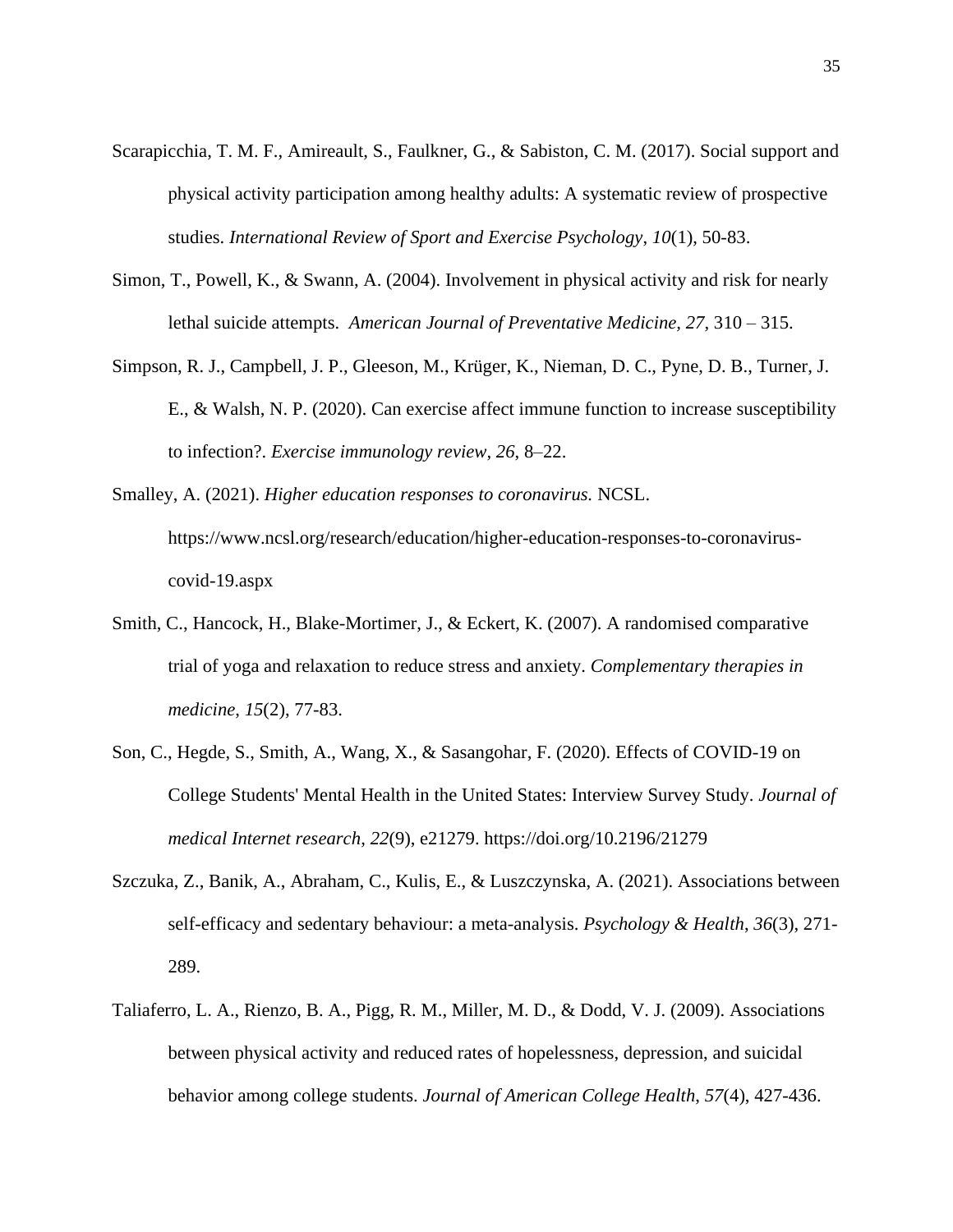- Tang, F., Liang, J., Zhang, H., Kelifa, M. M., He, Q., & Wang, P. (2020). COVID-19 related depression and anxiety among quarantined respondents. *Psychology & health*, 1–15. Advance online publication. https://doi.org/10.1080/08870446.2020.1782410
- Trost, S. G., Owen, N., Bauman, A. E., Sallis, J. F., & Brown, W. (2002). Correlates of adults' participation in PA: review and update. *Medicine & science in sports & exercise*, *34*(12), 1996-2001.
- U. S. Department of Health and Human Services. (2018). Physical Activity Guidelines Advisory Committee Report, 2018. https://health.gov/sites/default/files/2019- 09/Physical\_Activity\_Guidelines\_2nd\_edition.pdf
- Violant-Holz, V., Gallego-Jiménez, M. G., González-González, C. S., Muñoz-Violant, S., Rodríguez, M. J., Sansano-Nadal, O., & Guerra-Balic, M. (2020). Psychological Health and Physical Activity Levels during the COVID-19 Pandemic: A Systematic Review. *International journal of environmental research and public health*, *17*(24), 9419. https://doi.org/10.3390/ijerph17249419
- Weinstein, A. A., Koehmstedt, C., & Kop, W. J. (2017). Mental health consequences of exercise withdrawal: A systematic review. *General hospital psychiatry*, *49*, 11-18.
- Wilson, O. W., Holland, K. E., Elliott, L. D., Duffey, M., & Bopp, M. (2021). The Impact of the COVID-19 Pandemic on US College Students' Physical Activity and Mental Health. *Journal of Physical Activity and Health*, *18*(3), 272-278.
- *Winthrop University*. (n.d.). Data USA. Retrieved April 4, 2021, from https://datausa.io/profile/university/winthrop-university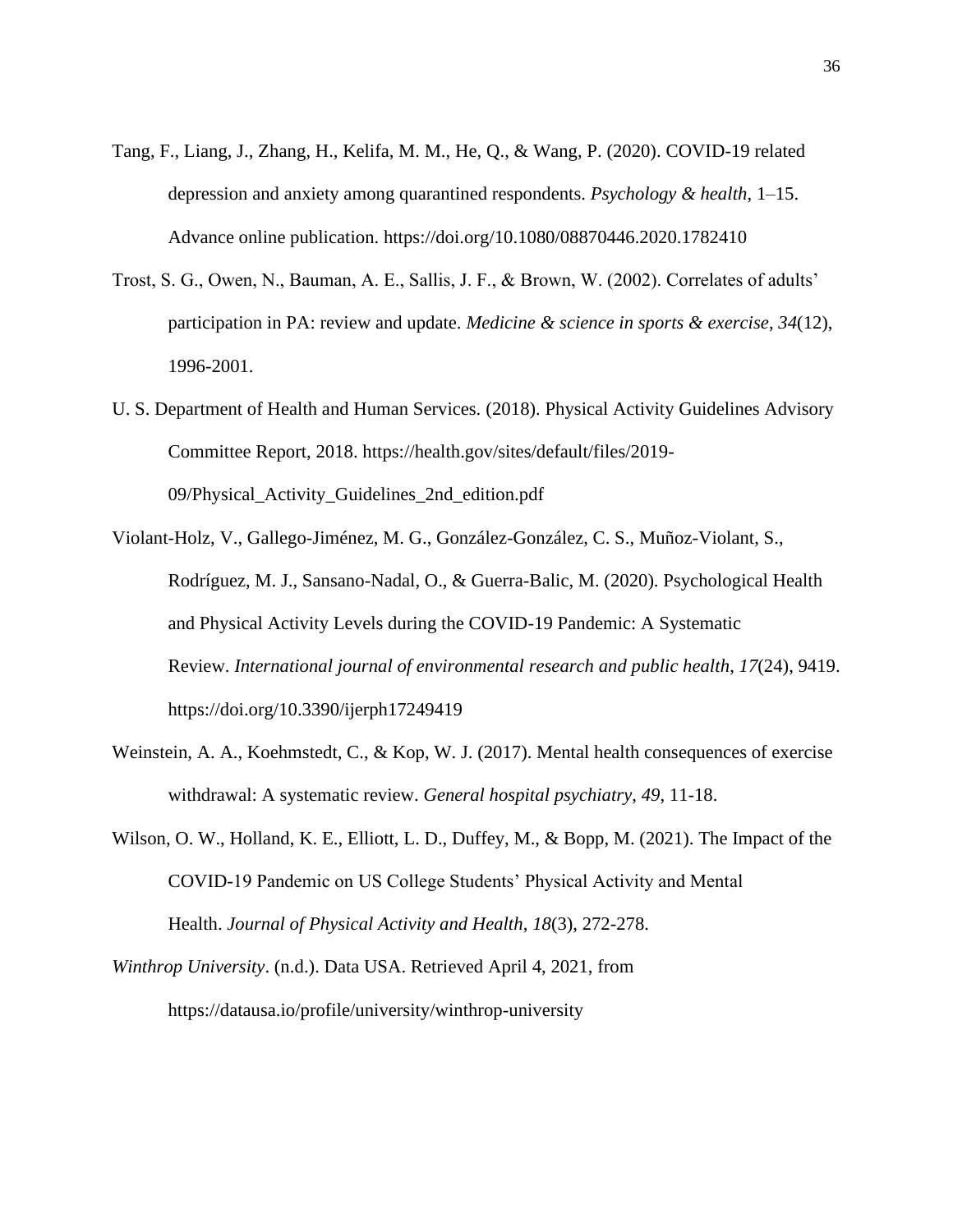- World Health Organization Coronavirus Disease (COVID-19) Pandemic. [(accessed on 12 April 2021)]; Available online: https://www.who.int/emergencies/diseases/novel-coronavirus-2019
- Yìğìter, K. (2014). The effects of participation in regular exercise on self-esteem and hopelessness of female university students. *Social Behavior and Personality: An International Journal, 42*(8), 1233–1243. [https://doi.org/10.2224/sbp.2014.42.8.1233](https://psycnet.apa.org/doi/10.2224/sbp.2014.42.8.1233)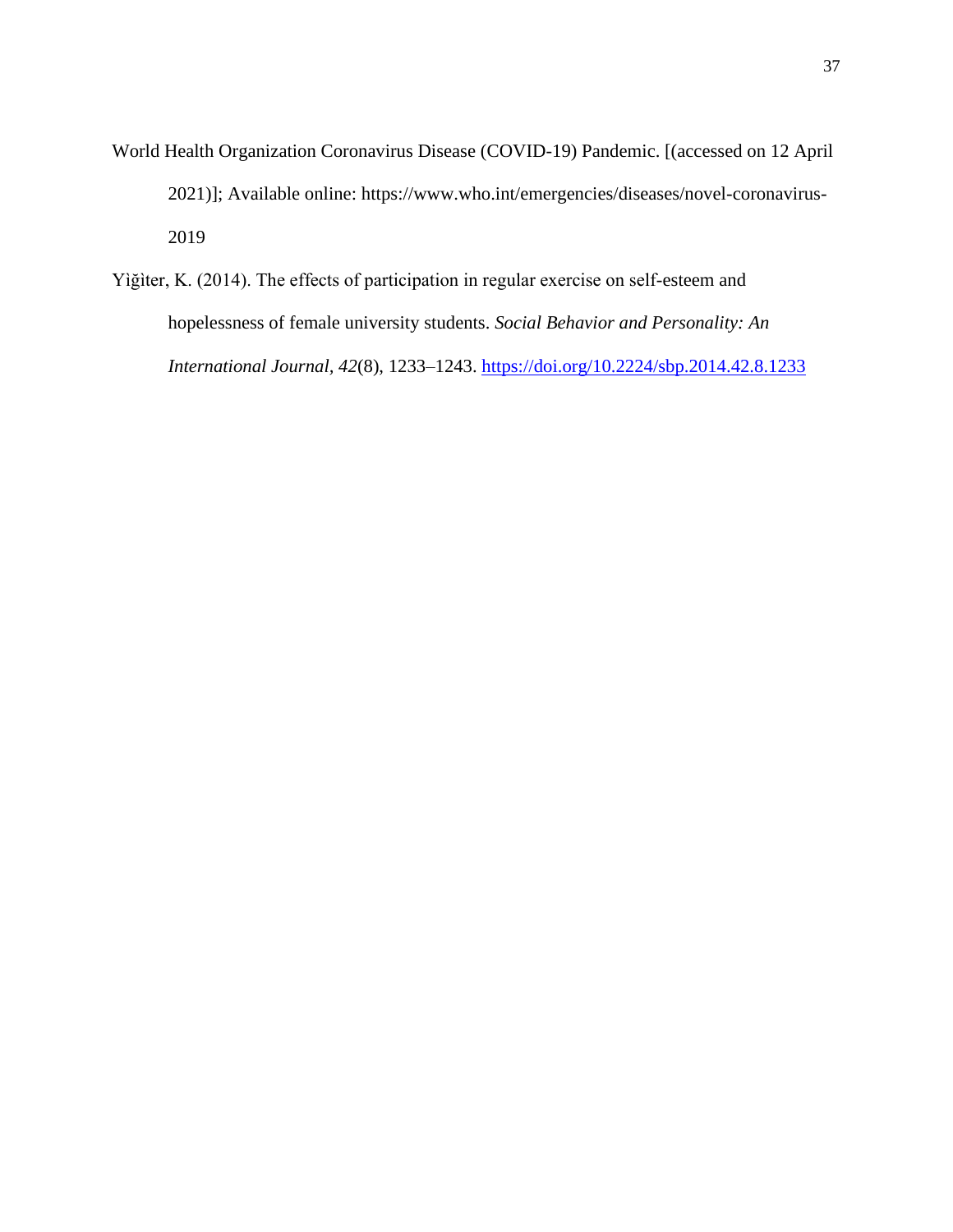## **Appendix A**

Dear Winthrop Student,

You are invited to take part in a research study whose purpose is to examine physical activity behaviors and beliefs of college students prior to and during the COVID-19 event.

This study is open to adults over the age of 18. Your decision to take part in this study is voluntary. You are free to choose whether or not you will take part in the study. Even if you decide to participate now, you may change your mind and stop at any time.

Your participation will last about 5-10 minutes and you will be completing an anonymous online survey. Researchers will make no attempt to link your survey responses to you. We may publish the results of this study but will not include any information that would identify you.

If you have questions about this research study, you may contact me, James White, via email at [whitej40@winthrop.edu](mailto:whitej40@winthrop.edu) or my faculty advisor, Dr. Joni Boyd, at [boydj@winthrop.edu](mailto:boydj@winthrop.edu) or 803- 323-4936.

If you choose to participate in the survey, please click the link to access it. [https://winthropstudents.qualtrics.com/jfe/form/SV\\_0lblqUmeIMCevDn](https://winthropstudents.qualtrics.com/jfe/form/SV_0lblqUmeIMCevDn)

Thank you very much for your time and participation!

James White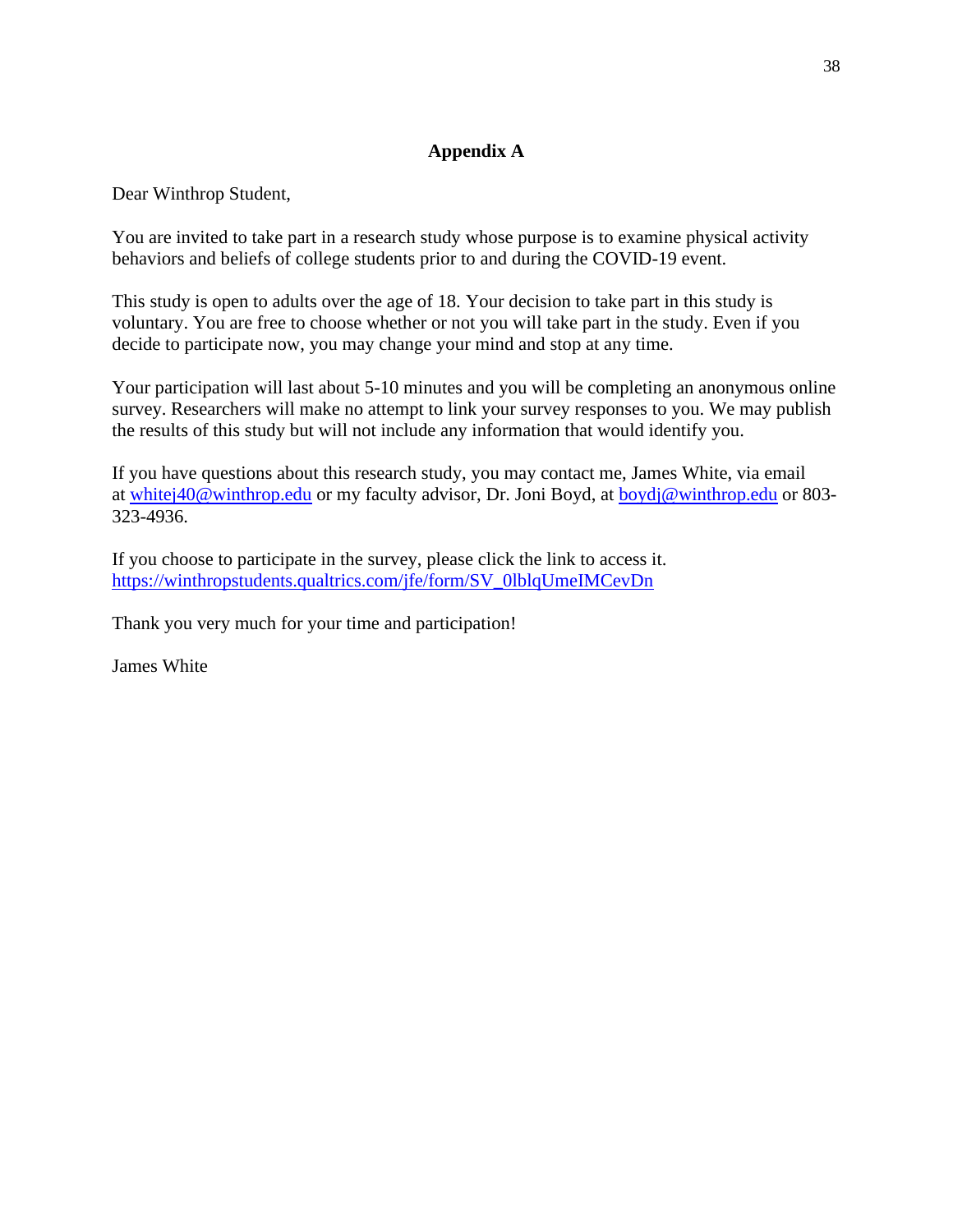## **Appendix B**

Q28 You are invited to take part in a research study whose purpose is to examine physical activity behaviors of college students prior to and during the COVID-19 event. Specifically, the study will evaluate physical activity, social support to exercise, self-efficacy to exercise, selfesteem, and perceptions of body weight and self-image. This study is open to adults over the age of 18. Your decision to take part in this study is voluntary. You are free to choose whether or not you will take part in the study. Even if you decide to participate now, you may change your mind and stop at any time. You may choose not to answer an individual question, or you may skip any section of the survey. Simply click "Next" at the bottom of the survey page to move to the next question. Your participation will last about 5-10 minutes and you will be completing an anonymous online survey. This project is deemed as no more than minimal risk. The research team does not foresee or anticipate any risk greater than that encountered in your routine daily activities.

While you may not receive any direct benefit for participating, we hope that you gain satisfaction from contributing to this study, and we hope that this research will lead to a better understanding of the effects of COVID-19 on physical activity behaviors in young adults. If you are interested in learning the results of the study, you may contact the researchers after 4/30/2021. Your cost to participate in the study is the time that you will dedicate to this activity. Researchers will make no attempt to link your survey responses to you. We may publish the results of this study but will not include any information that would identify you. If you have questions about this research study, you may contact me, James White, via email at whitej40@winthrop.edu. You may also contact me through my faculty advisor, Dr. Joni Boyd, at boydj@winthrop.edu or 803-323- 4936. You may also contact:Grants and Sponsored Research DevelopmentWinthrop UniversityRock Hill, SC 29733Telephone: 803-323-2460 The Winthrop University Institutional Review Board has determined that this study is exempt from IRB oversight. By clicking on "Yes, I agree to participate," you agree that you have read this informed consent agreement, you understand what is involved, and you are consenting to participate in this research study. If you do not wish to participate, select "No, I do not wish to participate" to exit the survey.

Q2 Choose your age range

- $\bigcirc$  17 or younger (1)
- $\bigcirc$  18 or older (2)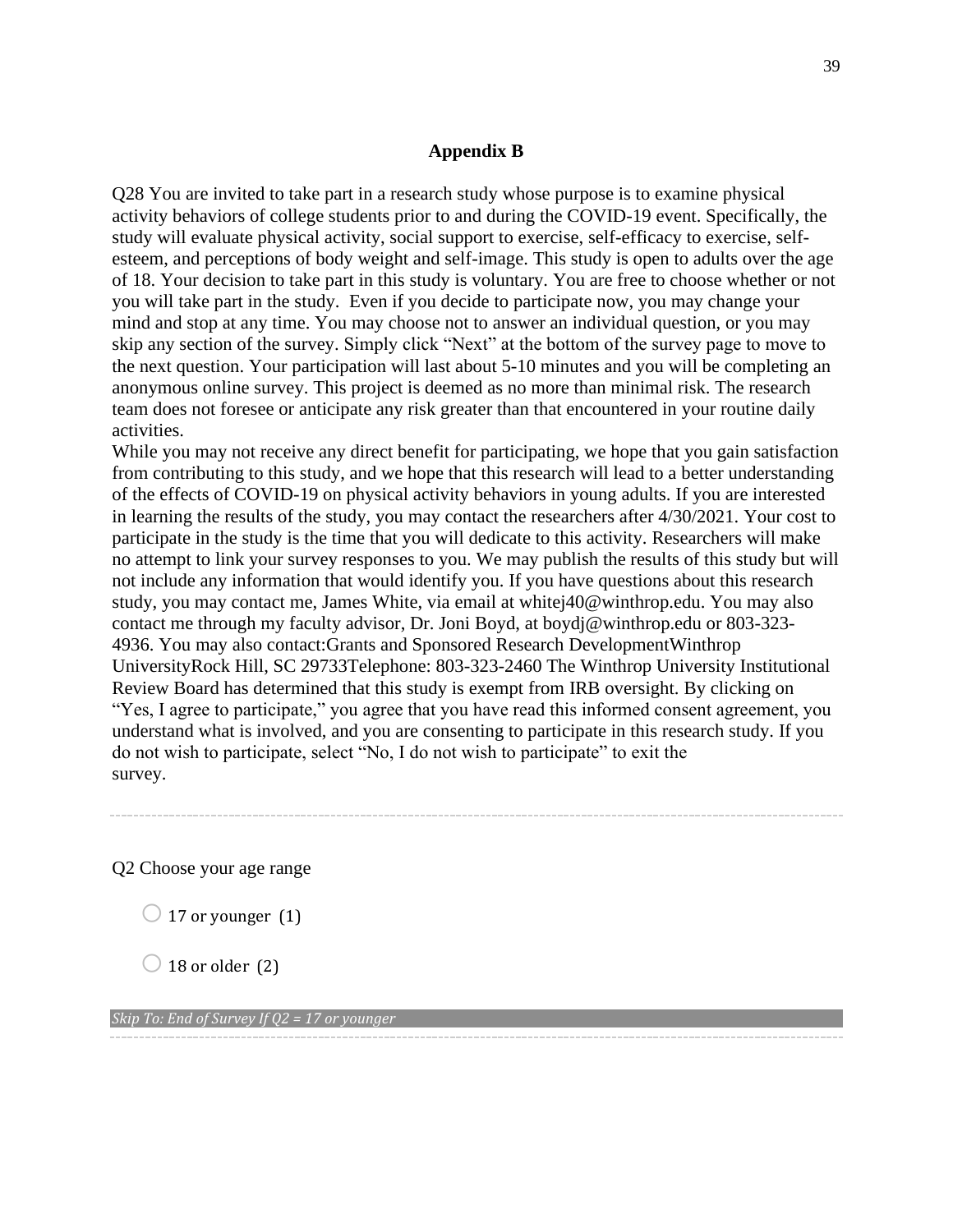Q3 Are you currently enrolled at Winthrop University (Fall 2020 or Spring 2021)?

 $\bigcirc$  yes (1)

 $\bigcirc$  no (2)

*Skip To: End of Survey If Q3 = no*

Q4 Have you tested positive for COVID-19 within the past year?

 $\bigcirc$  yes (1)  $\bigcirc$  no (2)

Q5 Have you been in quarantine for 14 days due to contact tracing in the past year?

 $\bigcirc$  yes (1)

 $\bigcirc$  no (2)

**End of Block: Screening Questions**

**Start of Block: Demographics**

Q6 How old are you in years? (type the number out) ex: twenty-three years old

\_\_\_\_\_\_\_\_\_\_\_\_\_\_\_\_\_\_\_\_\_\_\_\_\_\_\_\_\_\_\_\_\_\_\_\_\_\_\_\_\_\_\_\_\_\_\_\_\_\_\_\_\_\_\_\_\_\_\_\_\_\_\_\_

Q7 What is your gender?

 $\bigcirc$  Male (1)

 $\bigcirc$  Female (2)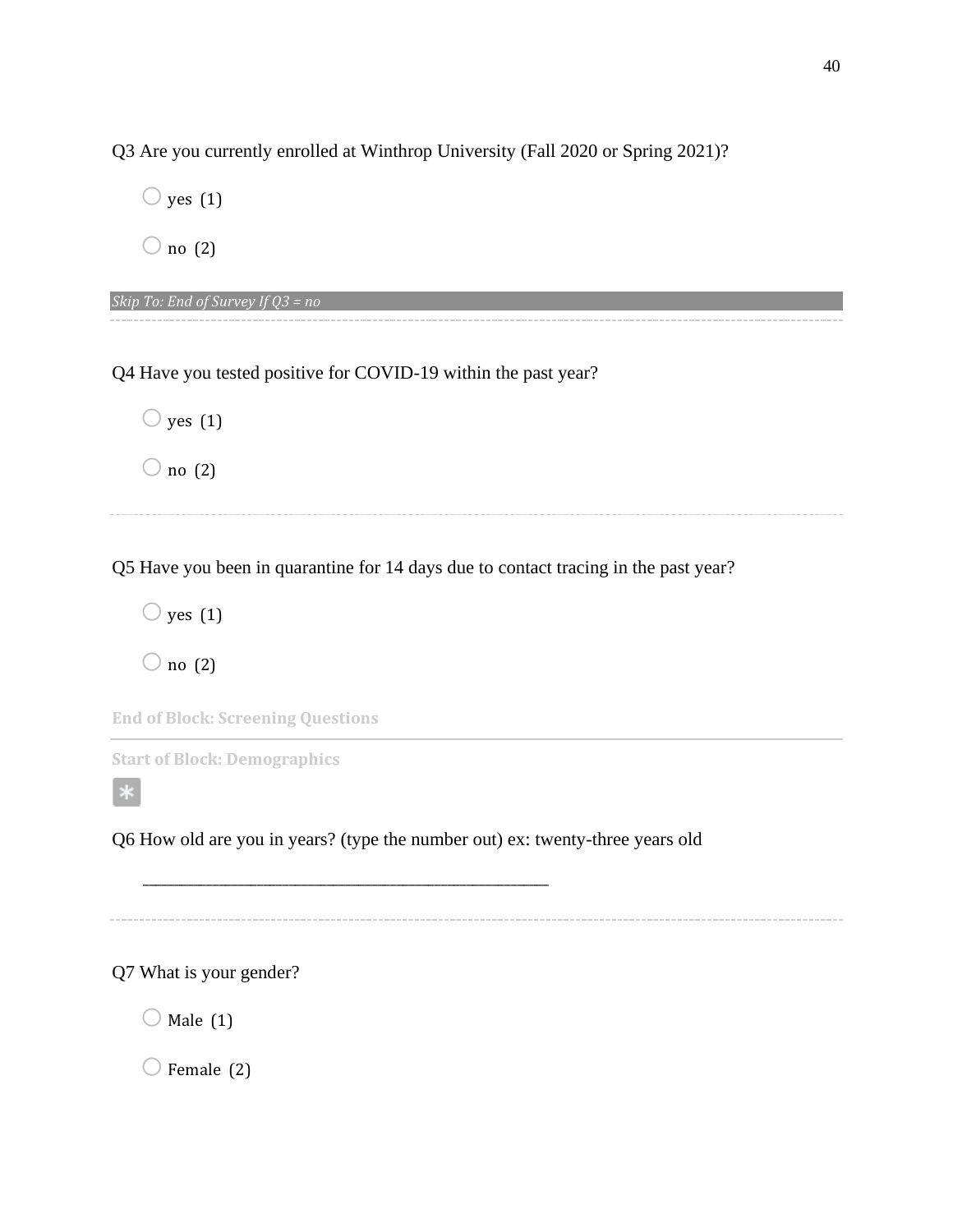Q8 What is your height?

 $\bigcirc$  5'1 (1)

- $\bigcirc$  5'2 (2)
- $\bigcirc$  5'3 (3)
- $\bigcirc$  5'4 (4)
- $\circ$  5'5 (5)
- $\bigcirc$  5'6 (6)
- $\bigcirc$  5'7 (7)
- $\bigcirc$  5'8 (8)
- $\bigcirc$  5'9 (9)
- $\bigcirc$  5'10 (10)
- $\bigcirc$  5'11 (11)
- $\bigcirc$  6'0 (12)
- $\bigcirc$  6'1 (13)
- $\bigcirc$  6'2 (14)
- $\bigcirc$  6'3 (15)
- $\bigcirc$  6'4 (16)
- $\bigcirc$  6'5 (17)
- $\bigcirc$  6'6 (18)
- $\bigcirc$  6'7 (19)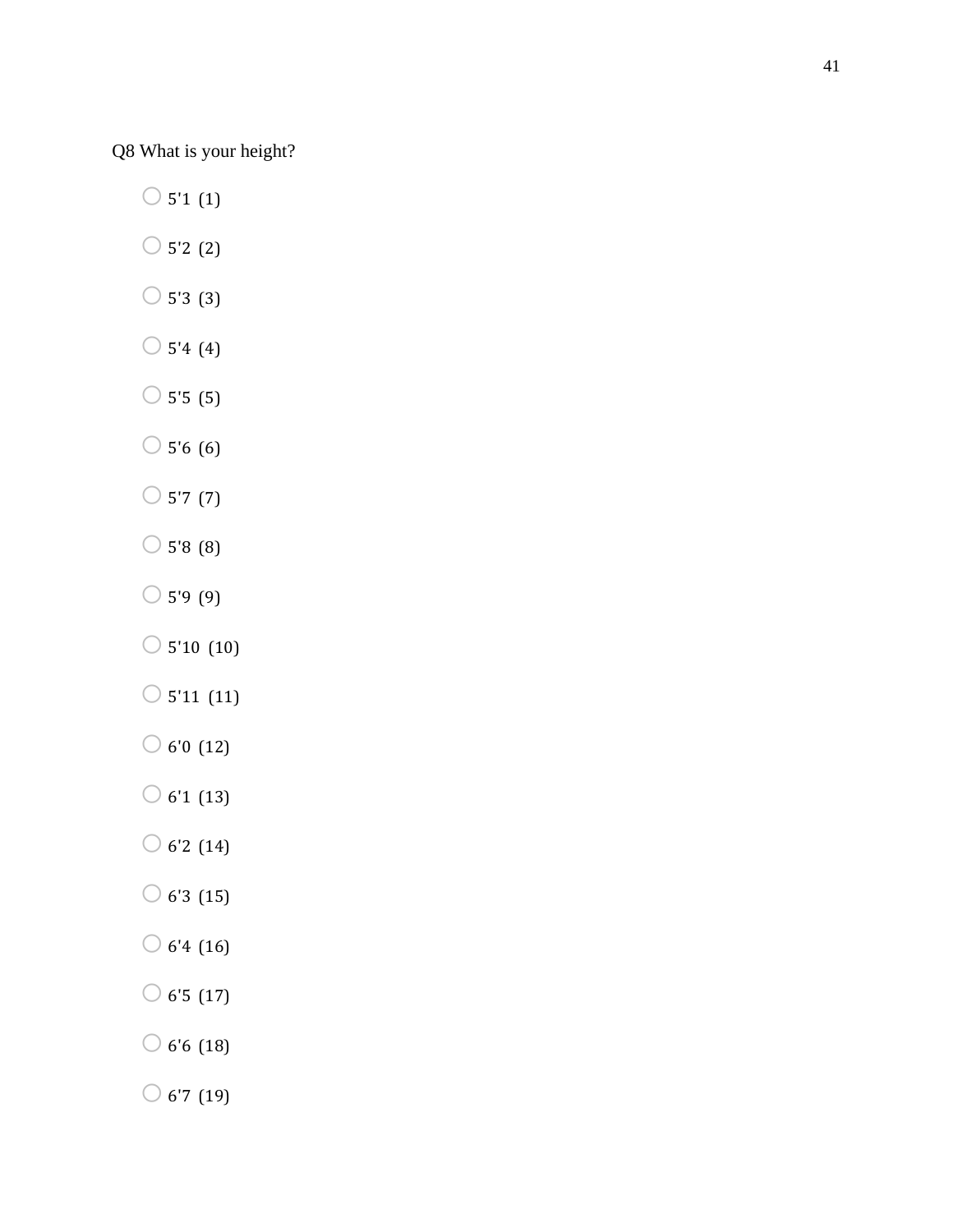o Other (20) \_\_\_\_\_\_\_\_\_\_\_\_\_\_\_\_\_\_\_\_\_\_\_\_\_\_\_\_\_\_\_\_\_\_\_\_\_\_\_\_\_\_\_\_\_\_\_\_

Q9 What is your weight in pounds?

Q10 What is your year in school?

 $\bigcirc$  1st year undergraduate (1)

 $\bigcirc$  2nd year undergraduate (2)

 $\bigcirc$  3rd year undergraduate (3)

 $\bigcirc$  4th year undergraduate (4)

 $\bigcirc$  5th or more year undergraduate (5)

 $\bigcirc$  Graduate or professional (6)

 $\bigcirc$  Not seeking a degree (7)

oother (8) \_\_\_\_\_\_\_\_\_\_\_\_\_\_\_\_\_\_\_\_\_\_\_\_\_\_\_\_\_\_\_\_\_\_\_\_\_\_\_\_\_\_\_\_\_\_\_\_

\_\_\_\_\_\_\_\_\_\_\_\_\_\_\_\_\_\_\_\_\_\_\_\_\_\_\_\_\_\_\_\_\_\_\_\_\_\_\_\_\_\_\_\_\_\_\_\_\_\_\_\_\_\_\_\_\_\_\_\_\_\_\_\_

Q11 What is your enrollment status at this time? (Choose One)

 $\bigcirc$  Full-time (1)

 $\bigcirc$  Part-time (2)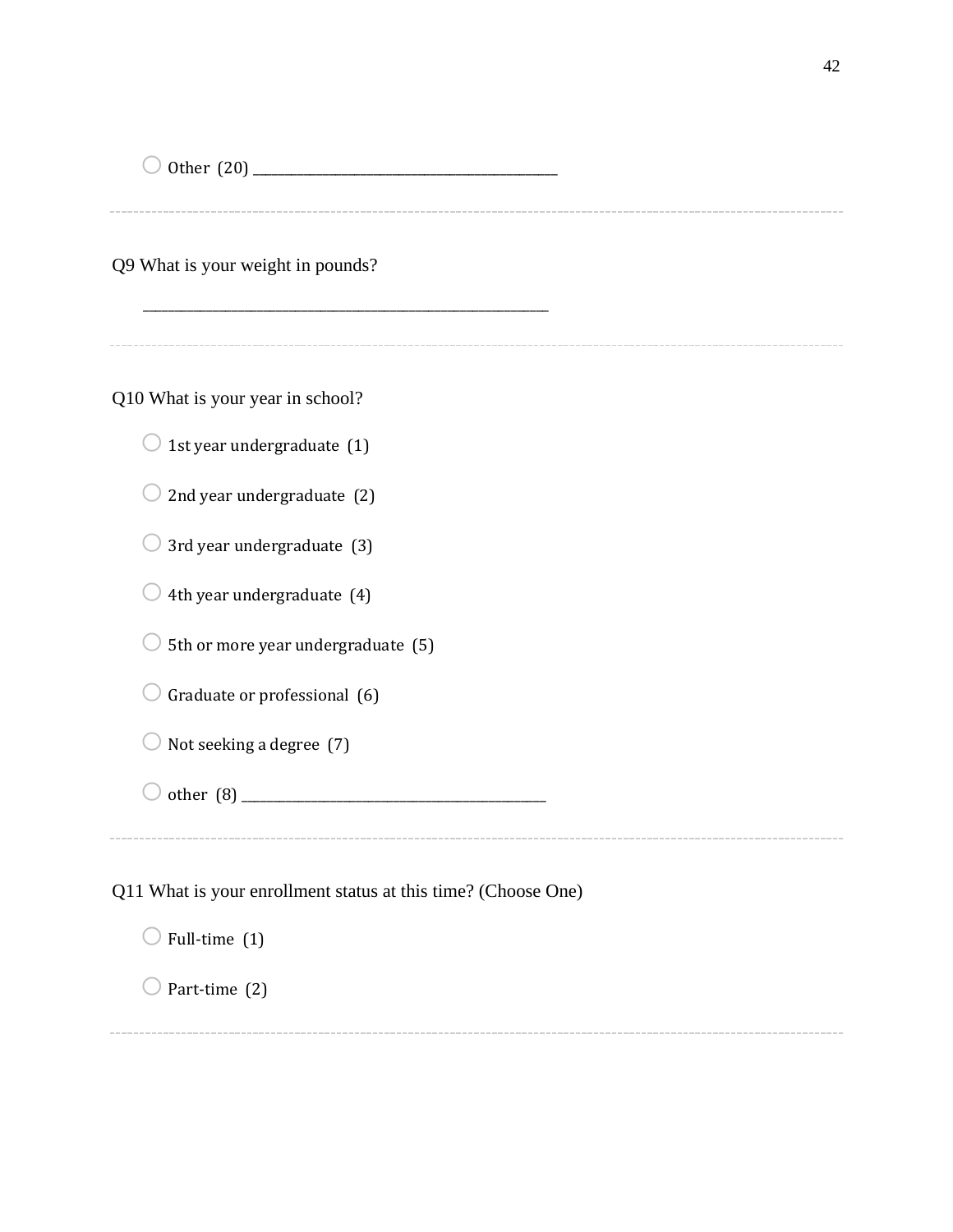Q12 How do you usually describe yourself? (Choose One)

| White $(1)$                                             |
|---------------------------------------------------------|
| Black or African American (2)                           |
| Hispanic or Latino/a (3)                                |
| Asian or Pacific Islander (4)                           |
| American Indian, Alaskan Native, or Native Hawaiian (5) |
| Biracial or Multiracial (6)                             |
| Other $(7)$                                             |
|                                                         |

Q13 Were you enrolled in a physical activity course for the spring, summer, or fall 2020 semesters? Check all that apply.

| Spring 2020 (1) |
|-----------------|
| Summer 2020 (2) |
| Fall 2020 (3)   |

**End of Block: Demographics**

**Start of Block: International Physical Activity Questionnaire Short Form**

Q14 This question will ask you to report your physical activity habits before and during the COVID-19 pandemic. Please think about a typical 7-day period before COVID-19 (before March 15, 2020) and during the COVID-19 pandemic (since March 15, 2020). We will ask you to report the number of days you performed vigorous, moderate, or walking-only activities during a typical 7-day period. **Vigorous** physical activities refer to activities that take hard physical effort and make you breathe much harder than normal. **Moderate** activities refer to activities that take moderate physical effort and make you breathe somewhat harder than normal. **Walking-only** activities refer to activities where the only movement was walking. Please respond to the question in the left column by thinking about a typical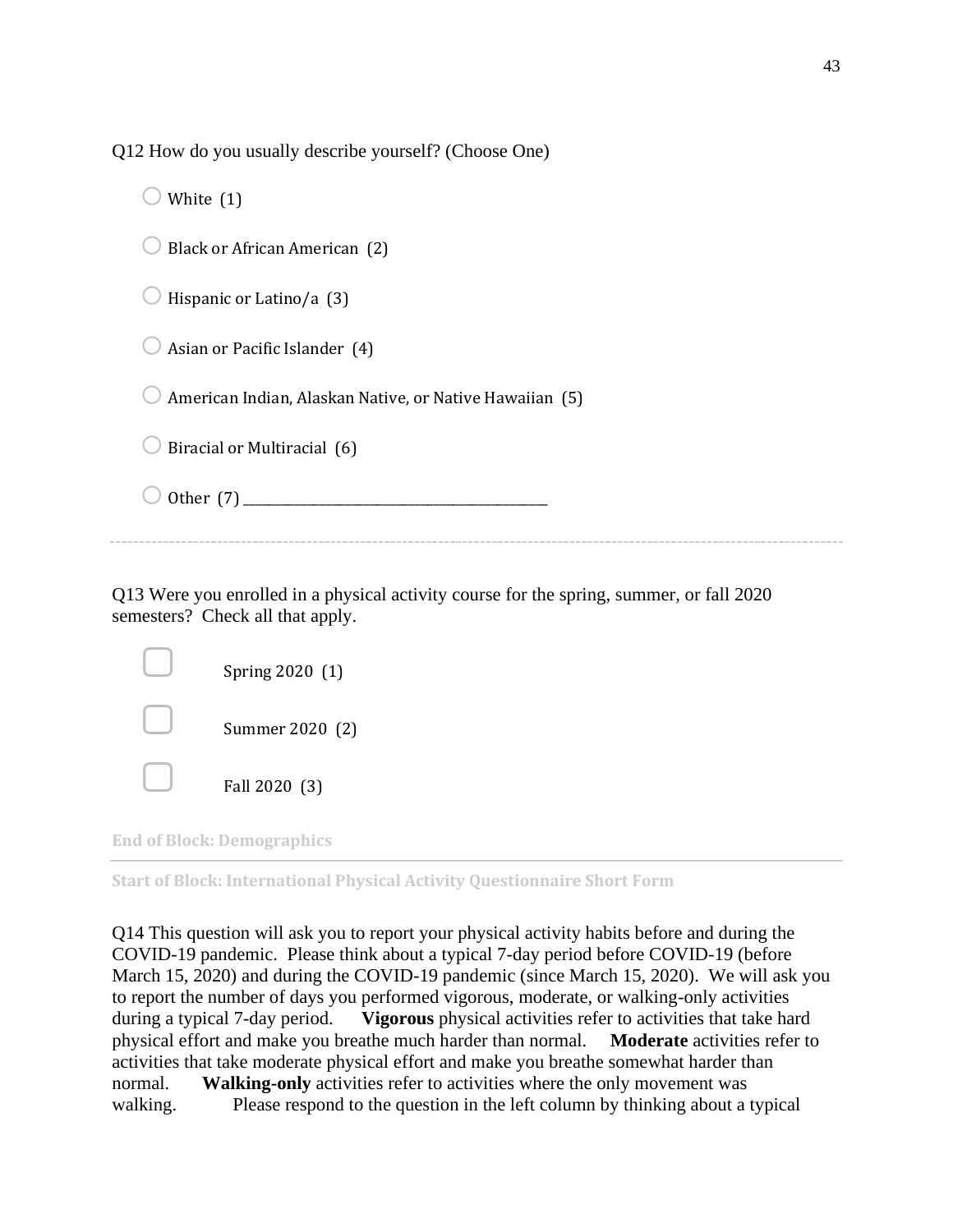seven-day period before COVID-19 (on or around March 15). Then respond to the question in the right column by thinking about a typical seven-day period since COVID-19 began (since March 15).  $\mathbb{R}$  $\begin{array}{c} \hline \end{array}$ 

| Within a typical 7-day period<br>before COVID-19 (before<br>March 15, 2020)? | Within a typical 7-day period<br>during COVID-19 (since<br>March 15, 2020)? |
|------------------------------------------------------------------------------|-----------------------------------------------------------------------------|
| Please enter a whole number<br>0 to 7. $(1)$                                 | Please enter a whole number<br>0 to 7. $(1)$                                |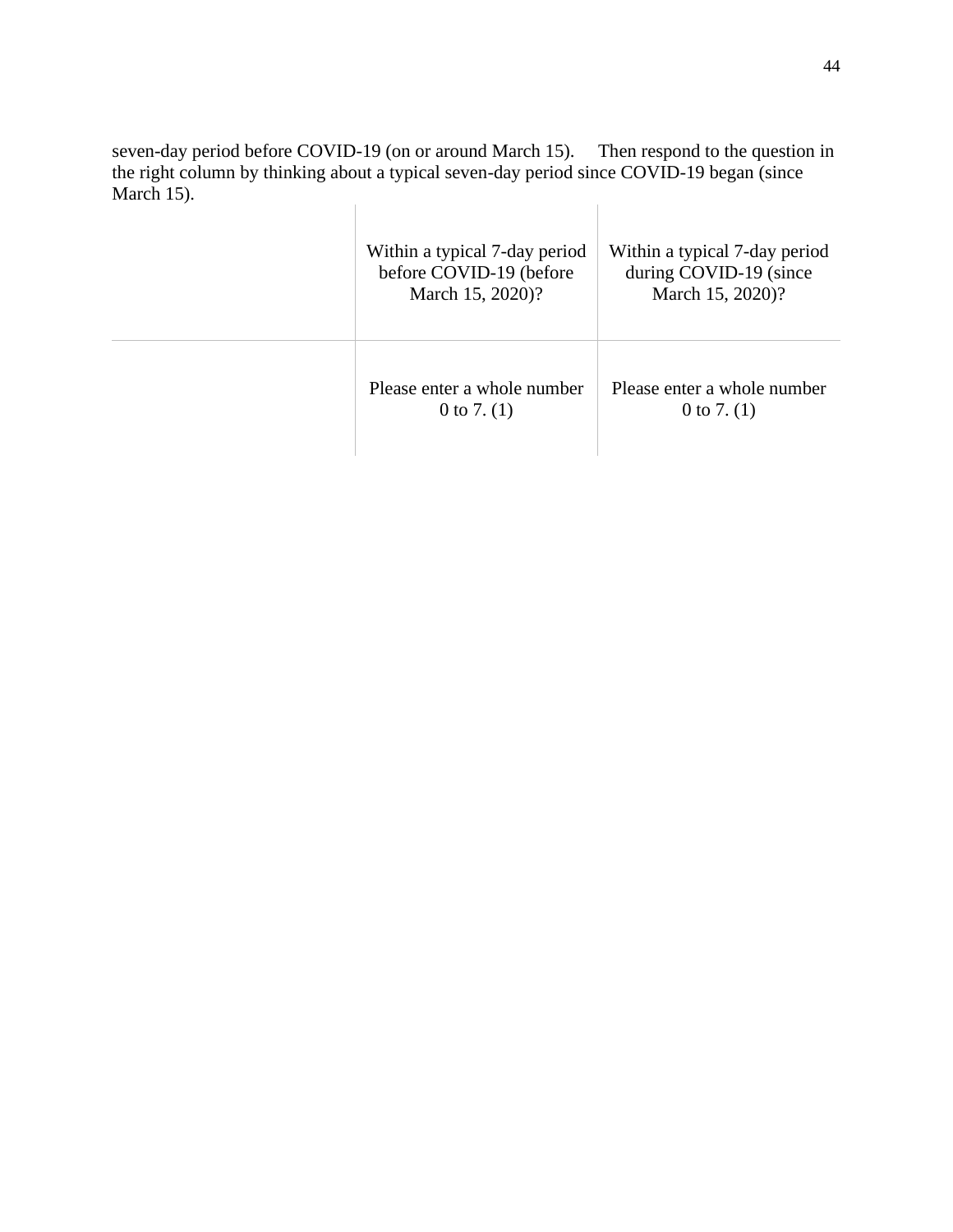| Please enter the number of<br>days per week you<br>participated in vigorous<br>physical activities like heavy<br>lifting, digging, aerobics, or<br>fast bicycling for at least 10<br>minutes at a time. $(1)$                     |  |
|-----------------------------------------------------------------------------------------------------------------------------------------------------------------------------------------------------------------------------------|--|
| Please enter the number of<br>days per week you<br>participated in moderate<br>physical activities like<br>carrying light loads, bicycling<br>at a regular pace, or doubles<br>tennis for at least 10 minutes<br>at a time. $(4)$ |  |
| Please enter the number of<br>days per week you<br>participated in walking-only<br>activities. This could include<br>walking at work or home,<br>from place to place, or for<br>recreation or leisure. (5)                        |  |

**End of Block: International Physical Activity Questionnaire Short Form**

**Start of Block: Social Support and Exercise**

Q15 This part of the survey asks you about your family or friends support of your exercise and physical activity habits before and during COVID-19. There are no right or wrong answers. You can choose any number from 1 to 5, with the numbers denoting the following:

**1 = none or does not apply**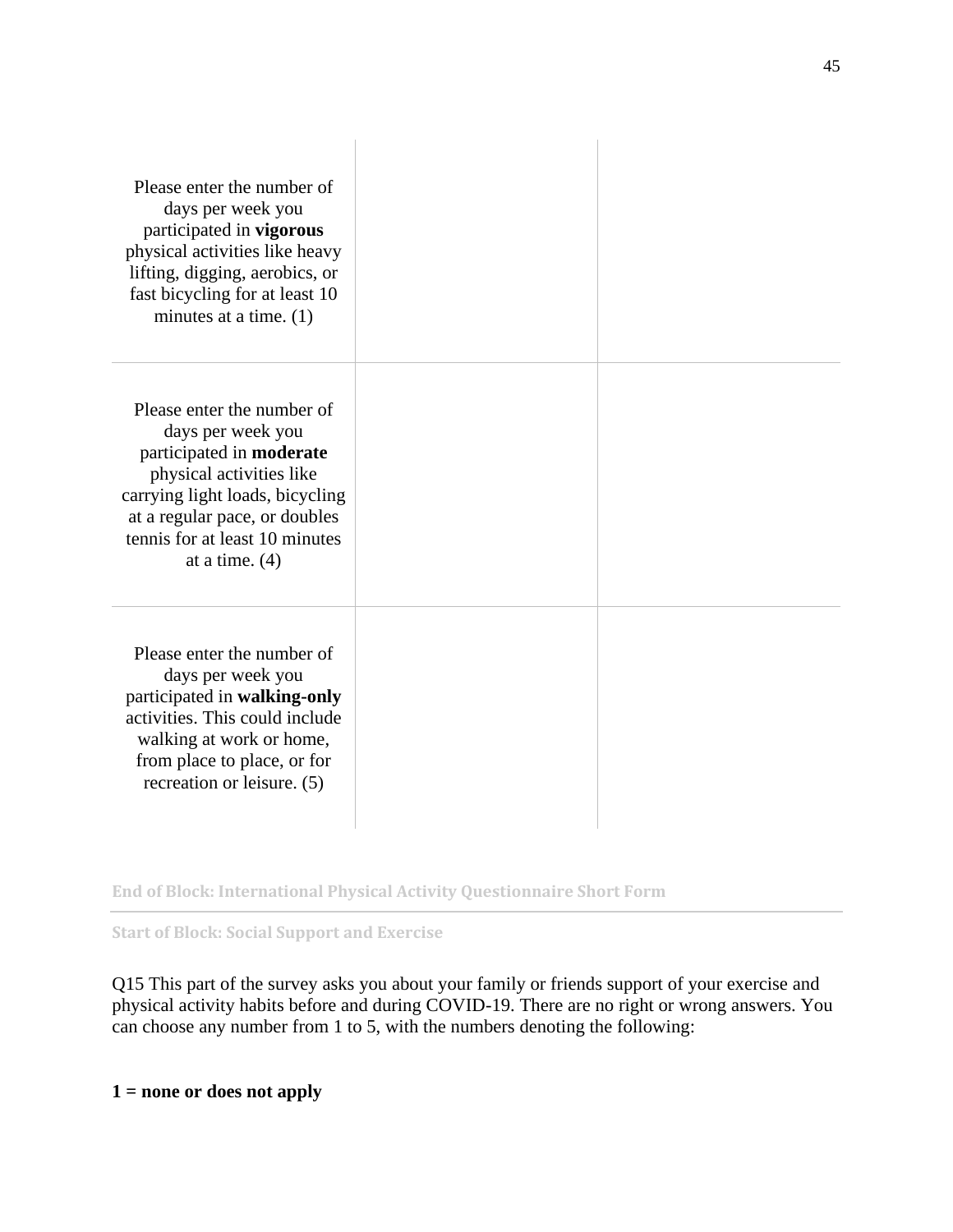**2 = rarely**  $3 = a$  few times **4 = often 5 = very often**

**Using the following scale, rank how many times have your family (or members of your household) or your friends have provided support of your exercise and physical activity habits before COVID-19 and during the COVID-19 pandemic.**

|  |  | Prior to COVID-19 (before March<br>15, 2020), how often did your friends<br>and/or family members |                                                                       |  | members | During the COVID-19 pandemic<br>(since March 15, 2020), how often<br>did your friends and/or family |  |
|--|--|---------------------------------------------------------------------------------------------------|-----------------------------------------------------------------------|--|---------|-----------------------------------------------------------------------------------------------------|--|
|  |  |                                                                                                   | $1(1)$ $2(2)$ $3(3)$ $4(4)$ $5(5)$ $1(1)$ $2(2)$ $3(3)$ $4(4)$ $5(5)$ |  |         |                                                                                                     |  |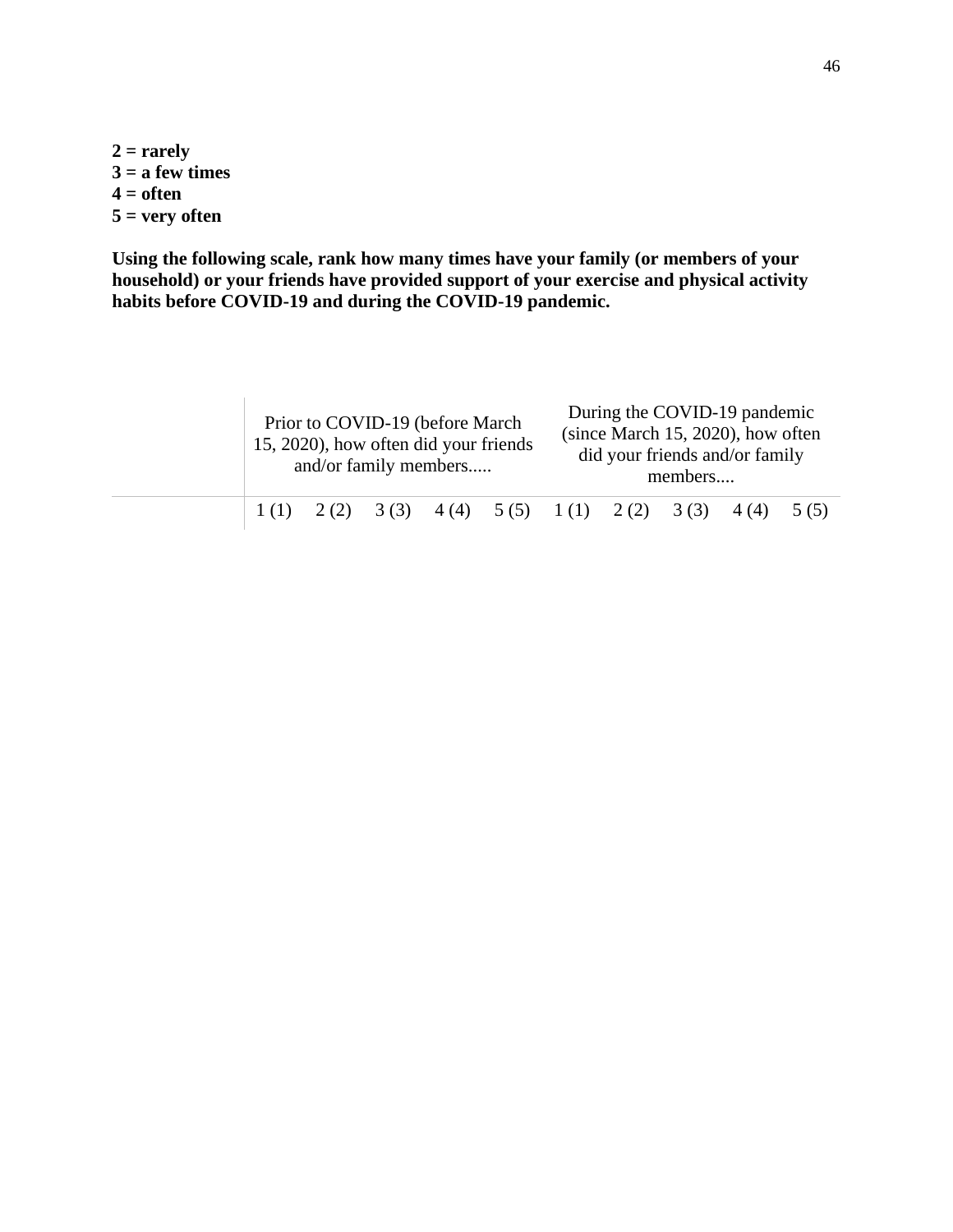| Exercised with<br>me. $(1)$                                                                            |  |           |            |            |  |  |
|--------------------------------------------------------------------------------------------------------|--|-----------|------------|------------|--|--|
| Offered to<br>exercise with<br>me. $(2)$                                                               |  |           |            |            |  |  |
| Gave me<br>helpful<br>reminders to<br>be active ("Are<br>you going to<br>exercise<br>tonight?" $)$ (3) |  |           |            |            |  |  |
| Gave me<br>encouragement<br>to stick with<br>my exercise<br>program. (4)                               |  |           |            |            |  |  |
| Changed their<br>schedule so we<br>could exercise<br>together. $(5)$                                   |  |           |            |            |  |  |
| Discussed<br>exercise with<br>me. $(6)$                                                                |  |           |            |            |  |  |
| Planned for<br>exercise on<br>recreational<br>outings. (7)                                             |  |           |            |            |  |  |
| Helped plan<br>activities<br>around my<br>exercise. (8)                                                |  | $\bigcap$ | $\bigcirc$ | $\bigcirc$ |  |  |
| Talked about<br>how much<br>they like to<br>exercise. (9)                                              |  |           | $\bigcap$  |            |  |  |

**End of Block: Social Support and Exercise**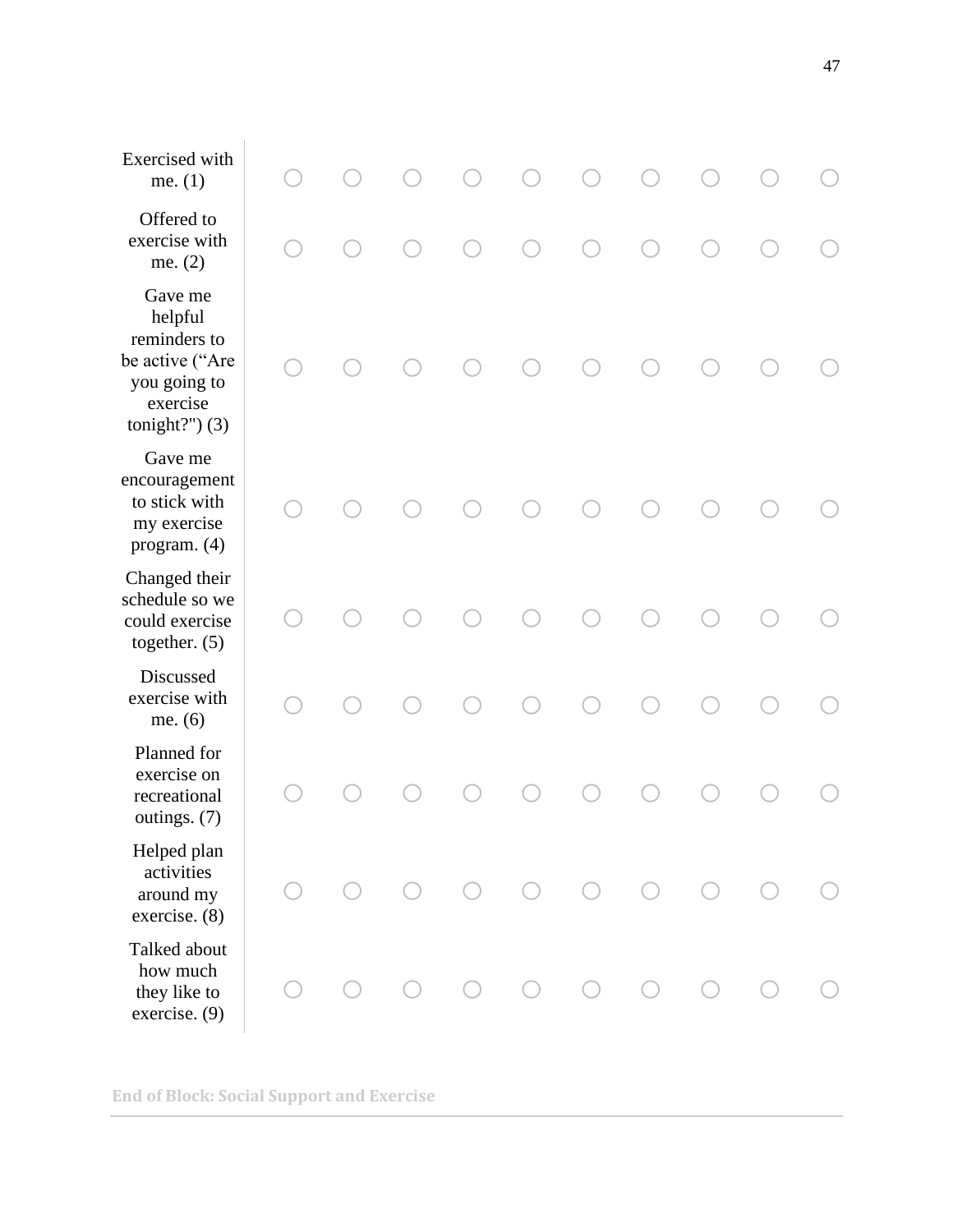**Start of Block: Self-Efficacy to Exercise**

Q16 This part of the survey asks you about your confidence to participate in exercise in different situations, specifically before and after the COVID-19 pandemic. Please rate your confidence from 1 to 5, with 1 being "not at all confident" and 5 being "very confident." You can choose any number from 1 to 5.

**Not at all confident = 1 Very confident = 5**

**Rate your confidence to exercise before COVID-19 (prior to March 15, 2020) in the left answer column, and your confidence to exercise since COVID-19 (since March 15, 2020) in the right answer column.**

|  |               | Answer the statements regarding your      |  | Answer the statements regarding your<br>confidence to participate in exercise in |  |      |                        |       |      |
|--|---------------|-------------------------------------------|--|----------------------------------------------------------------------------------|--|------|------------------------|-------|------|
|  |               | confidence to participate in exercise in  |  |                                                                                  |  |      |                        |       |      |
|  |               | different situations on or prior to March |  | different situations after March 15,                                             |  |      |                        |       |      |
|  |               | 15, 2020 (before COVID-19)                |  |                                                                                  |  |      | 2020 (during COVID-19) |       |      |
|  | $1(1)$ $2(2)$ | 3(3)                                      |  | $4(4)$ $5(5)$ $1(1)$                                                             |  | 2(2) | 3(3)                   | 4 (4) | 5(5) |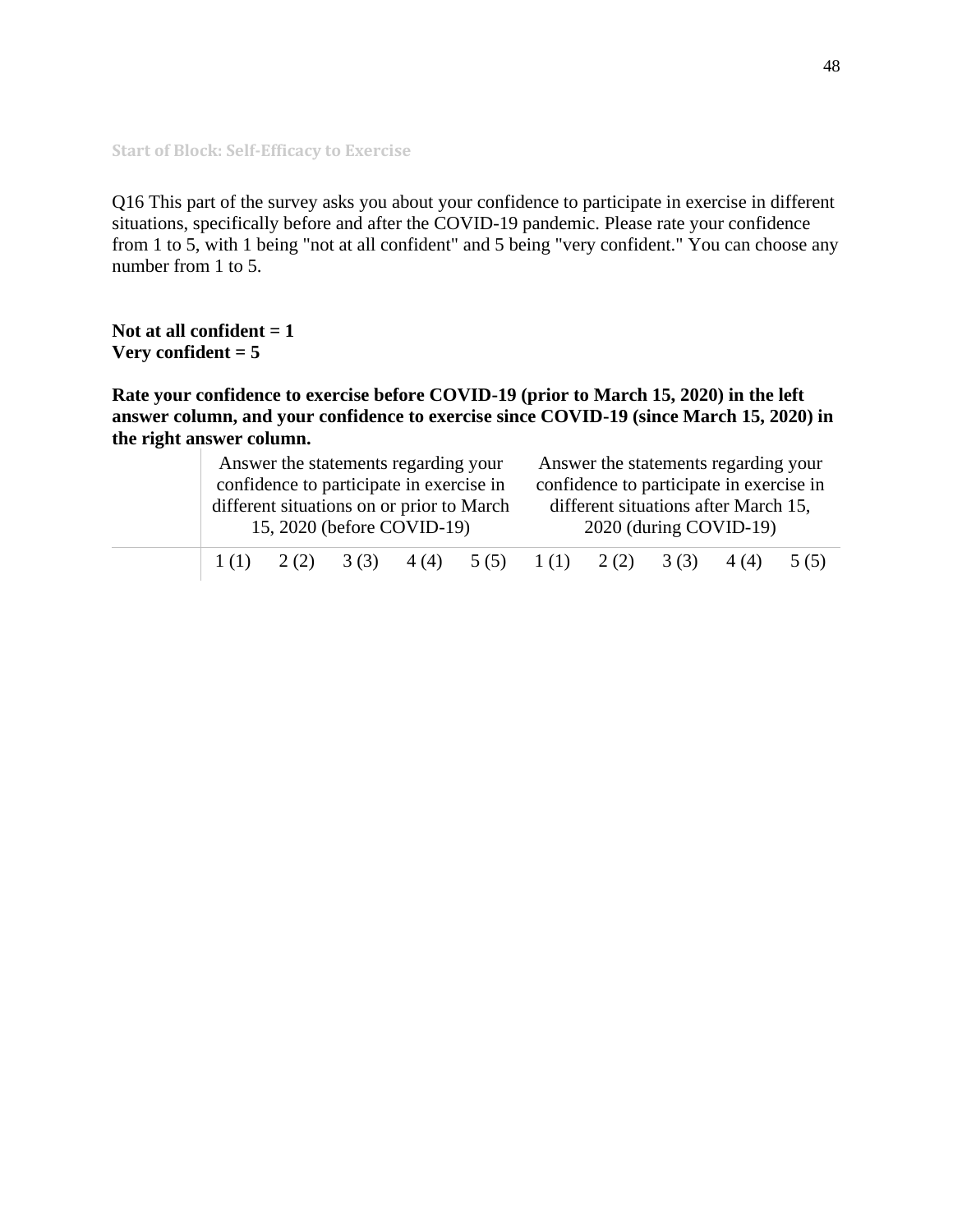| I am<br>confident<br>I can<br>exercise<br>when I<br>am tired.<br>(1)                                    |  | $\bigcap$ | $\left(\begin{array}{c} \end{array}\right)$ |  |  |
|---------------------------------------------------------------------------------------------------------|--|-----------|---------------------------------------------|--|--|
| I am<br>confident<br>I can<br>exercise<br>when I<br>am in a<br>bad<br>mood.<br>(2)                      |  |           |                                             |  |  |
| I am<br>confident<br>I can<br>exercise<br>when I<br>don't<br>have the<br>time. $(3)$                    |  |           |                                             |  |  |
| I am<br>confident<br>I can<br>exercise<br>when I<br>am on<br>vacation<br><b>or</b><br>traveling.<br>(4) |  |           |                                             |  |  |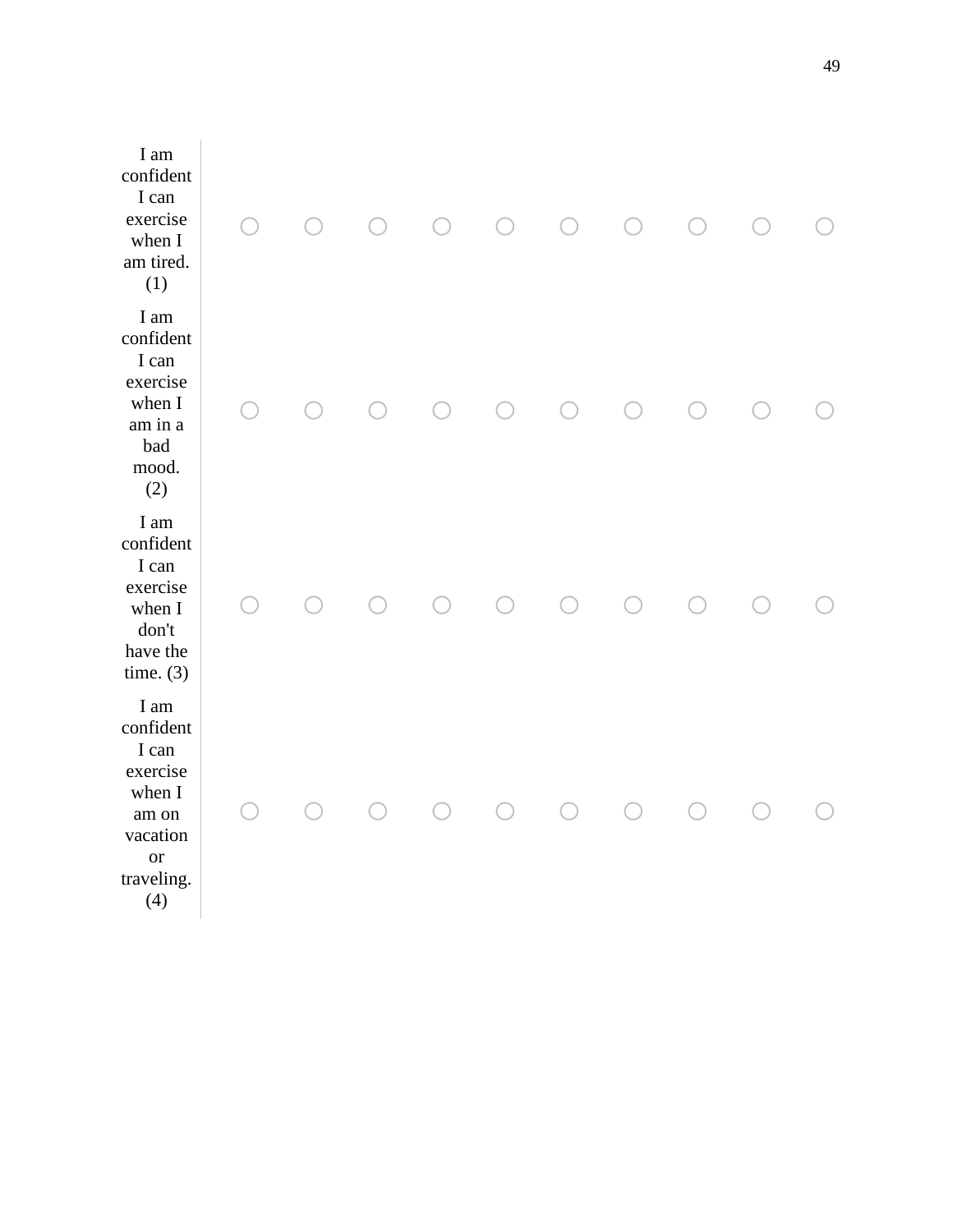

**End of Block: Self-Efficacy to Exercise**

```
Start of Block: Rosenberg Self-Esteem
```
Q17 This section asks you to rate how much you agree or disagree with statements dealing with general feelings about yourself.

**SA = Strongly Agree A = Agree N = Neutral D = Disagree SD = Strongly Disagree**

Rate your self-esteem to before COVID-19 (prior to March 15, 2020) in the left answer column, and your self-esteem since COVID-19 (after March 15, 2020) in the right answer column.

|          | $COVID-19$ ).        | Answer the statements dealing with<br>your general feelings about yourself on<br>or prior to March 15, 2020 (before | Answer the statements dealing with<br>your general feelings about yourself<br>since March 15, 2020 (during COVID- |             |  |                      |  |                  |
|----------|----------------------|---------------------------------------------------------------------------------------------------------------------|-------------------------------------------------------------------------------------------------------------------|-------------|--|----------------------|--|------------------|
| $SA$ (1) | $A(2)$ $N(3)$ $D(4)$ |                                                                                                                     | $SD$<br>(5)                                                                                                       | - SA<br>(1) |  | $A(2)$ $N(3)$ $D(4)$ |  | <b>SD</b><br>(5) |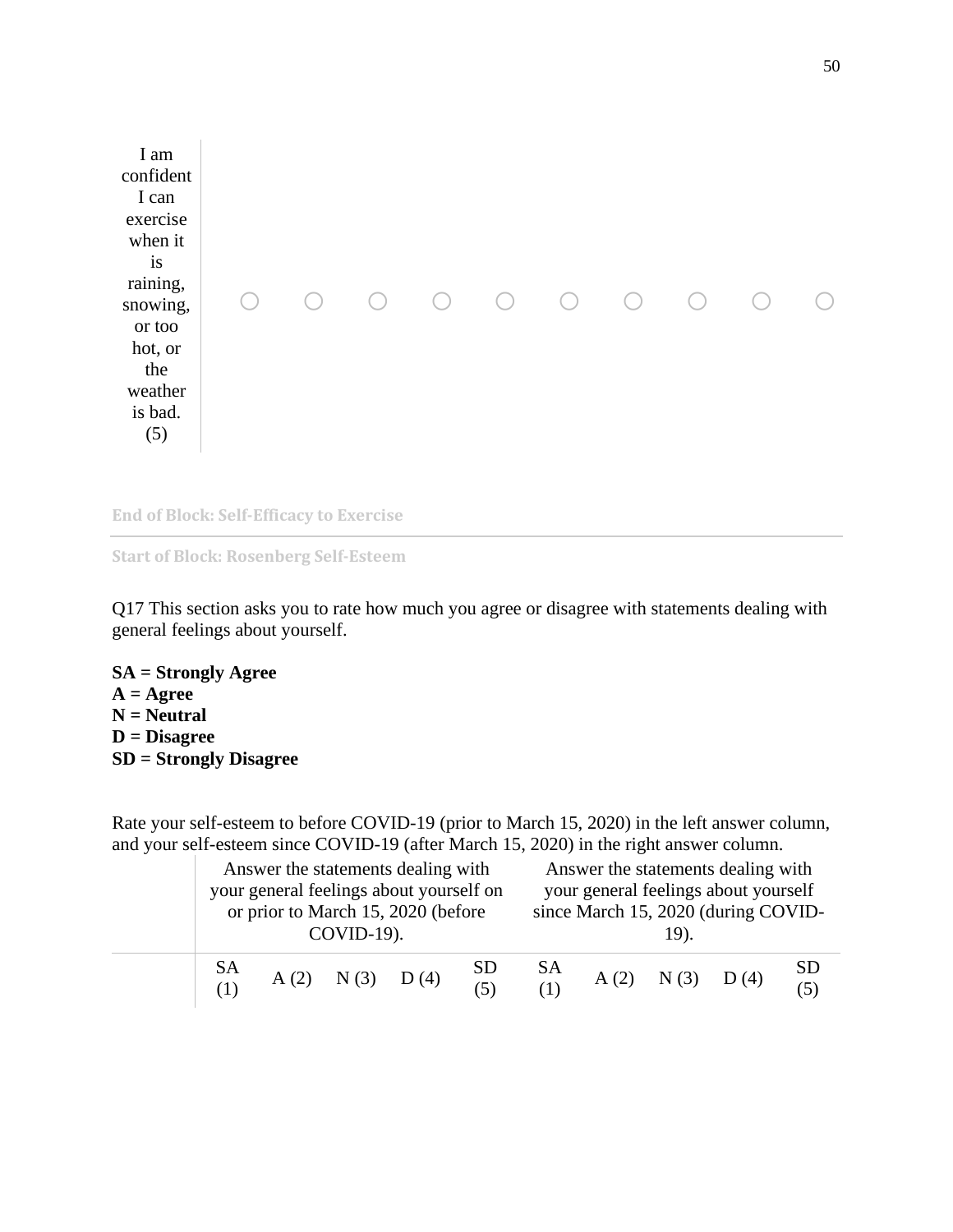| On the<br>whole, I<br>am<br>$\rm satisfied$<br>with<br>myself<br>(1)         |  |  |  |  |  |
|------------------------------------------------------------------------------|--|--|--|--|--|
| At<br>times, I<br>think I<br>am no<br>good at<br>all $(2)$                   |  |  |  |  |  |
| I feel<br>that I<br>have a<br>number<br>of good<br>qualities<br>(3)          |  |  |  |  |  |
| I am<br>able to<br>$\rm do$<br>things<br>as well<br>as most<br>people<br>(4) |  |  |  |  |  |
| I feel I<br>do not<br>have<br>much to<br>$\rm be$<br>proud<br>of. $(5)$      |  |  |  |  |  |
| $\bf I$<br>certainly<br>feel<br>useless<br>at times.<br>(6)                  |  |  |  |  |  |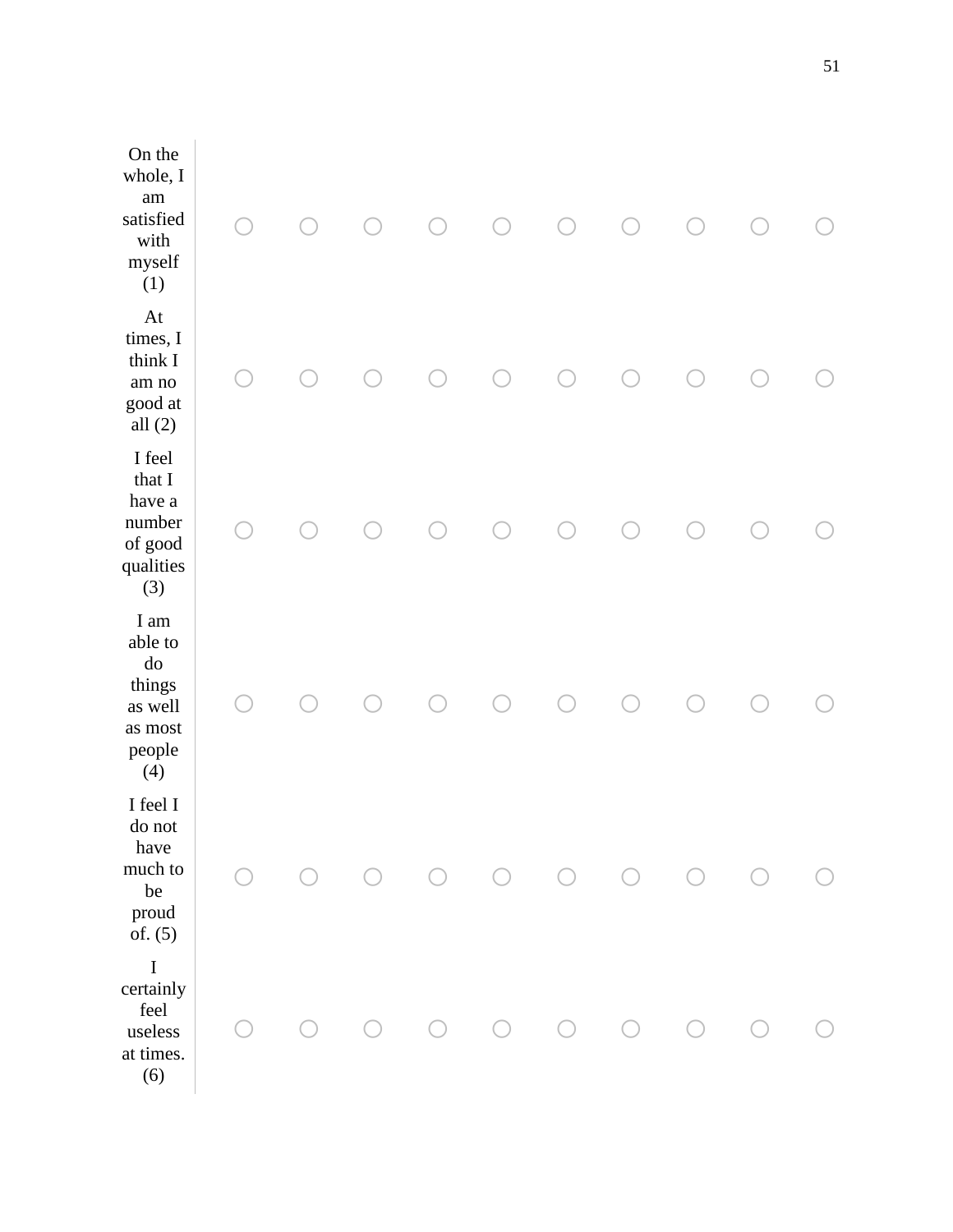| I feel<br>that I<br>am <sub>a</sub><br>person<br>of<br>worth,<br>at least<br>on an<br>equal<br>plan<br>with<br>others.<br>(7) |  |  |  |  |  |
|-------------------------------------------------------------------------------------------------------------------------------|--|--|--|--|--|
| I wish I<br>would<br>have<br>more<br>respect<br>for<br>myself.<br>(8)                                                         |  |  |  |  |  |
| All in<br>all, I am<br>inclined<br>to feel<br>that I<br>am <sub>a</sub><br>failure.<br>(9)                                    |  |  |  |  |  |
| I take a<br>positive<br>attitude<br>toward<br>myself.<br>(10)                                                                 |  |  |  |  |  |

**End of Block: Rosenberg Self-Esteem**

**Start of Block: Perceptions of Body Weight and Self-Image**